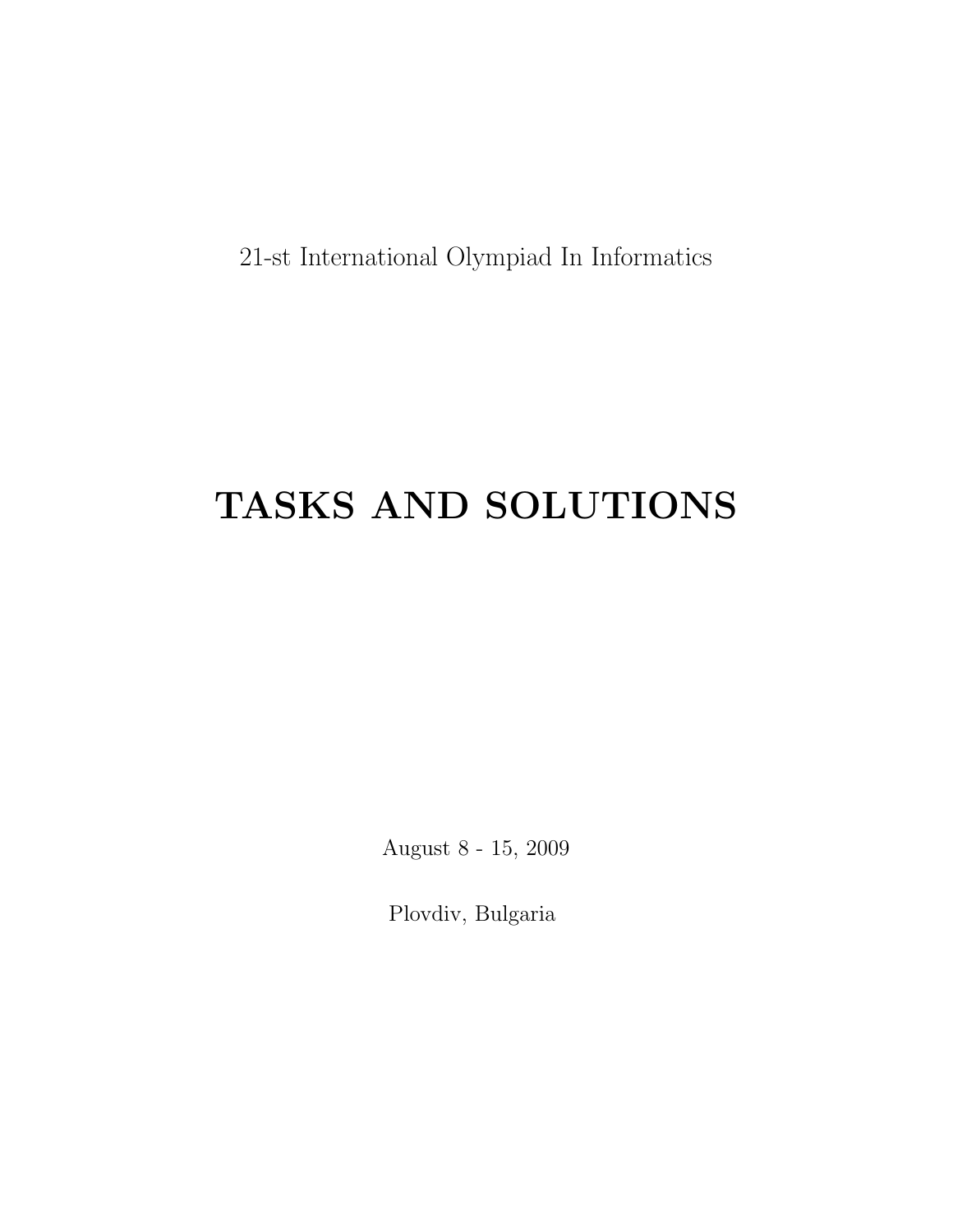# Day 0

### Task 0.1 AREA

A large agricultural corporation is undertaking an audit of its N land properties. As a first step, they would like to know the total area of their properties. Each property has a rectangular shape, and no two properties overlap. You realize that this is a trivial calculation, but you understand that you need to solve this problem in order to test your ability to properly handle large amounts of data and large numbers under the IOI 2009 contest system.

## TASK

Write a program that, given the dimensions of the  $N$  land properties, determines the sum of their areas.

#### CONSTRAINTS

 $1 \leq N \leq 500\,000$  – The number of land properties  $1 \leq A_k, B_k \leq 20$ 000 – The lengths of the sides of property  $k$ 

## INPUT

Your program should read from the standard input the following data:

• The first line contains a single integer: the number of properties  $N$ .

• The next N lines describe the properties, one property per line. The  $k^{th}$  of these lines describes property number  $k$  and it contains two integers separated by a single space: the lengths of the sides of the property  $A_k$  and  $B_k$  measured in meters.

## OUTPUT

Your program should write to the standard output a single line containing a single integer: the total area of all properties, measured in square meters.

#### IMPORTANT NOTE

The final answer may not fit in 32 bits. You have to use a 64-bit data type, such as long long in  $C/C++$  or int64 in Pascal, in order to compute and store the answer in a single variable. Please see the technical info sheet for details.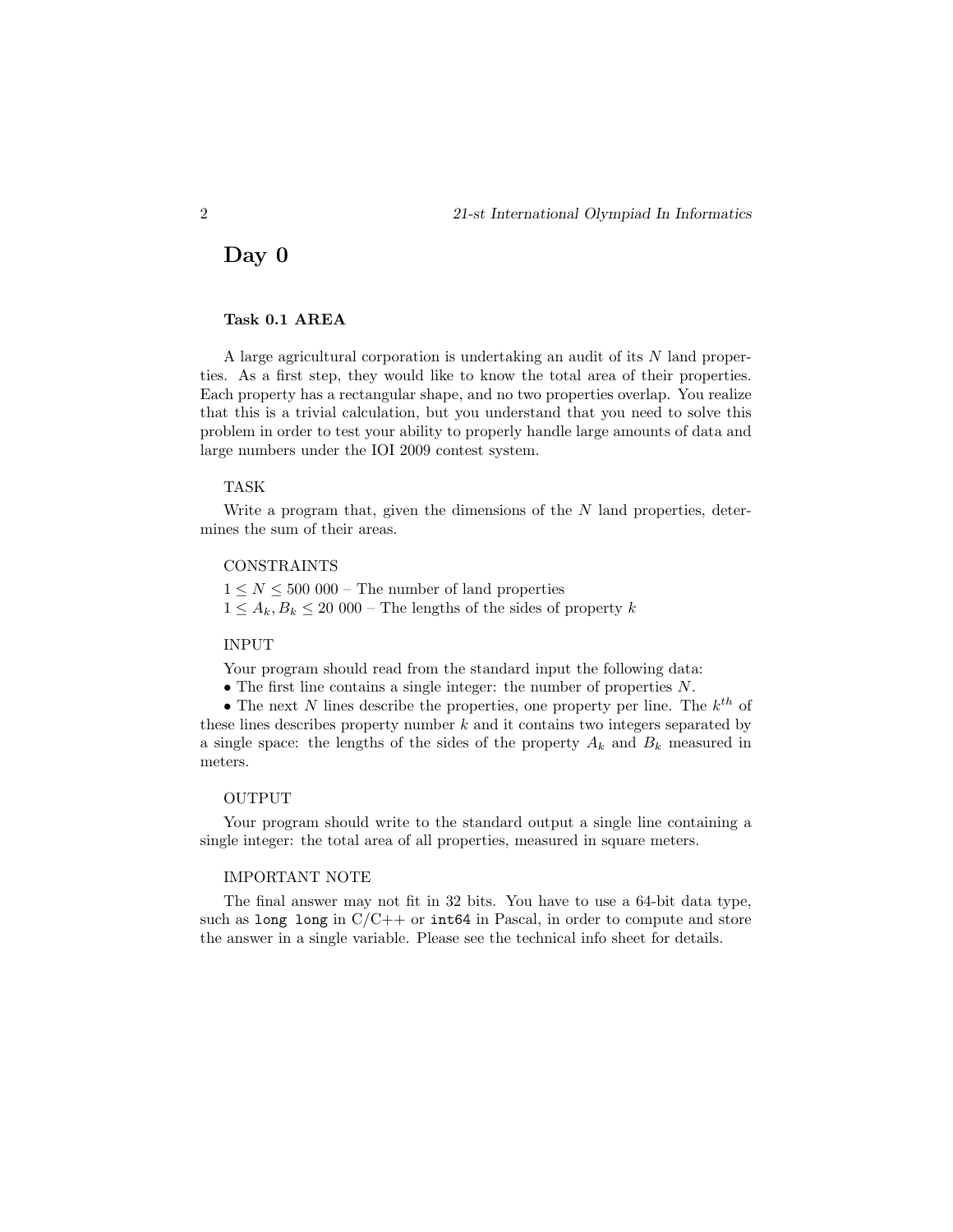#### EXAMPLE

| Sample Input | Sample Output |
|--------------|---------------|
|              | 408           |
| 15 25        |               |
| 56           |               |
|              |               |

Task 0.2 HILL (proposed by Iskren Chernev)

An extraterrestrial team of contestants, known as the aliens, is coming to Plovdiv for the IOI. They would like to land their flying saucer on one of Plovdivs hills, but they have no map of the city, so they need to use their laser scanner to find a hill. The aliens have divided the city into a grid of  $N$  by  $M$  cells, and each time they use the scanner they can determine the altitude of a single cell. Their scanner is so precise that no two cells would ever have the same altitude.

The aliens define a hill as a cell that has higher altitude than all of its adjacent cells. Two cells are considered adjacent if they share a side. Thus typically each cell has four adjacent ones, with the cells on the border of the grid being the exception (they have less than four adjacent cells).

The aliens have time for only 3 050 scans before their saucer hits the ground. Help the aliens find a hill before they run out of time.

## TASK

Write a program that, given the dimensions of the grid, interactively uses the scanner to determine the location of a hill, while doing no more than 3 050 scans in total.

#### CONSTRAINTS

 $1 \leq N, M \leq 1$  000 – The dimensions of the grid  $1 \le A_{x,y} \le 2\,000\,000\,000$  – The altitude of cell  $\langle x, y \rangle$ 

## INPUT

Your program should read from the standard input a single line with two integers N and M, separated by a single space.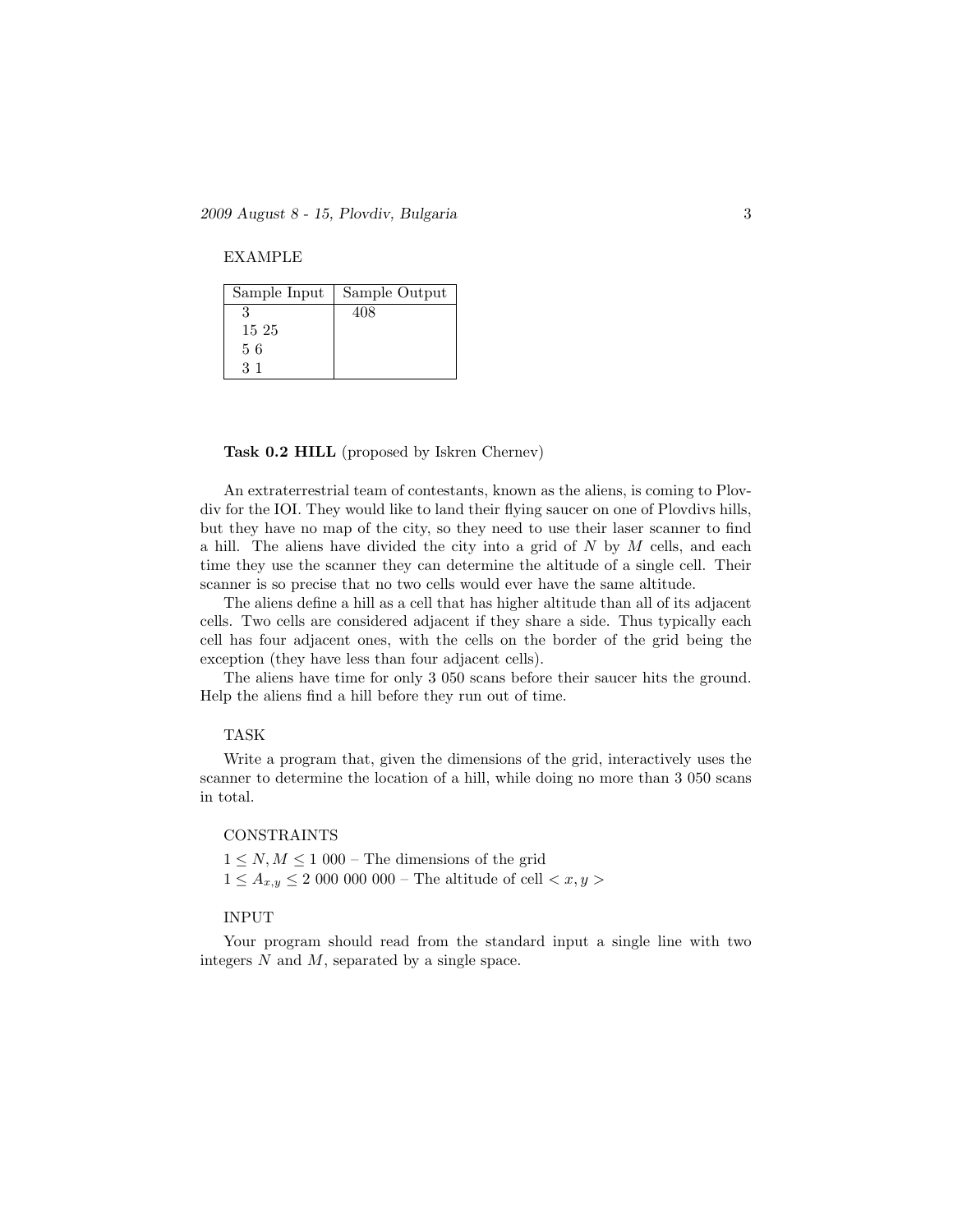## INTERACTION

After reading the input data, your program should start using the laser scanner. Each time you want to use the scanner for a cell with coordinates x and  $y$  (1  $\leq$  x  $\leq$  $N, 1 \leq y \leq M$ , you should print a single line on the standard output, containing three integers separated by single spaces:  $0$  (a literal zero), x and y, in this order.

After submitting your request to the scanner, you should read a single line on the standard input. It will contain a single integer: the altitude of the cell with coordinates  $x$  and  $y$  in some alien units.

#### OUTPUT

When your program has determined the location of a hill  $\langle a, b \rangle$  ( $1 \le a \le N$ ,  $1 \leq b \leq M$ , you should report your answer by printing a single line on the standard output, containing three integers separated by single spaces: 1 (a literal one), a and b, in this order.

IMPORTANT NOTE: In order to interact properly with the scanner, your program needs to flush the standard output after every line that you print on the standard output. Please see the technical info sheet for instructions on how to do this properly.

| Sample Input | Sample Output |                       |
|--------------|---------------|-----------------------|
| 32           |               |                       |
|              | 011           | flush stdout/output   |
| 3            |               |                       |
|              | $0\ 2\ 1$     | [flush stdout/output] |
| 4            |               |                       |
|              | 0 3 1         | [flush stdout/output] |
| 1            |               |                       |
|              | 0 1 2         | flush stdout/output   |
| 7            |               |                       |
|              | 022           | [flush stdout/output] |
| 6            |               |                       |
|              | 12            | [flush stdout/output] |

EXAMPLE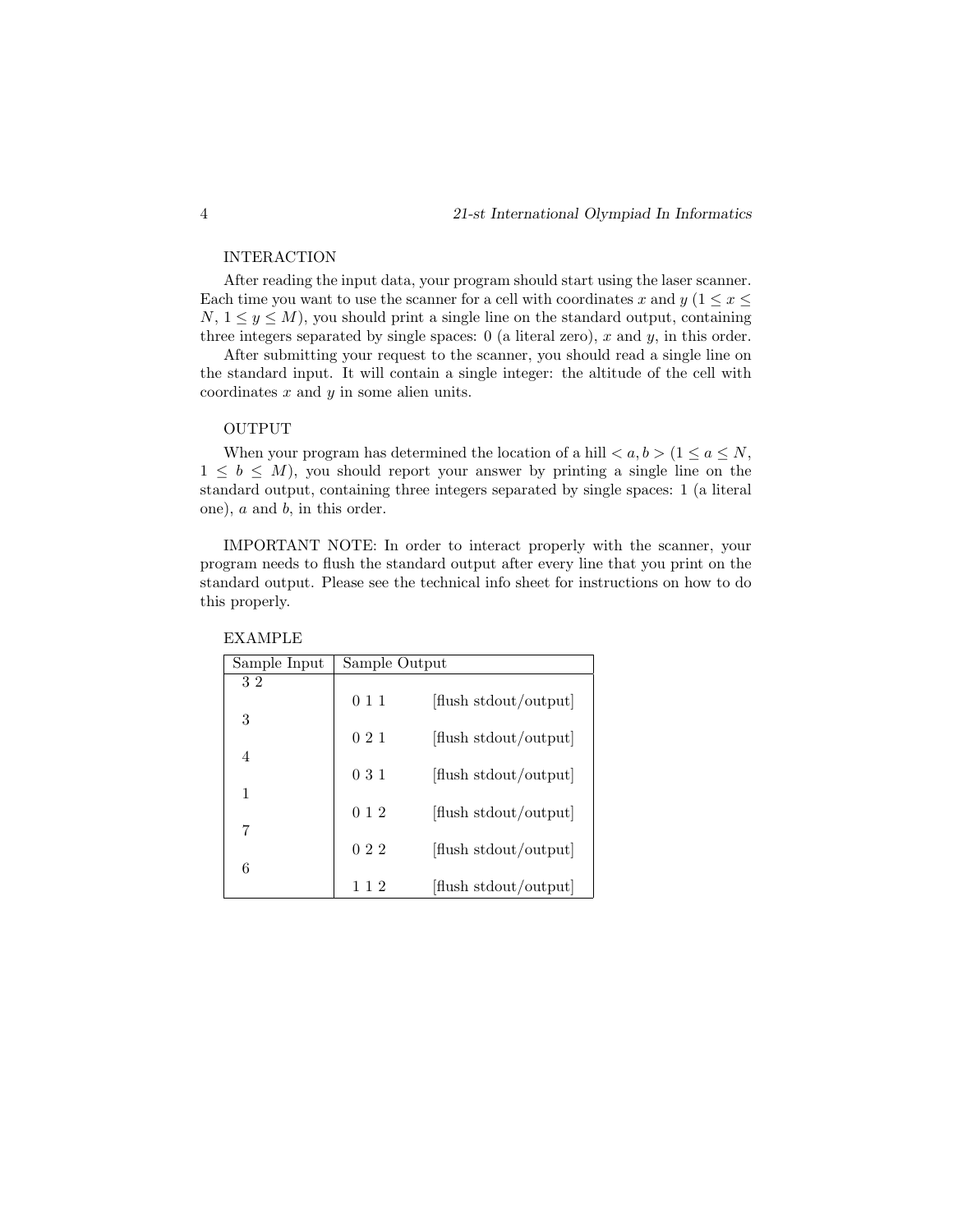## 0.3 MUSEUM (proposed by Boyko Bantchev)

The Plovdiv Museum of Modern Art has an exhibition of ancient Thracian vases. There are N vases total. The first one is a miniature of height 1 centimeter. The second one is of height 2 centimeters; the third one is 3 centimeters tall and so on until the  $N^{th}$  vase, which is N centimeters tall.

Since this a modern art museum and the vases are ancient, the organizers of the exhibition would like to add a modern, chaotic twist to the presentation of the vases. They have decided to arrange the vases in a line that satisfies the following condition: For any three vases  $A, B$  and  $C$ , such that  $B$ s height is exactly the average of the heights of  $A$  and  $C$ , either  $B$  must be positioned to the left of both A and C, or B must be positioned to the right of both A and C (in other words, B may not be positioned between A and C on the line).

## TASK

Write a program that, given the number of vases, determines a linear arrangement of the vases that satisfies the condition of the exhibition organizers.

#### CONSTRAINTS

 $1 \leq N \leq 2000$  – The number of vases

#### INPUT

You are given five problem instances in the files museum.1. in to museum.5. in. Each file contains a single line, which in turn contains a single integer: the number of vases N.

#### OUTPUT

You are to submit five output files, named museum.1.out to museum.5.out, each corresponding to one of the input files. The files should be in the following format:

There should be  $N$  lines, each representing the  $N$  positions in the arrangement, in order from left to right. Line k should contain a single integer  $H_k$ , the height of the vase you decided to place on position  $k$ . All  $N$  heights should be distinct integers between 1 and N inclusive.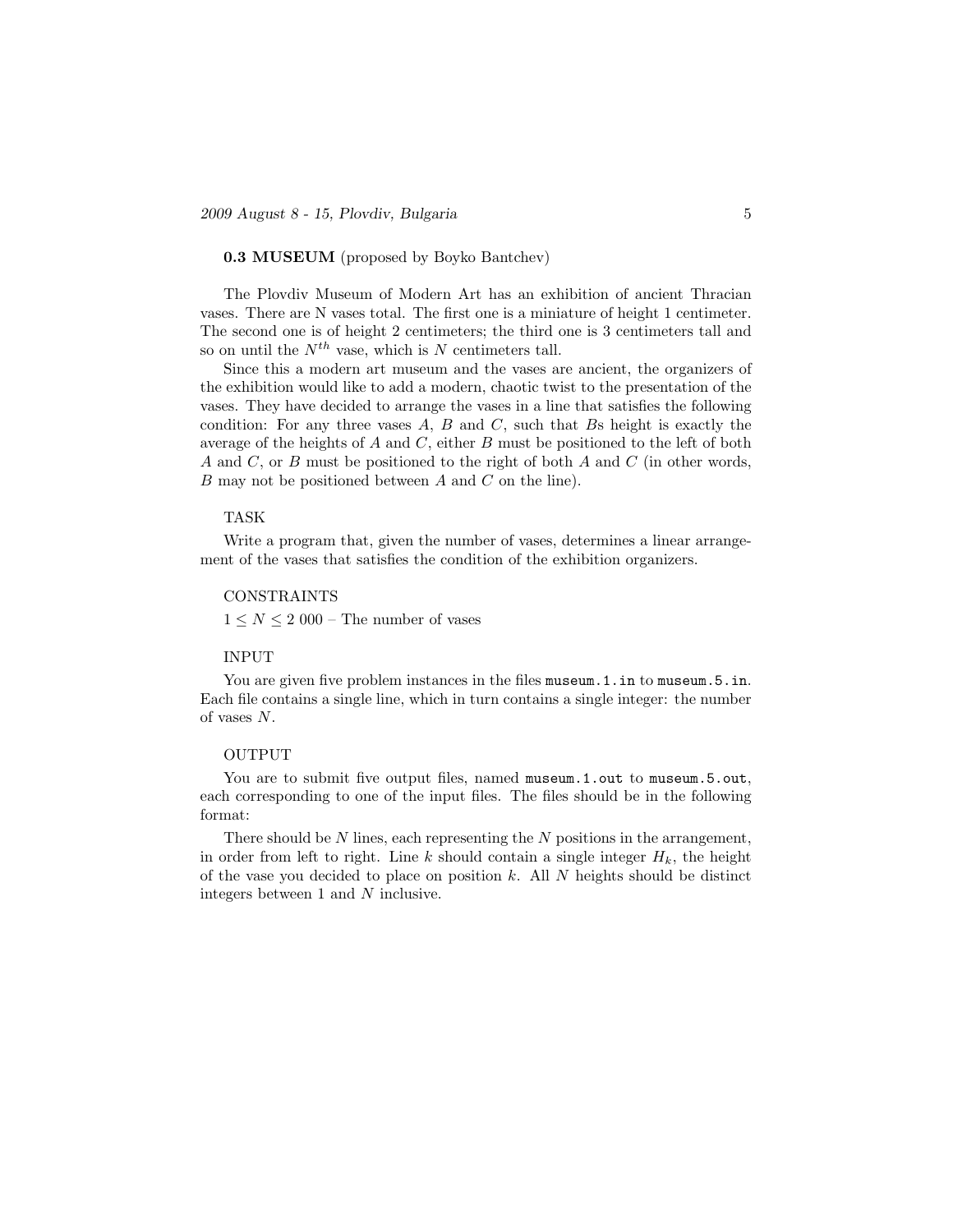EXAMPLE

| Sample Input | Sample Output |
|--------------|---------------|
| museum.O.in  | museum.0.out  |
| 5            | З             |
|              |               |
|              | 2             |
|              | 5             |
|              |               |

In the above arrangement, 3 is neither between 2 and 4, nor is it between 1 and 5. Also, 2 is not between 1 and 3, and 4 is not between 3 and 5. Thus, it satisfies the condition of the exhibition organizers.

## TECHNICAL INFO SHEET (day 0)

These pages contain helpful information on how to avoid slow input/output performance with  $C++$  streams (cin / cout), how to use 64-bit data types (variables) and how to flush the output for interactive tasks.

#### Slow Input / Output with  $C++$  Streams

When solving tasks with very large amounts of input / output data, you may notice that C++ programs using the cin and cout streams are much slower than equivalent programs that use the scanf and printf functions for input and output processing. Thus, if you are using the cin / cout streams we strongly recommend that you switch to using scanf / printf instead. However, if you still want to use cin / cout, we recommend adding the following line at the beginning of your program:

```
ios::sync_with_stdio(false);
```
and also making sure that you never use endl, but use  $\n$ n instead.

Please note, however, that including ios::sync\_with\_stdio(false) breaks the synchrony between cin / cout and scanf / printf, so if you are using this, you should never mix usage of cin and scanf, nor mix cout and printf.

#### 64-bit Data Types

For some tasks you may need to deal with numbers too large to fit in 32 bits. In these cases, you would have to use a 64-bit integer data type, such as long long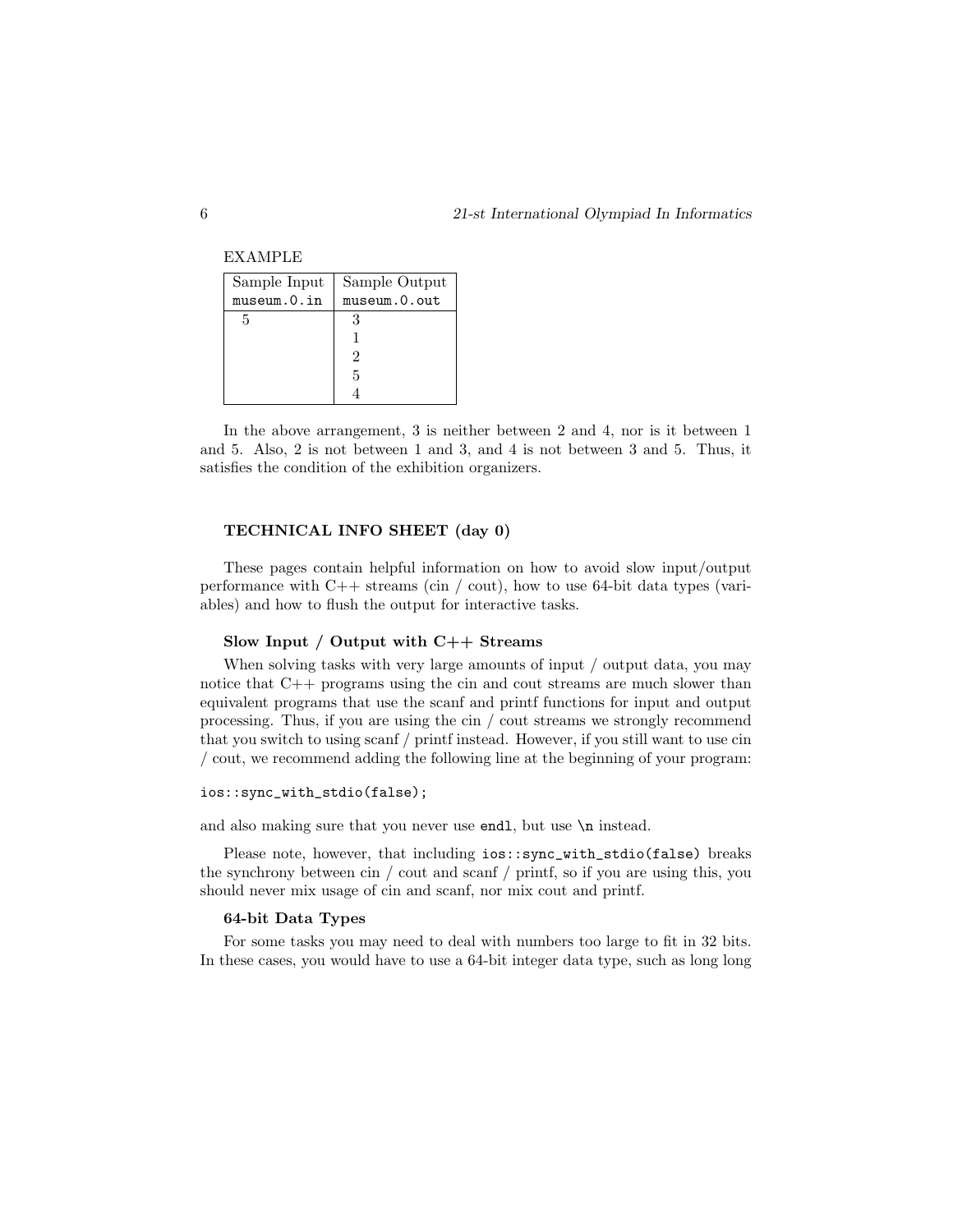in  $C/C++$  or int64 in Pascal. Here is some sample code that illustrates the usage of these data types:

```
C/C++int main(void) {
   long long varname;
   scanf("%lld", &varname);
   // Do something with the varname variable
   printf("%lld\n", varname);
   return 0;
}
```
Pascal

```
var
    varname: Int64;
begin
    read(varname);
    { Do something with the varname variable }
    writeln(varname);
end.
```
## Flushing the Output

Whenever you solve an interactive task, you always need to flush the buffer of your output after every new line printed on the output. Here is some code to illustrate how to do this under C, C++ and Pascal:

C or  $C++$  with scanf / printf fflush(stdout);  $C++$  with cin / cout cout << flush;

Pascal flush(output);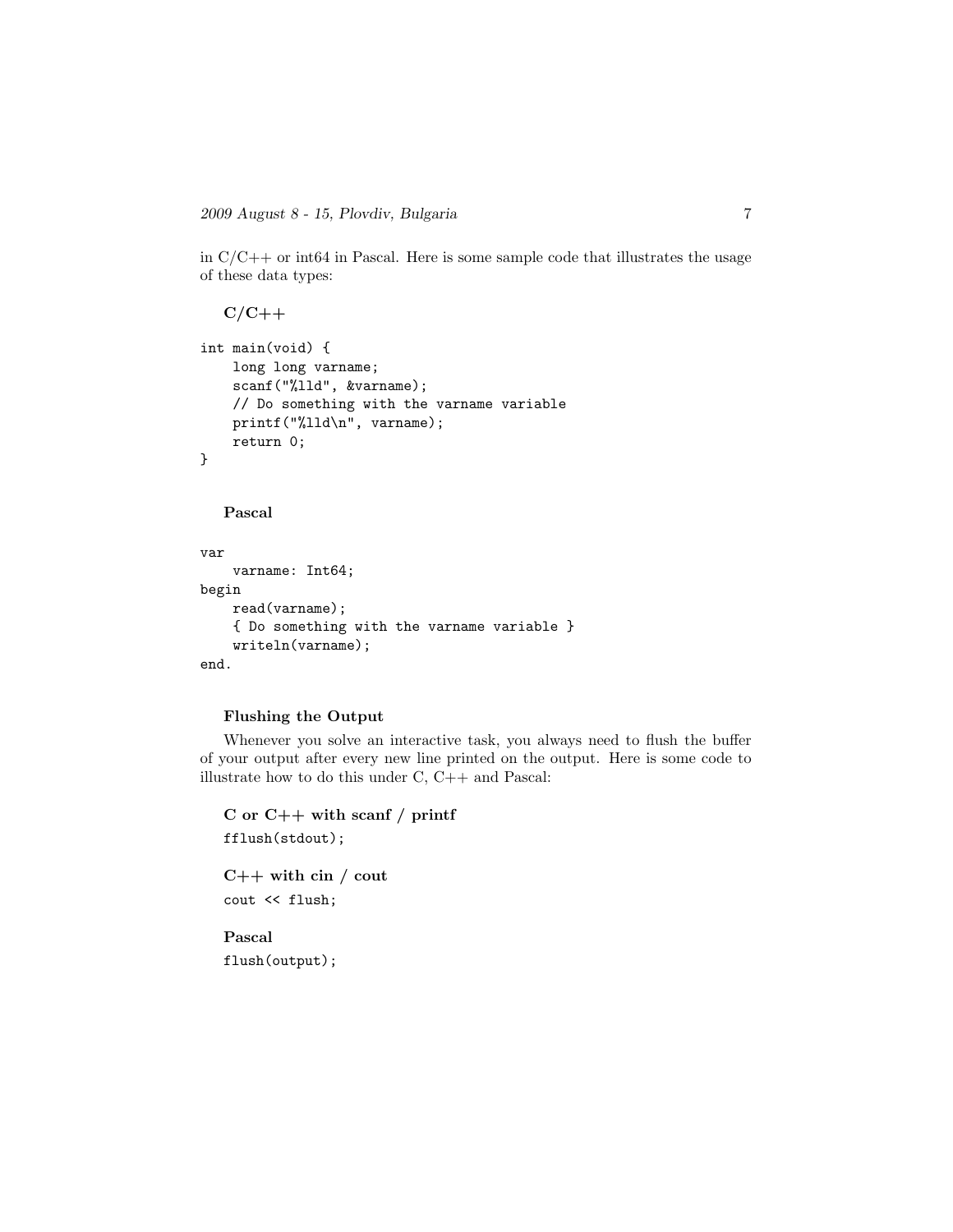|                              | Area      | Hill        | Museum         |
|------------------------------|-----------|-------------|----------------|
| Type                         | Batch     | Interactive | Output-only    |
| Detailed Feedback            | Full      | Partial     | None           |
| Time Limit (per test case)   | 2 seconds | 1 second    | Not Applicable |
| Memory Limit (per test case) | 32 MB     | 64 MB       | Not Applicable |
| Points                       | 100       | 100         | 100            |

Task Overview Sheet (Day 0)

NOTE: On the actual competition there will be four problems on each day. We have only three problems here because the practice contest is shorter in duration and because there are only three possible task types.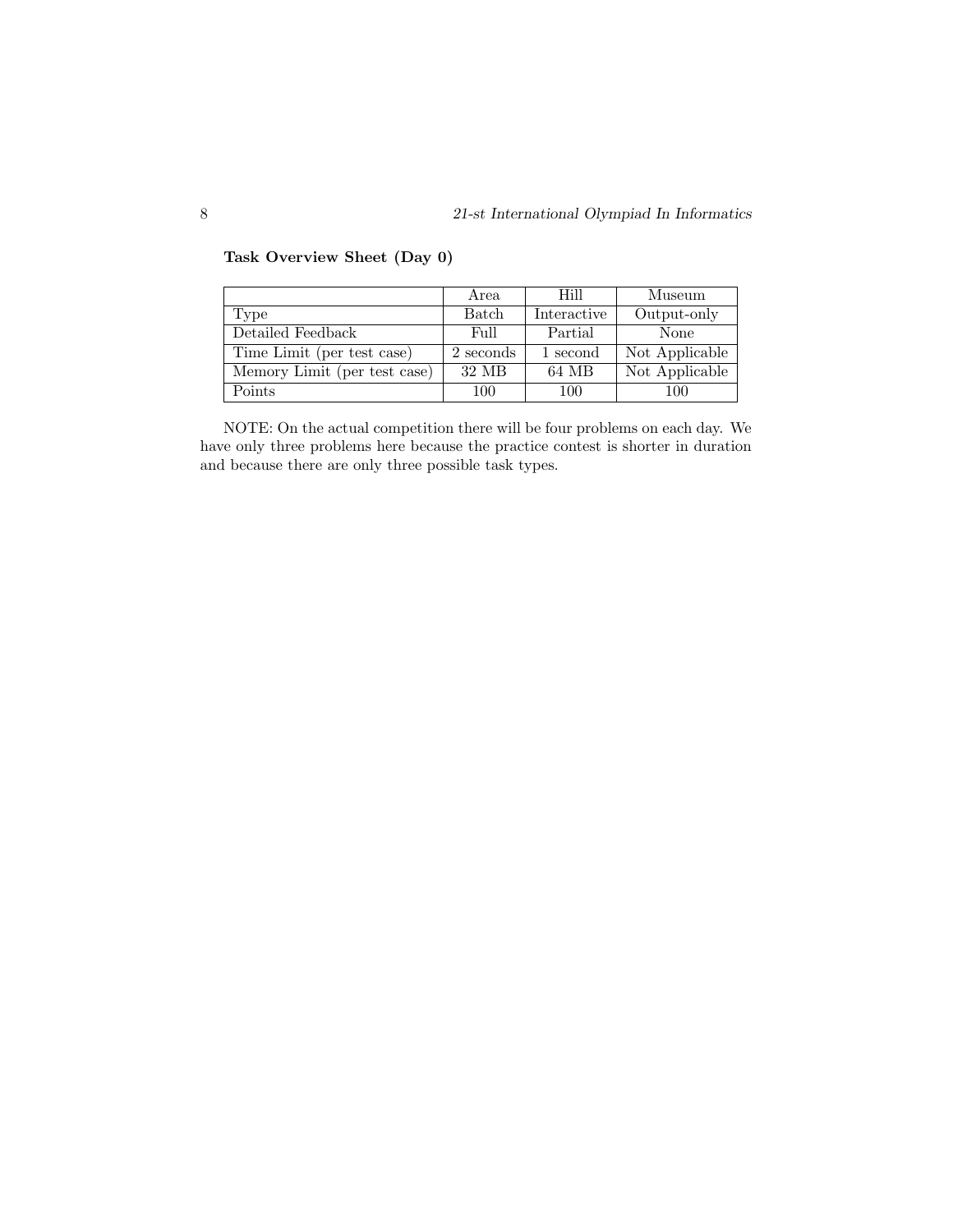# Day 1

#### 1.1 ARCHERY (proposed by Velin Tzanov)

An archery tournament is held according to the following rules. There are N targets arranged in a line and numbered from 1 to N inclusive according to their place on the line (the leftmost target being target 1, and the rightmost target being target N). There are also  $2*N$  archers. At any time during the tournament, there are two archers on each target. Every round of the tournament goes according to the following procedure:

The two archers on each target compete with each other and determine a winner and a loser between them. Then all archers are rearranged as follows:

The winners on targets 2 to N inclusive move to the target on their left (i.e., targets 1 to  $N-1$  respectively).

The losers on targets 2 to N inclusive, as well as the winner on target 1, remain on the same target.

The loser on target 1 moves to target N.

The tournament continues for R rounds, with the number of rounds being at least as many as the number of archers (i.e.,  $R \geq 2*N$ ).

You are the only archer to arrive for the tournament exactly on time. All other  $2*N-1$  archers have arrived early and are already standing in a line. What you have to do now is to insert yourself somewhere into the line amongst them. You know that after you take your position, the two leftmost archers in the line will start the tournament on target 1, the next two will start on target 2 and so on, with the two rightmost archers starting on target N.

All the  $2*N$  archers in the tournament (including yourself) are ranked by skill, where a smaller rank corresponds to better skill. No two archers have the same rank. Also, whenever two archers compete, the one with the smaller rank will always win.

Knowing how skilled each of your competitors is, you want to insert yourself in such a way as to ensure that you will finish the tournament on a target with as small a number as possible. If there are multiple ways to do this, you prefer the one that starts at a target with as large a number as possible.

#### TASK

Write a program that, given the ranks of all archers, including yourself, as well as your competitors arrangement on the line, determines on which target you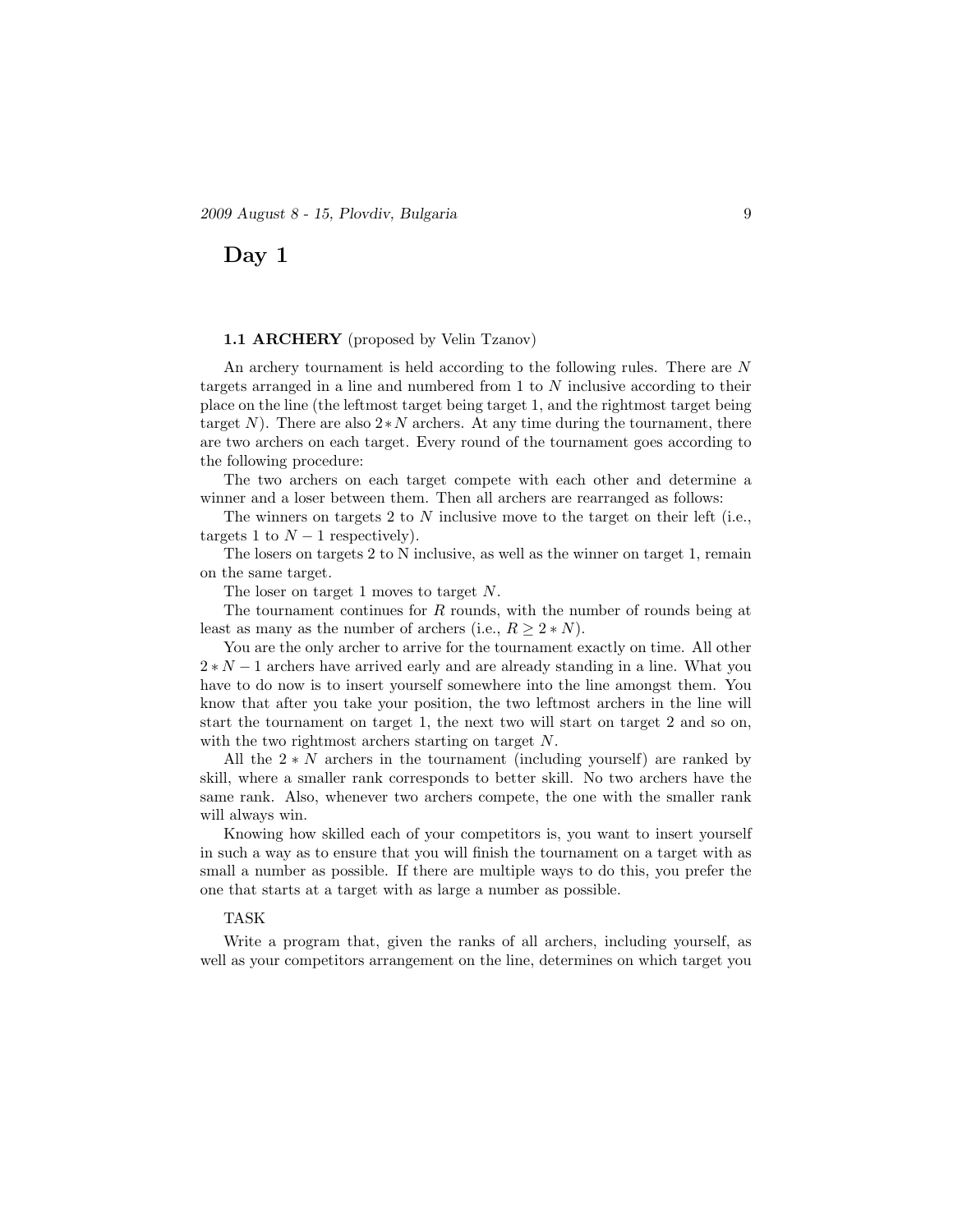should start the tournament, so that you can achieve your goals as defined above.

## CONSTRAINTS

 $1 \leq N \leq 200\,000$  – The number of targets; also equal to half the number of archers

 $2*N \leq R \leq 1$  000 000 000 – The number of tournament rounds  $1 \leq S_k \leq 2*N$  – The rank of archer k

#### INPUT

Your program must read from standard input the following data:

The first line contains the integers N and R, separated by a space.

The next  $2*N$  lines list the ranks of the archers. The first of these lines contains your rank. The rest of these lines contain the ranks of the other archers, one archer per line, in the order in which they have arranged themselves (from left to right). Each of these  $2*N$  lines contains a single integer between 1 and  $2*N$ inclusive. A rank of 1 is the best and a rank of  $2*N$  is the worst. No two archers have the same rank.

#### OUTPUT

Your program must write to standard output a single line containing a single integer between 1 and N inclusive: the number of the target on which you will start the tournament.

#### GRADING

For a number of tests, worth a total of 60 points, N will not exceed 5 000. Also, for some of these tests, worth a total of 20 points, N will not exceed 200.

| Sample Input   | Smaple Output |
|----------------|---------------|
| 48             | 3             |
|                |               |
|                |               |
| $\overline{2}$ |               |
| 6              |               |
| 5              |               |
|                |               |
|                |               |
|                |               |

#### EXAMPLES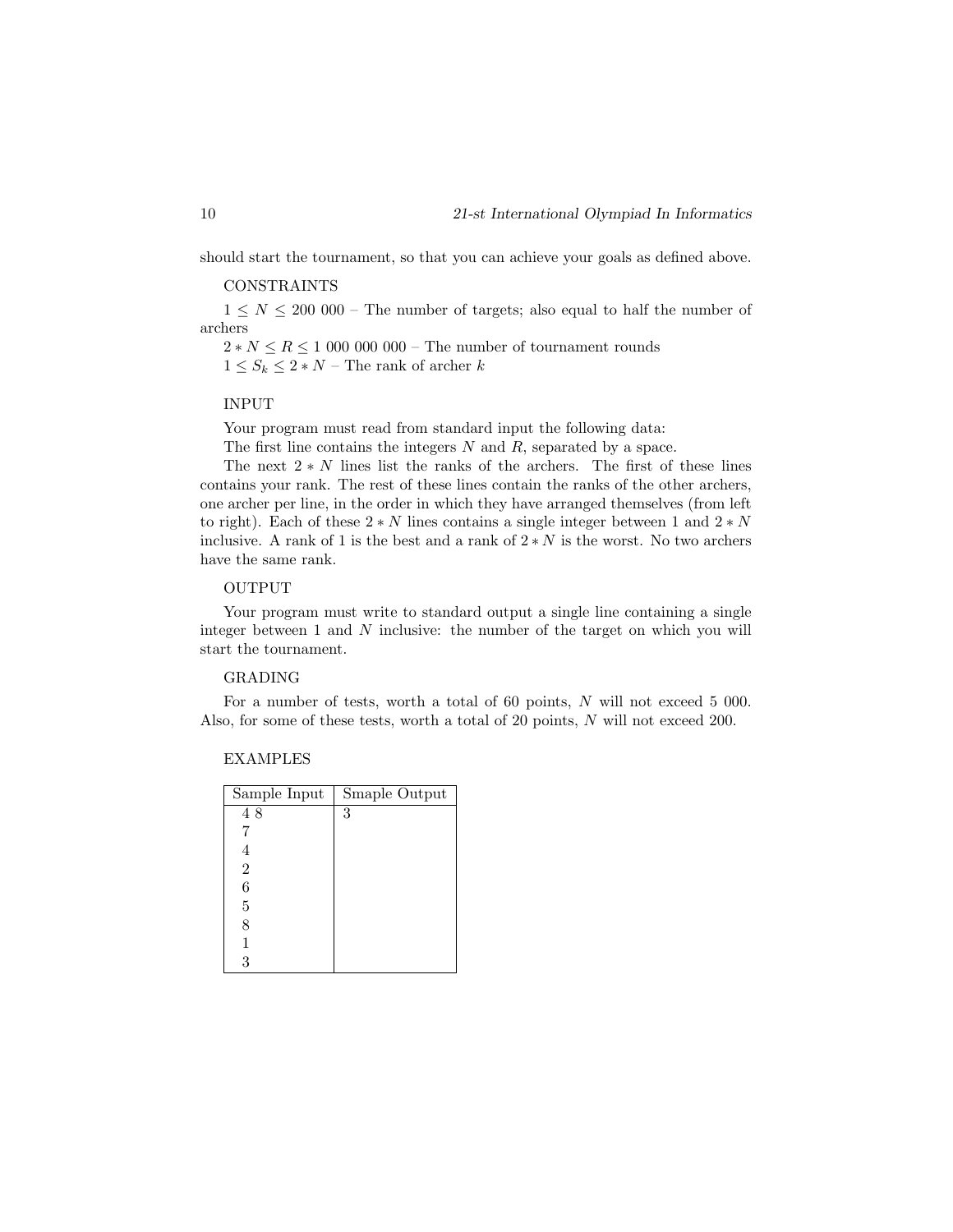You are the second worst archer. If you start on target 1, you will then go to target 4 and stay there until the end. If you start on target 2 or 4, you will just stay there for the whole tournament. If you start on target 3, you will beat the worst archer and then move to target 2 and stay there.

| Sample Input   | Smaple Output  |
|----------------|----------------|
| 49             | $\overline{2}$ |
| $\overline{2}$ |                |
| 1              |                |
| $\overline{5}$ |                |
| 8              |                |
| 3              |                |
| 4              |                |
|                |                |
| հ              |                |

You are the second best archer. The best one is already on target 1 and will stay there for the whole duration of the tournament. Thus, no matter where you start, you will always move from your target, going through all targets from 4 to 1 over and over again. In order for you to end on target 1 after 9 transitions, you have to start on target 2.

#### 1.2 HIRING (proposed by Velin Tzanov)

You have to hire workers for a construction project. There are  $N$  candidates applying for the job, numbered from 1 to  $N$  inclusive. Each candidate  $k$  requires that if he is hired, he must be paid at least  $S_k$  dollars. Also, each candidate k has a qualification level  $Q_k$ . The regulations of the construction industry require that you pay your workers in proportion to their qualification level, relative to each other. For example, if you hire two workers A and B, and  $Q_A = 3 \times Q_B$ , then you have to pay worker A exactly three times as much as you pay worker B. You are allowed to pay your workers non-integer amounts of money. This even includes quantities that cannot be written with a finite number of digits in decimal form, such as a third or a sixth of a dollar.

You have W dollars at hand and you want to hire as many workers as possible. You decide whom to hire and how much to pay them, but you have to meet the minimum salary requirements of those you choose to hire, and you have to obey the industry regulations. You also have to fit within your budget of  $W$  dollars.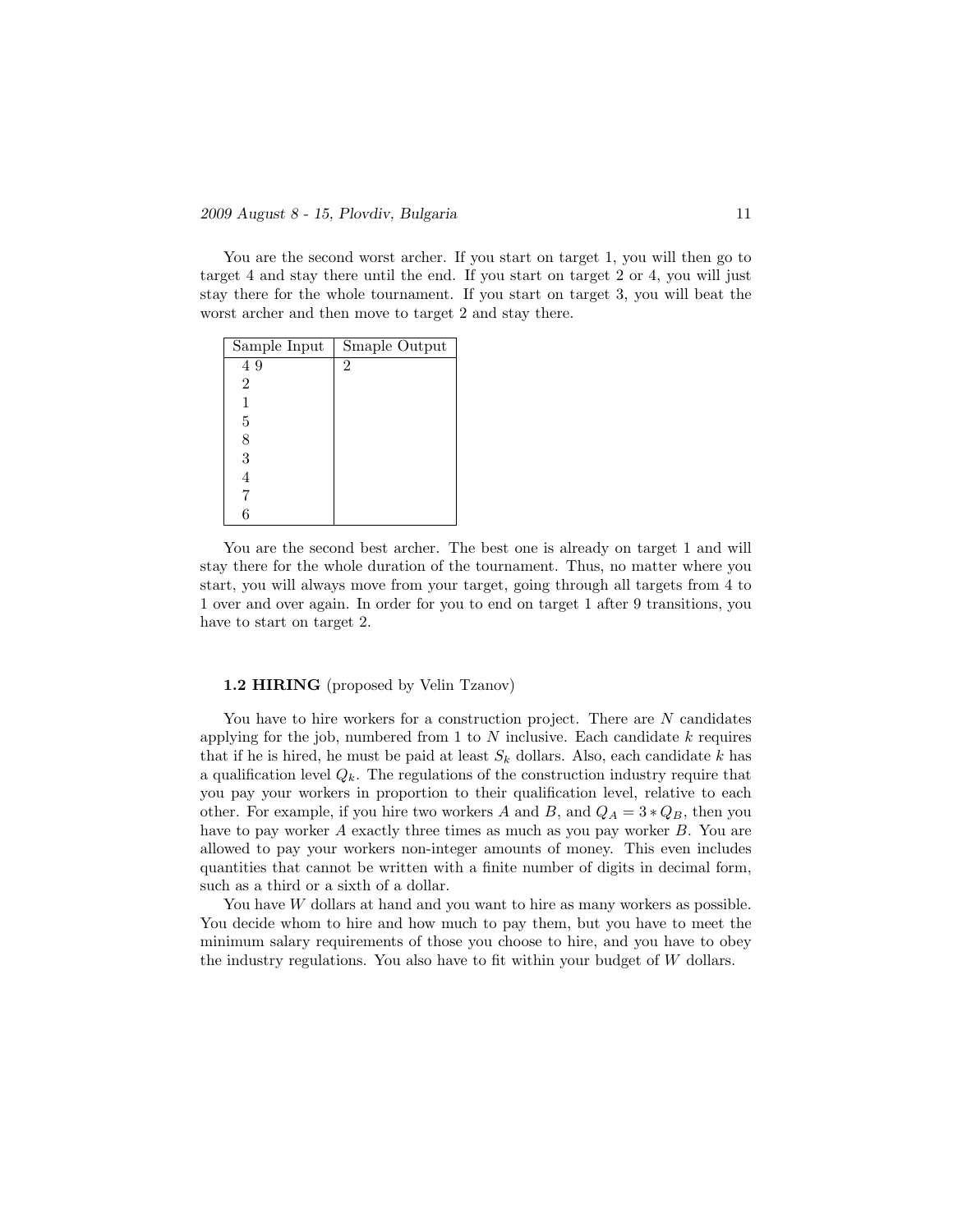The nature of your project is such that the qualification level is completely irrelevant, so you are only interested in maximizing the number of workers without regard to their qualification level. However, if there is more than one way to achieve this, then you want to select the one where the total amount of money you have to pay your workers is as small as possible. In case there is more than one way to achieve this, then you are indifferent among these ways and you would be satisfied with any one of them.

## TASK

Write a program that, given the different salary requirements and qualification levels of the candidates, as well as the amount of money you have, determines which candidates you should hire. You must hire as many of them as possible and you must do so with as little money as possible, while complying with the industry regulations specified above.

#### CONSTRAINTS

 $1 \leq N \leq 500000$  – The number of candidates  $1 \leq S_k \leq 20\,000$  – The minimum salary requirement of candidate k  $1 \leq Q_k \leq 20\,000$  – The qualification level of candidate k 1 ≤ W ≤ 10 000 000 000 – The amount of money available to you

## IMPORTANT NOTE

The maximum value of  $W$  does not fit in 32 bits. You have to use a 64-bit data type, such as long long in  $C/C++$  or int64 in Pascal, in order to store the value of  $W$  in a single variable. Please see the technical info sheet for details.

#### INPUT

Your program must read from standard input the following data:

• The first line contains the integers  $N$  and  $W$ , separated by a space.

• The next N lines describe the candidates, one candidate per line. The  $k^{th}$  of these lines describes candidate number k and it contains the integers  $S_k$  and  $Q_k$ , separated by a space.

#### OUTPUT

Your program must write to standard output the following data:

• The first line must contain a single integer  $H$ , the number of workers that you hire.

• The next  $H$  lines must list the identifying numbers of the candidates you choose to hire (each of them a different number between 1 and  $N$ ), one per line, in any order.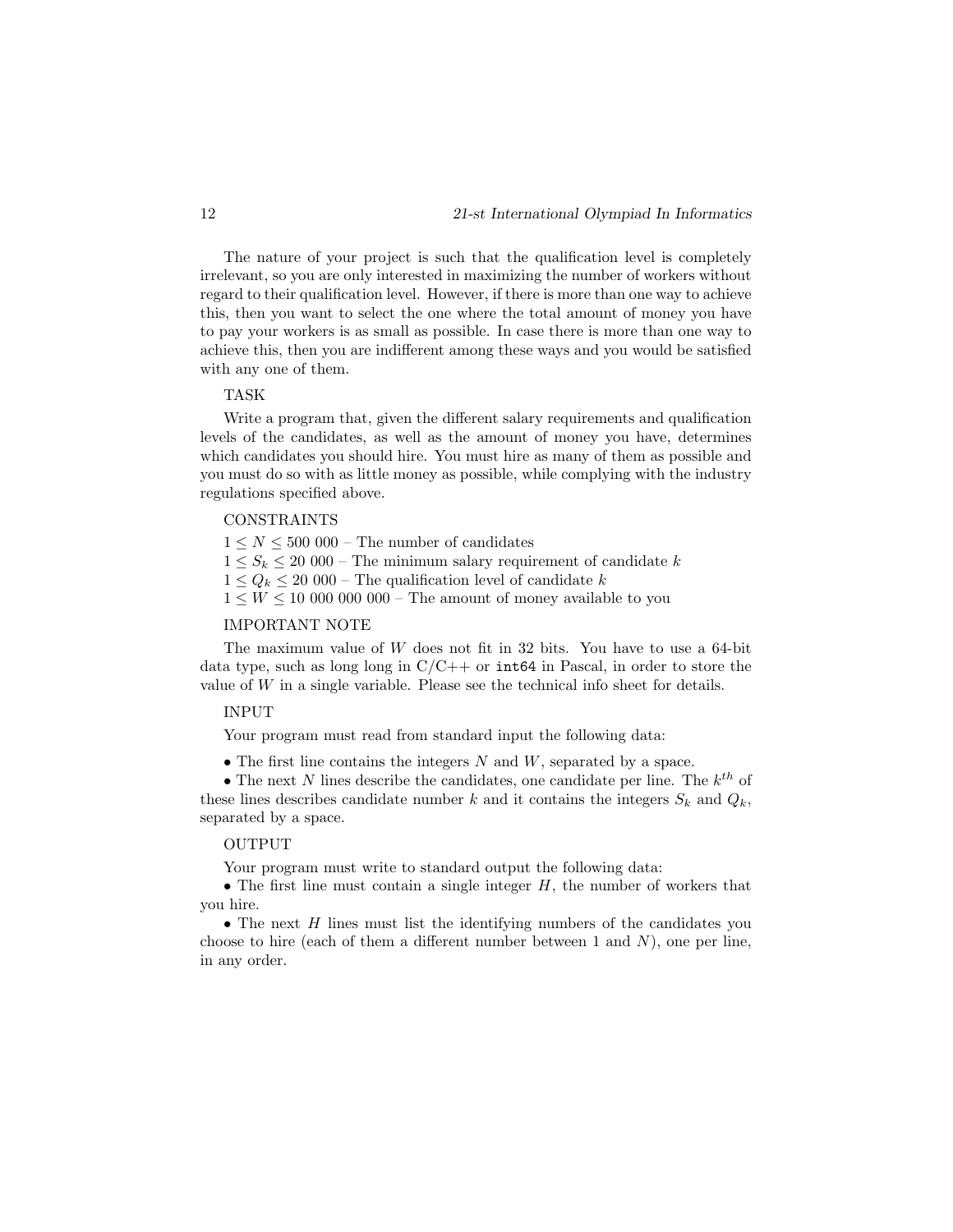#### GRADING

For any given test case, you will receive full points if your choice of candidates enables you to achieve all of your goals, while satisfying all constraints. If you produce an output file with a correct first line (i.e., a correct value of  $H$ ), but which does not meet the above description, you will receive 50% of the points for that test case. The latter will be the case even if the output file is not properly formatted, as long as the first line is correct.

For a number of tests, worth a total of 50 points, N will not exceed 5 000.

EXAMPLES

| Sample Input | Sample Output |
|--------------|---------------|
| 4 100        |               |
| 5 1000       | 2             |
| 10 100       | 3             |
| 8 10         |               |
| 20-1         |               |

The only combination for which you can afford to hire two workers and still meet all the constraints is if you select workers 2 and 3. You can pay them 80 and 8 dollars respectively and thus fit in your budget of 100.

| Sample Input | Sample Output |
|--------------|---------------|
| 34           |               |
| 12           |               |
| 13           |               |
| -2           |               |

Here you can afford to hire all three workers. You pay 1 dollar to worker 1 and 1.50 dollars each to workers 2 and 3, and you manage to hire everyone with the 4 dollars that you have.

| Sample Input    | Sample Output |
|-----------------|---------------|
| 3.40            |               |
| 10 <sub>1</sub> |               |
| 10 <sub>2</sub> | 3             |
| 10.3            |               |

Here you cannot afford to hire all three workers, as it would cost you 60 dollars, but you can afford to hire any two of them. You choose to hire workers 2 and 3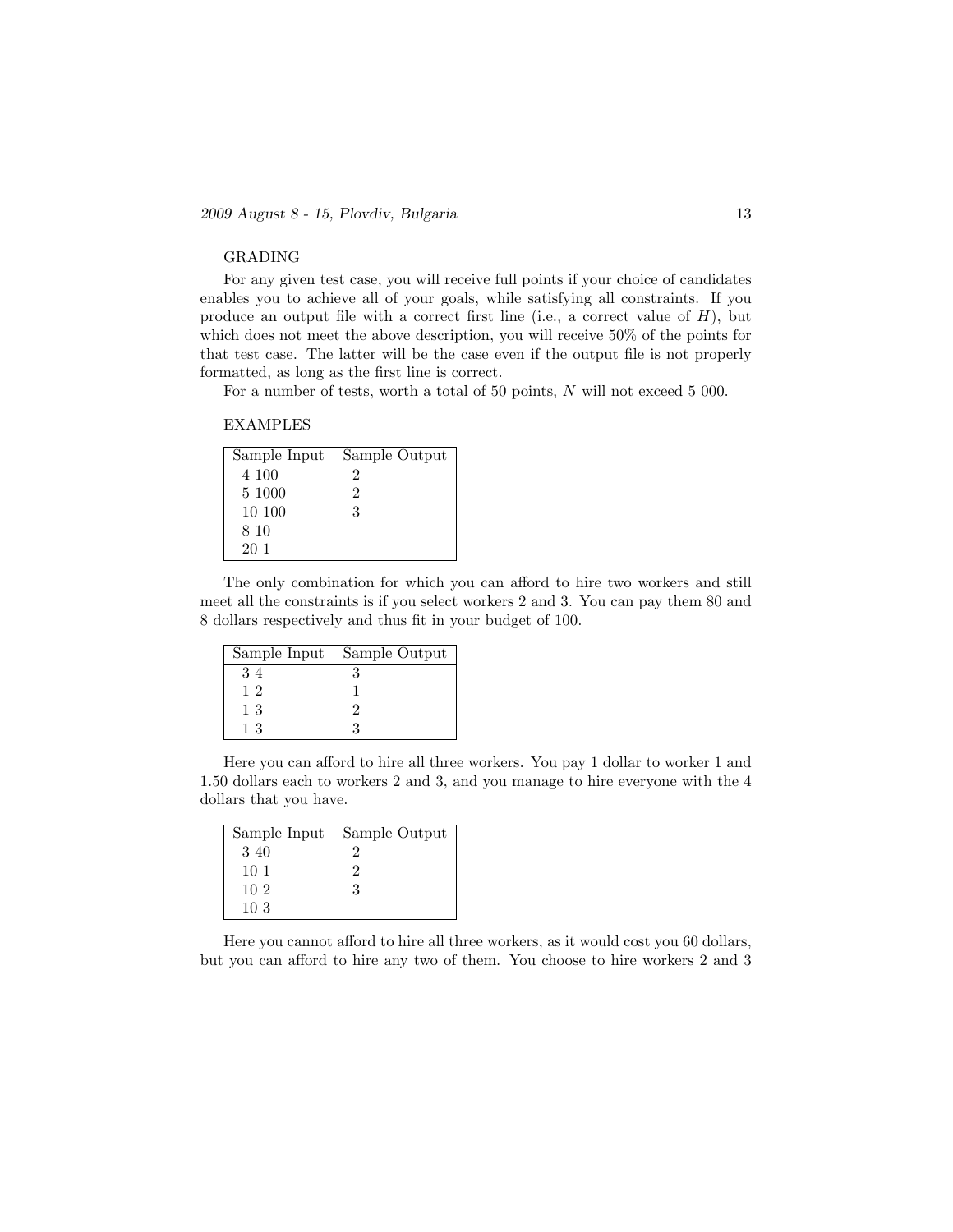because they would cost you the smallest sum of money, compared to the other two-worker combinations. You can pay 10 dollars to worker 2 and 15 dollars to worker 3 for a total of 25 dollars. If you were to hire workers 1 and 2 you would have to pay them at least 10 and 20 dollars respectively. If you were to hire 1 and 3, then you would have to pay them at least 10 and 30 dollars respectively.

#### Task 1.3 POI (proposed by Carl Hultquist)

The local Plovdiv Olympiad in Informatics (POI) was held according to the following unusual rules. There were  $N$  contestants and  $T$  tasks. Each task was graded with only one test case, therefore for every task and every contestant there were only two possibilities: either the contestant solved the task, or the contestant did not solve the task. There was no partial scoring on any task.

The number of points assigned to each task was determined after the contest and was equal to the number of contestants that did not solve the task. The score of each contestant was equal to the sum of points assigned to the tasks solved by that contestant.

Philip participated in the contest, but he is confused by the complicated scoring rules, and now he is staring at the results, unable to determine his place in the final standings. Help Philip by writing a program that calculates his score and his ranking.

Before the contest, the contestants were assigned unique IDs from 1 to N inclusive. Philips ID was  $P$ . The final standings of the competition list the contestants in descending order of their scores. In case of a tie, among the tied contestants, those who have solved more tasks will be listed ahead of those who have solved fewer tasks. In case of a tie by this criterion as well, the contestants with equal results will be listed in ascending order of their IDs.

#### TASK

Write a program that, given which problems were solved by which contestant, determines Philips score and his rank in the final standings.

#### CONSTRAINTS

 $1 \leq N \leq 2000$  – The number of contestants  $1 \leq T \leq 2000$  – The number of tasks  $1 \leq P \leq N$ – Philips ID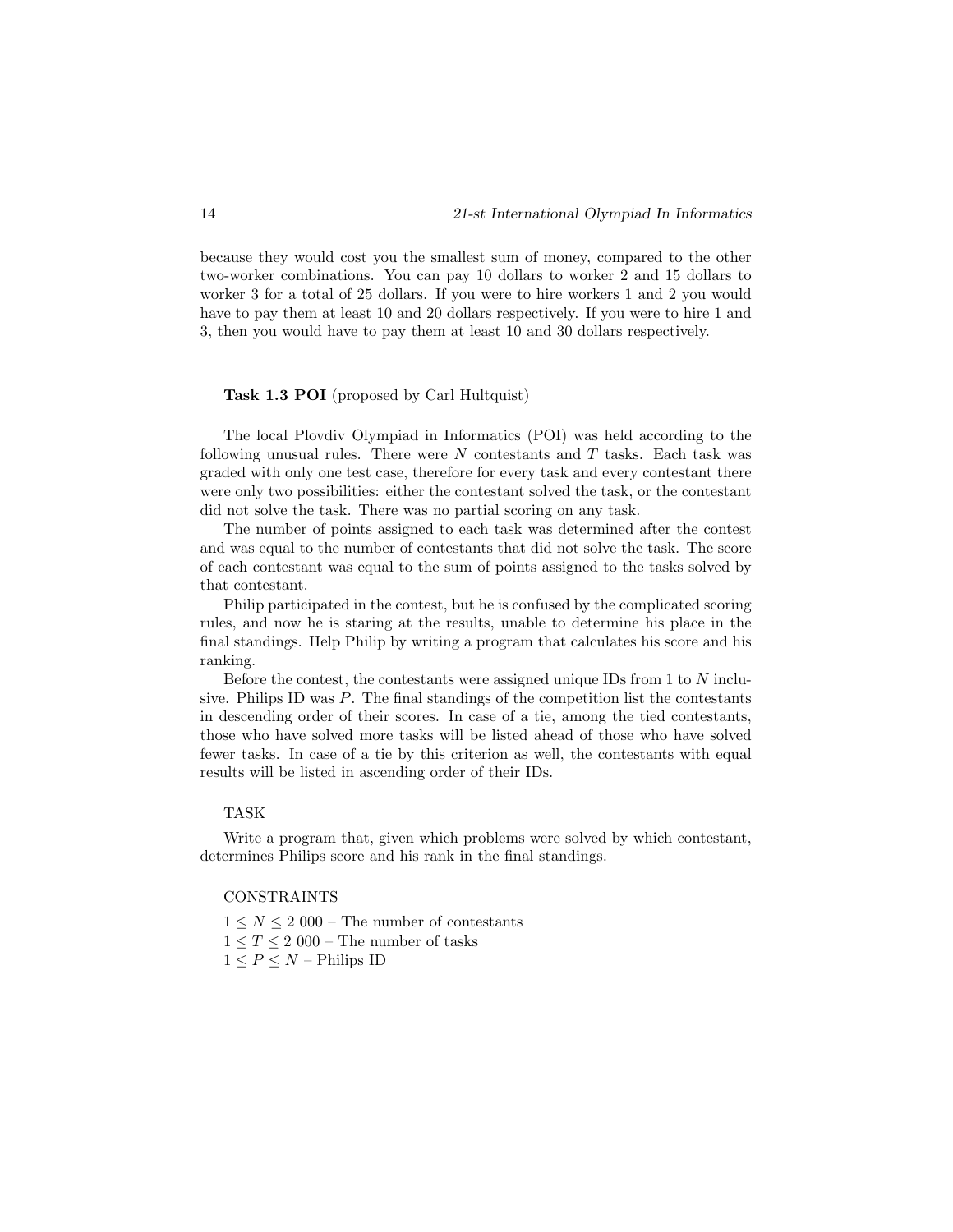## INPUT

Your program must read from standard input the following data:

• The first line contains the integers  $N$ ,  $T$  and  $P$ , separated by individual spaces.

• The next N lines describe which tasks were solved by which contestant. The  $k^{th}$  of these lines describes which tasks were solved by the contestant with ID k. Each such line contains  $T$  integers, separated by spaces. The first of these numbers denotes whether or not contestant  $k$  solved the first task. The second number denotes the same for the second task and so on. These T numbers are all either  $0$  or 1, where 1 means that contestant  $k$  solved the corresponding task, and 0 means that he or she did not solve it.

#### OUTPUT

Your program must write to standard output a single line with two integers separated by a single space. First, the score that Philip got on the POI competition. Second, Philips rank in the final standings. The rank is an integer between 1 and N inclusive, with 1 denoting the contestant listed at the top (i.e., a contestant who has the highest score) and  $N$  to the one listed at the bottom (i.e., a contestant with the lowest score).

#### GRADING

For a number of tests, worth a total of 35 points, no other contestant will have the same score as Philip.

| Sample Input | Sample Output  |
|--------------|----------------|
| 532          | 3 <sup>2</sup> |
| 001          |                |
| 110          |                |
| 100          |                |
| 110          |                |
| 110          |                |

The first problem was unsolved by only one contestant, so it is worth 1 point. The second problem was unsolved by two contestants, so it is worth 2 points. The third problem was unsolved by four contestants, so it is worth 4 points. Thus the first contestant has a score of 4; the second contestant (Philip), the fourth and the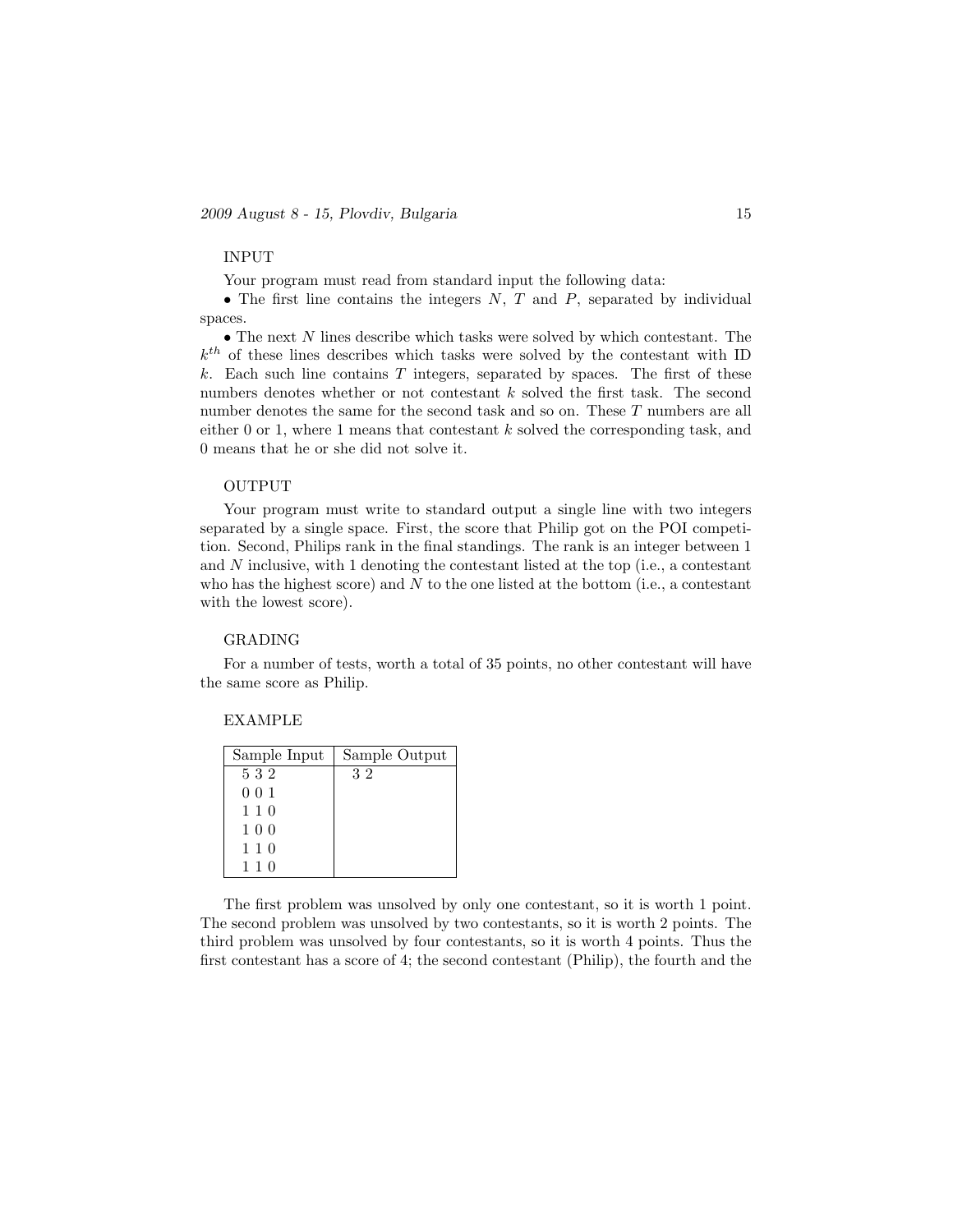fifth contestants all have a score of 3; and the third contestant has a score of 1. Contestants 2, 4 and 5 are all tied according to the first tie-break rule (number of problems solved), and according to the second tie-break rule (smaller ID) Philip ranks before the others. Thus Philips rank in the final standings is 2. He is only behind the contestant with ID 1.

## Task 1.4 RAISINS (proposed by Emil Kelevedjiev)

Plovdiv's famous master chocolatier Bonny needs to cut a slab of chocolate with raisins. The chocolate is a rectangular block of identical square pieces. The pieces are aligned with the edges of the chocolate, and they are arranged in N rows and M columns, for a total of  $N * M$  pieces. Each piece has one or more raisins on it, and no raisins lie between or across pieces.



Initially, the chocolate is one single, monolithic block. Bonny needs to cut it into smaller and smaller blocks until finally she has cut the chocolate down to its  $N*M$  individual pieces. As Bonny is very busy, she needs the help of her assistant, Sly Peter, to do the cutting. Peter only makes straight line, end-to-end cuts and he wants to be paid for every single cut he makes. Bonny has no money at hand, but she has plenty of raisins left over, so she offers to pay Peter in raisins. Sly Peter agrees to this arrangement, but under the following condition: every time he cuts a given block of chocolate into two smaller blocks, he has to be paid as many raisins as there are on the block he was given.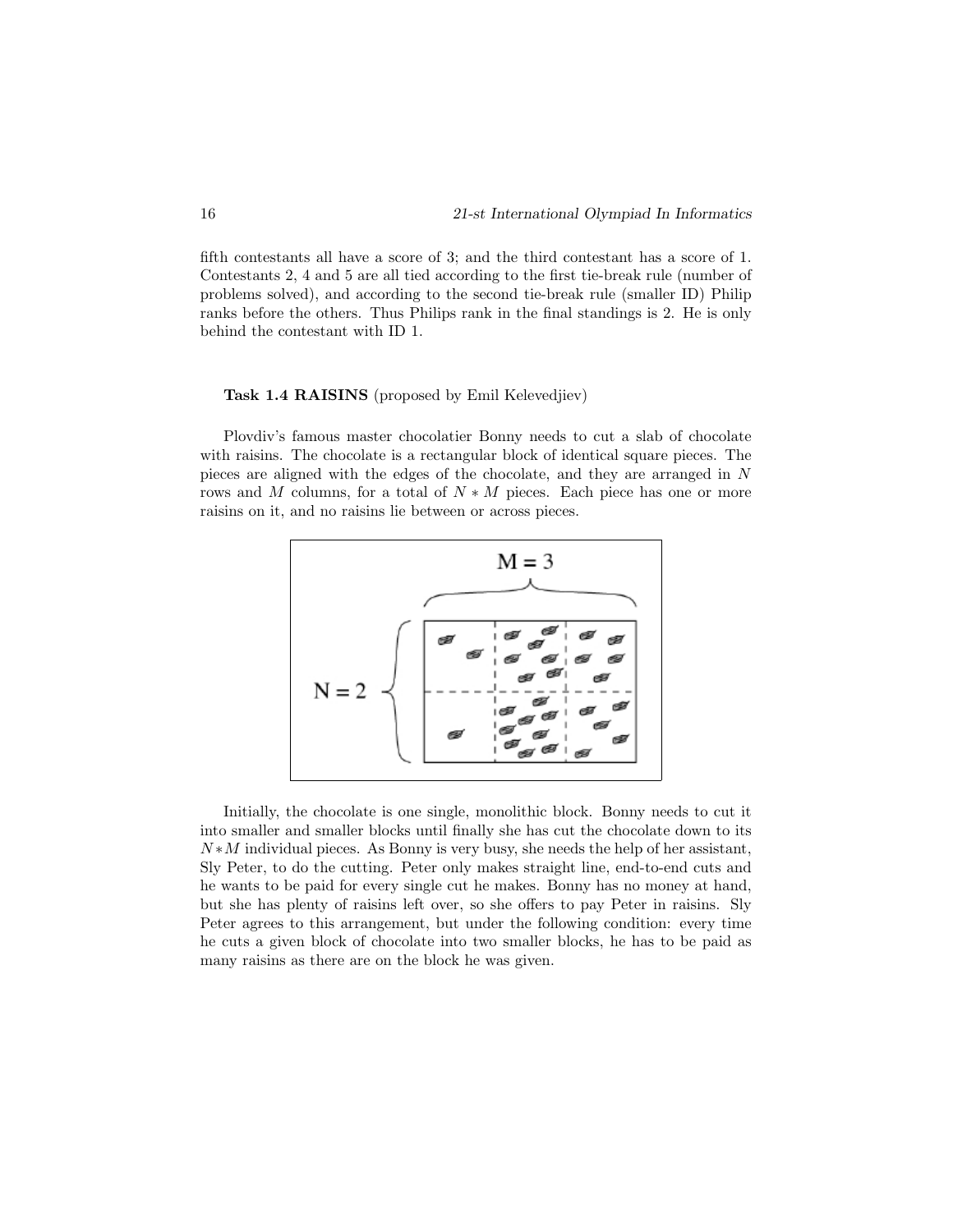Bonny wants to pay Peter as little as possible. She knows how many raisins there are on each of the  $N * M$  pieces. She can choose the order in which she gives Peter any remaining blocks, and she can also tell Peter what cuts to make (horizontal or vertical) and where exactly to make them. Help Bonny decide how to cut the chocolate into individual pieces, so that she pays Sly Peter as few raisins as possible.

#### TASK

Write a program that, given the number of raisins on each of the individual pieces, determines the minimum number of raisins that Bonny will have to pay Sly Peter.

#### CONSTRAINTS

 $1 \leq N, M \leq 50$  – The number of pieces on each side of the chocolate  $1 \leq R_{k,p} \leq 1000$  – The number of raisins on the piece in the  $k^{th}$  row and the  $p^{th}$  column

## INPUT

Your program must read from standard input the following data:

• The first line contains the integers  $N$  and  $M$ , separated by a single space.

 $\bullet$  The next N lines describe how many raisins there are on each piece of the chocolate. The  $k^{th}$  of these N lines describes the  $k^{th}$  row of the chocolate. Each such line contains  $M$  integers separated by single spaces. The integers describe the pieces on the corresponding row in order from left to right. The  $p^{th}$  integer on the  $k^{th}$  line (among these N lines) tells you how many raisins are on the piece in the  $k^{th}$  row and the  $p^{th}$  column.

#### OUTPUT

Your program must write to standard output a single line containing a single integer: the minimum possible number of raisins that Bonny would have to pay Sly Peter

## GRADING

For a number of tests, worth a total of 25 points, N and M will not exceed 7.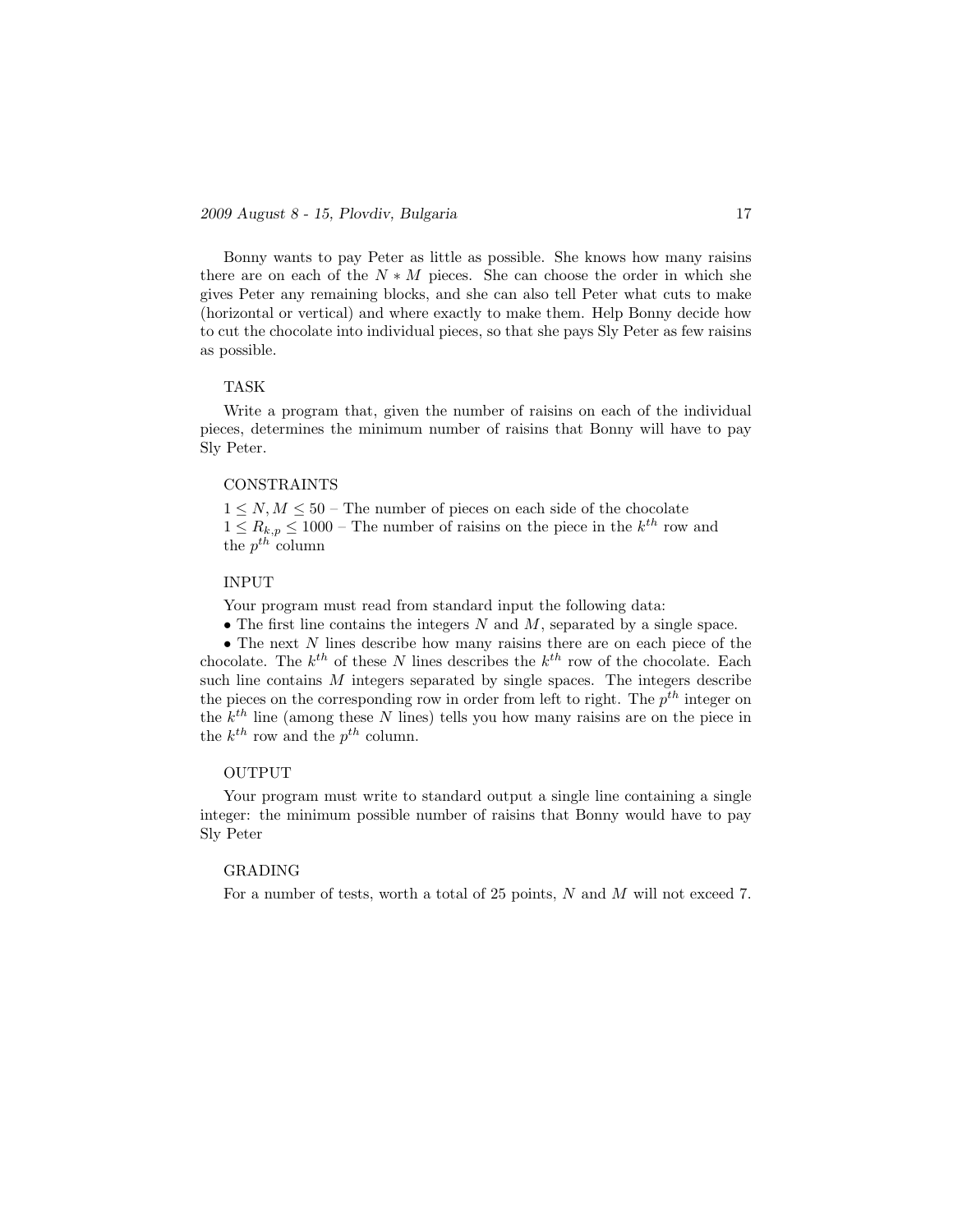EXAMPLE

| Sample Input | Sample Output |
|--------------|---------------|
| 23           |               |
| 275          |               |
| 195          |               |

One possible way (out of many) to achieve a cost of 77 is as follows:





The first cut that Bonny asks Peter to make separates the third column from the rest of the chocolate. Bonny needs to pay Peter 29 raisins for this.

Then Bonny gives Peter the smaller of the two blocks: the one that has two pieces with 5 raisins each, and asks Peter to cut the block in two in exchange for 10 raisins.

After this, Bonny gives Peter the largest remaining block: the one having pieces with 2, 7, 1 and 9 raisins respectively. Bonny asks Peter to cut it horizontally, separating the first and the second row and pays him 19 raisins.

Following this, Bonny gives Peter the top-left block, paying 9 raisins. Finally, Bonny asks Peter to split the bottom-left block, paying 10 raisins.

The total cost to Bonny is  $29 + 10 + 19 + 9 + 10 = 77$  raisins. No other cutting arrangement can get the chocolate cut into its 6 pieces at a smaller cost.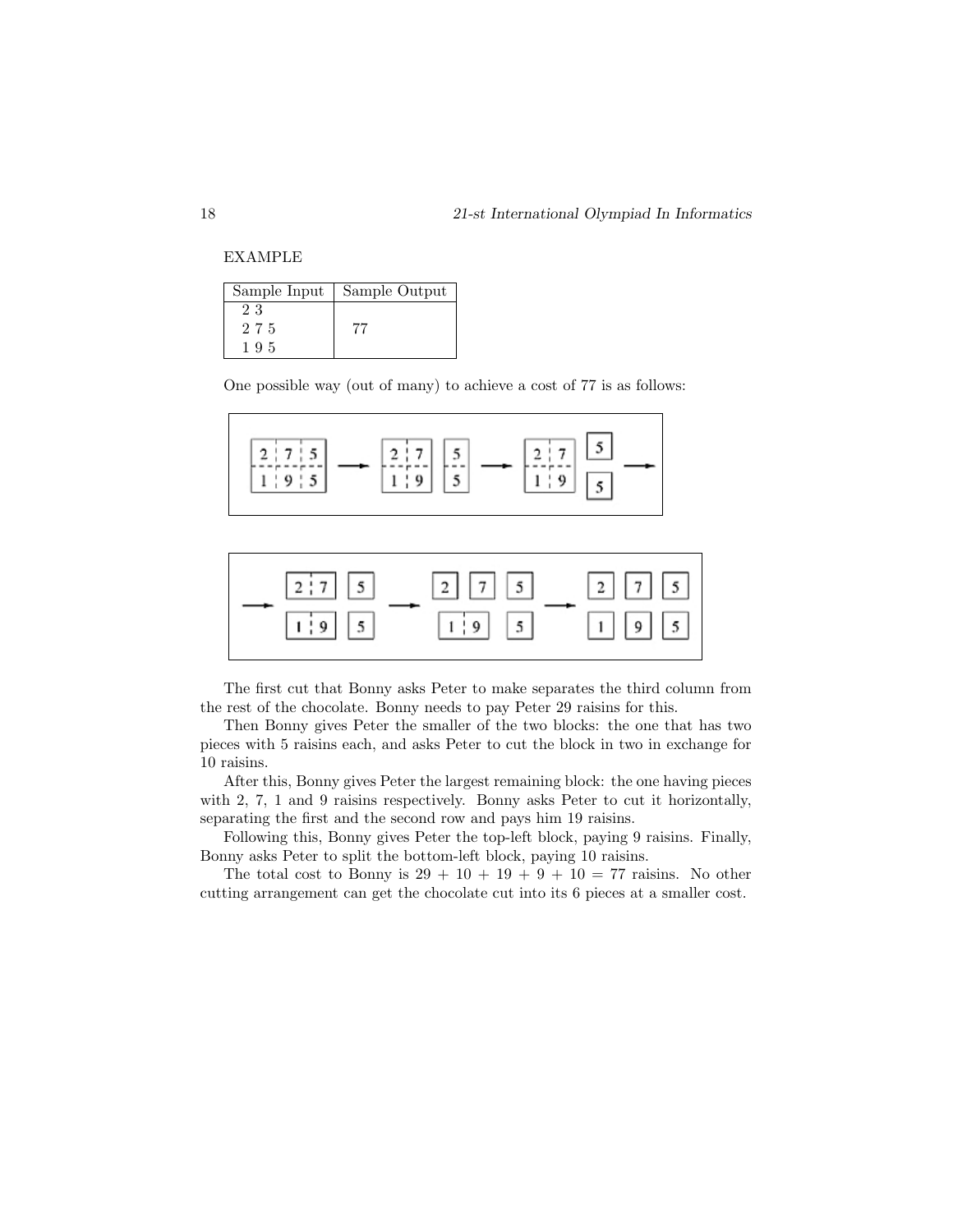2009 August 8 - 15, Plovdiv, Bulgaria 19

## TECHNICAL INFO SHEET (day 1)

These pages contain helpful information on how to avoid slow input/output performance with  $C++$  streams (cin / cout), how to use 64-bit data types (variables) and how to flush the output for interactive tasks. They also include reference for what options are given to the compilers and what stack limitations are in place.

#### Slow Input / Output with  $C++$  Streams

When solving tasks with very large amounts of input / output data, you may notice that C++ programs using the cin and cout streams are much slower than equivalent programs that use the scanf and printf functions for input and output processing. Thus, if you are using the cin / cout streams we strongly recommend that you switch to using scanf / printf instead. However, if you still want to use cin / cout, we recommend adding the following line at the beginning of your program:

## ios::sync\_with\_stdio(false);

and also making sure that you never use endl, but use  $\n\times$  instead.

Please note, however, that including ios::sync\_with\_stdio(false) breaks the synchrony between cin / cout and scanf / printf, so if you are using this, you should never mix usage of cin and scanf, nor mix cout and printf.

#### 64-bit Data Types

For some tasks you may need to deal with numbers too large to fit in 32 bits. In these cases, you would have to use a 64-bit integer data type, such as long long in  $C/C++$  or int64 in Pascal. Here is some sample code that illustrates the usage of these data types:

```
C/C++
```

```
int main(void) {
   long long varname;
   scanf("%lld", &varname);
   // Do something with the varname variable
   printf("%lld\n", varname);
   return 0;
}
```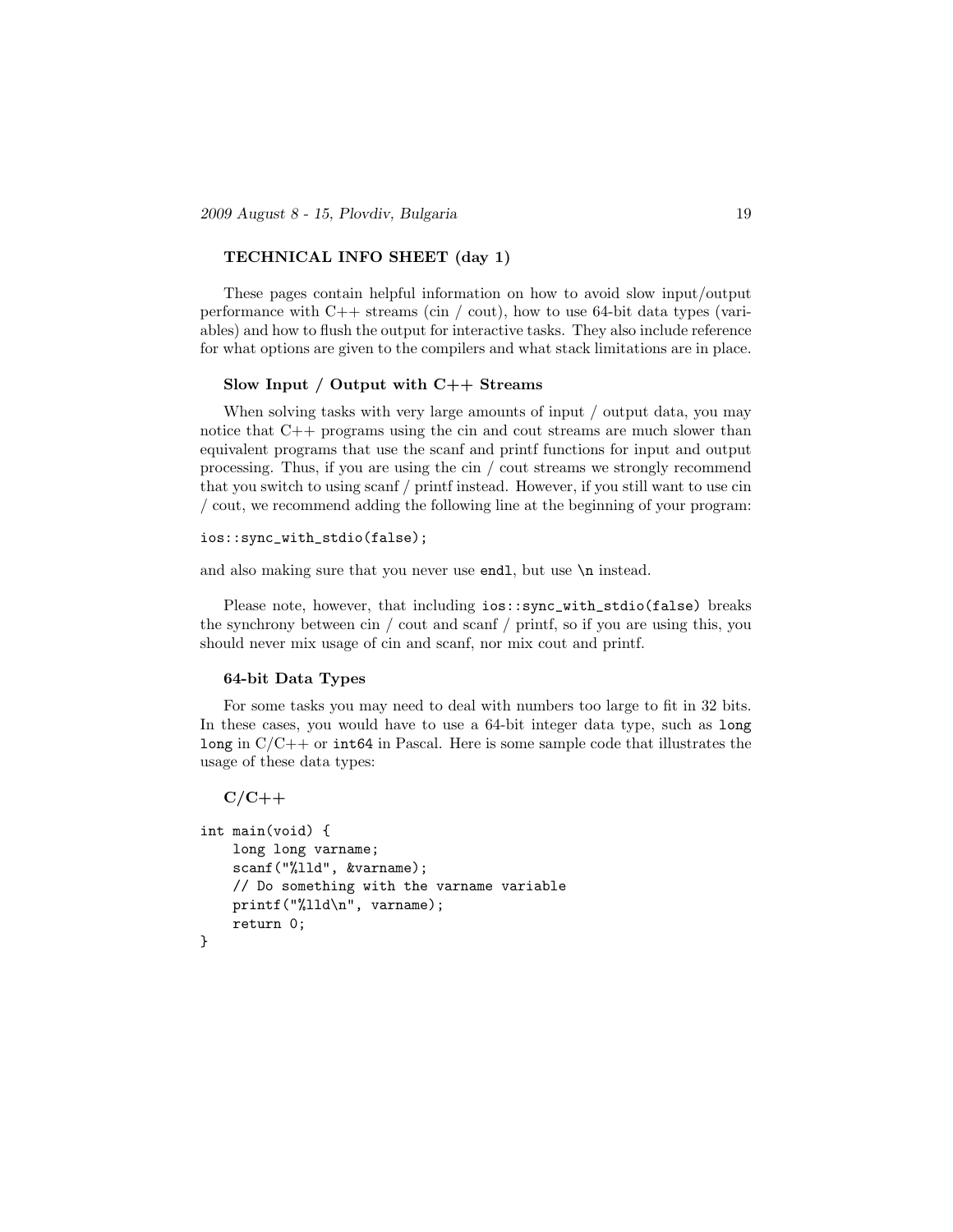Pascal

```
var
    varname: Int64;
begin
    read(varname);
    { Do something with the varname variable }
    writeln(varname);
end.
```
## Flushing the Output

Whenever you solve an interactive task, you always need to flush the buffer of your output after every new line printed on the output. Here is some code to illustrate how to do this under C, C++ and Pascal:

```
C or C++ with scanf / printf
fflush(stdout);
C++ with cin / cout
cout << flush;
Pascal
flush(output);
```
# Compiler Options

The following commands will be used to compile solutions of batch and interactive tasks (say the task name is abc):

#### C

gcc -o abc abc.c -std=gnu99 -O2 -s -static -lm -x c  $C++$  $g++$  -o abc abc.cpp -02 -s -static -lm -x c++ Pascal fpc -O2 -XS -Sg abc.pas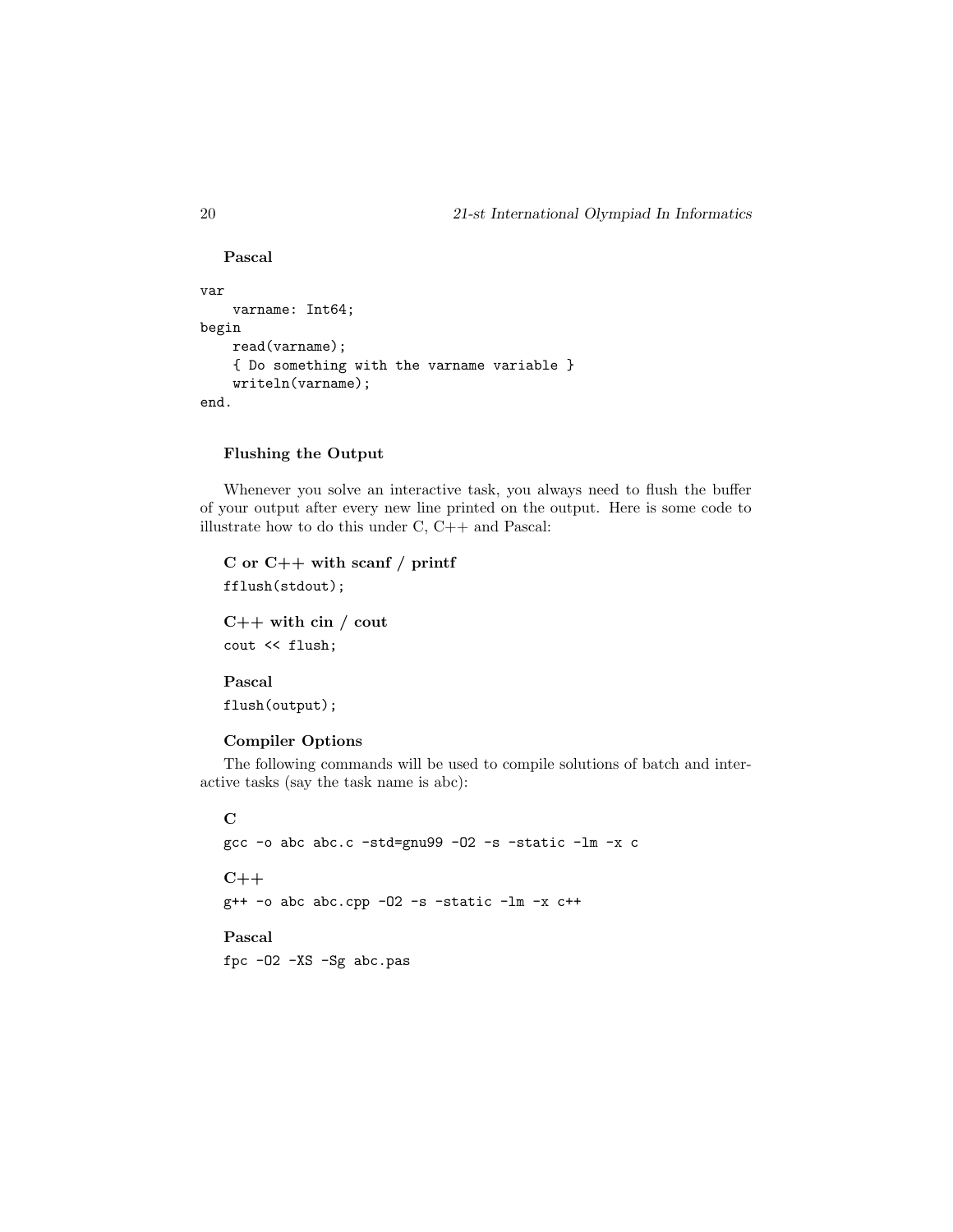2009 August 8 - 15, Plovdiv, Bulgaria 21

## Stack Limitations

Whenever your program is executed through the contest system, the stack size will only be limited by the memory limit for the corresponding task.

## Task Overview Sheet (Day 1)

|                              | Archery   | Hiring        | POI          | Raisins      |
|------------------------------|-----------|---------------|--------------|--------------|
| Type                         | Batch     | Batch         | <b>Batch</b> | <b>Batch</b> |
| Detailed Feedback            | Partial   | None          | Full         | Partial      |
| Time Limit (per test case)   | 2 seconds | $1.5$ seconds | 2 seconds    | 5 seconds    |
| Memory Limit (per test case) | 64 MB     | 64 MB         | 64 MB        | 128 MB       |
| Points                       | 100       | 100           | 100          | 100          |

NOTE: C++ programmers should be aware that using C++ streams (cin / cout) may lead to I/O bottlenecks and substantially slower performance. Please see the technical info sheet for ways to avoid this.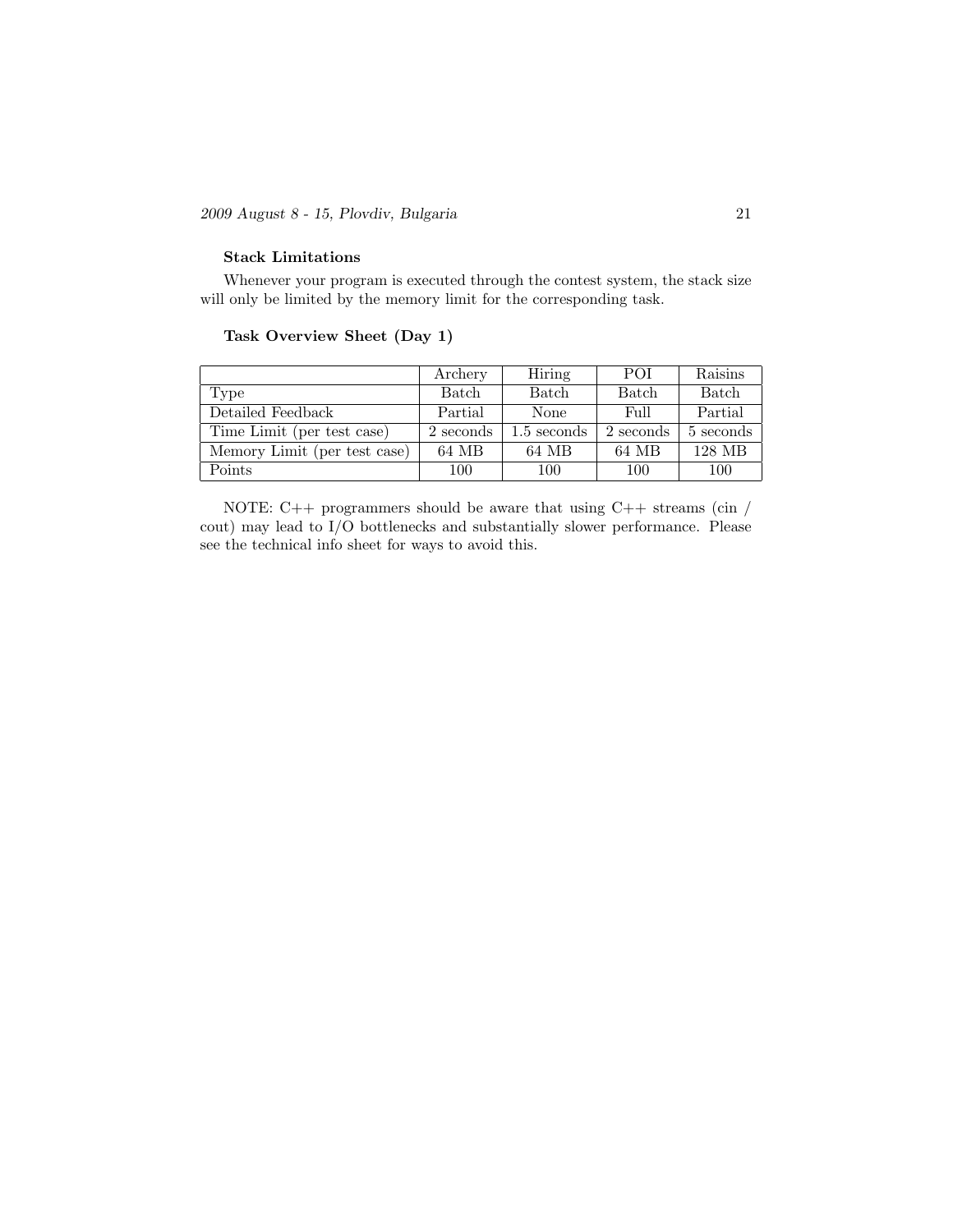Day 2

Task 2.1 GARAGE (proposed by Carl Hultquist)

A parking garage has N parking spaces, numbered from 1 to N inclusive. The garage opens empty each morning and operates in the following way throughout the day. Whenever a car arrives at the garage, the attendants check whether there are any parking spaces available. If there are none, then the car waits at the entrance until a parking space is released. If a parking space is available, or as soon as one becomes available, the car is parked in the available parking space. If there is more than one available parking space, the car will be parked at the space with the smallest number. If more cars arrive while some car is waiting, they all line up in a queue at the entrance, in the order in which they arrived. Then, when a parking space becomes available, the first car in the queue (i.e., the one that arrived the earliest) is parked there.

The cost of parking in dollars is the weight of the car in kilograms multiplied by the specific rate of its parking space. The cost does not depend on how long a car stays in the garage.

The garage operator knows that today there will be  $M$  cars coming and he knows the order of their arrivals and departures. Help him calculate how many dollars his revenue is going to be today.

## TASK

Write a program that, given the specific rates of the parking spaces, the weights of the cars and the order in which the cars arrive and depart, determines the total revenue of the garage in dollars.

#### CONSTRAINTS

 $1 \leq N \leq 100$  – The number of parking spaces  $1 \leq M \leq 2000$  – The number of cars  $1 \leq R_s \leq 100$  – The rate of parking space s in dollars per kilogram  $1 \leq W_k \leq 10\,000$  – The weight of car k in kilograms

### INPUT

Your program must read from standard input the following data:

• The first line contains the integers  $N$  and  $M$ , separated by a space.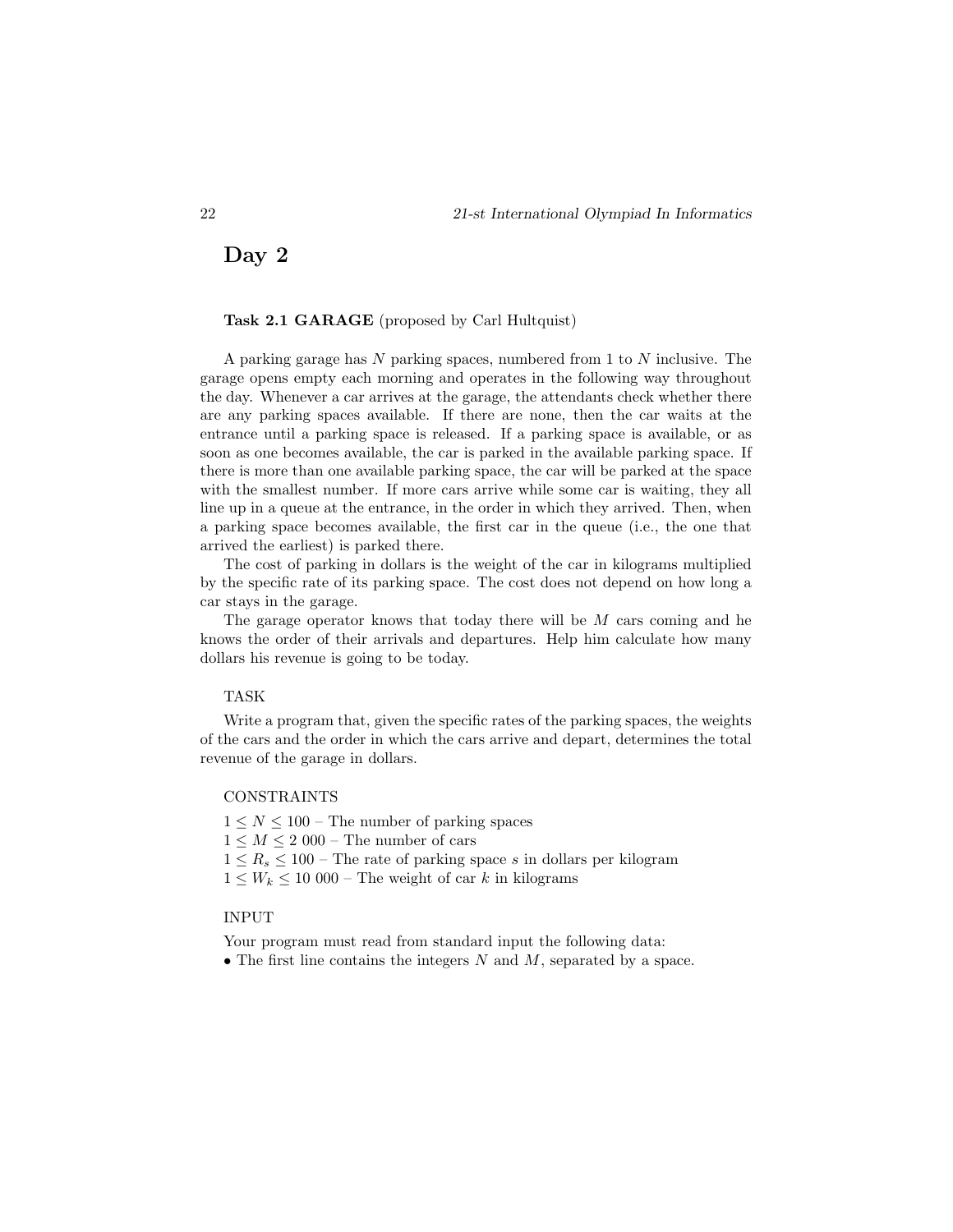• The next N lines describe the rates of the parking spaces. The  $s^{th}$  of these lines contains a single integer  $R_s$ , the rate of parking space number s in dollars per kilogram.

 $\bullet$  The next  $M$  lines describe the weights of the cars. The cars are numbered from 1 to M inclusive in no particular order. The  $k^{th}$  of these M lines contains a single integer  $W_k$ , the weight of car k in kilograms.

• The next 2 ∗ M lines describe the arrivals and departures of all cars in chronological order. A positive integer  $i$  indicates that car number  $i$  arrives at the garage. A negative integer  $-i$  indicates that car number i departs from the garage. No car will depart from the garage before it has arrived, and all cars from 1 to M inclusive will appear exactly twice in this sequence, once arriving and once departing. Moreover, no car will depart from the garage before it has parked (i.e., no car will leave while waiting on the queue).

#### OUTPUT

Your program must write to standard output a single line containing a single integer: the total number of dollars that will be earned by the garage operator today.

#### GRADING

For a number of tests worth 40 points there will always be at least one available parking space for every arriving car. In these cases no car will ever have to wait for a space.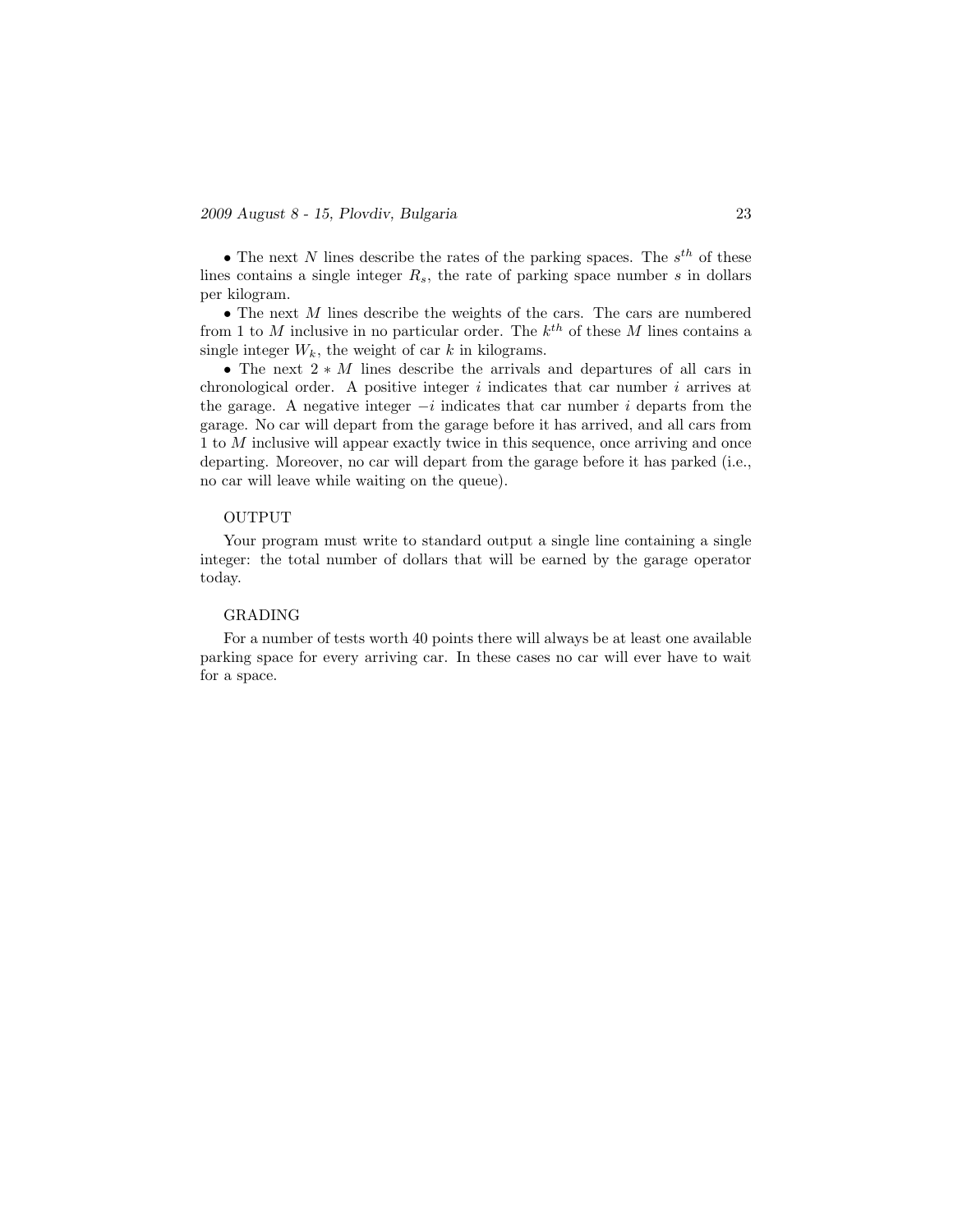## EXAMPLES

| Sample Input     | Sample Output |
|------------------|---------------|
| 34               | 5300          |
| $\overline{2}$   |               |
| 3                |               |
| $\overline{5}$   |               |
| 200              |               |
| 100              |               |
| 300              |               |
| 800              |               |
| $\boldsymbol{3}$ |               |
| $\overline{2}$   |               |
| $-3$             |               |
| $\mathbf{1}$     |               |
| $\overline{4}$   |               |
| $-4$             |               |
| $-2$             |               |
| $-1$             |               |

Car number 3 goes to space number 1 and pays  $300 * 2 = 600$  dollars. Car number 2 goes to space number 2 and pays  $100 * 3 = 300$  dollars. Car number 1 goes to space number 1 (which was released by car number 3) and pays  $200 * 2 = 400$  dollars.

Car number 4 goes to space number 3 (the last remaining) and pays  $800 * 5 =$ 4 000 dollars.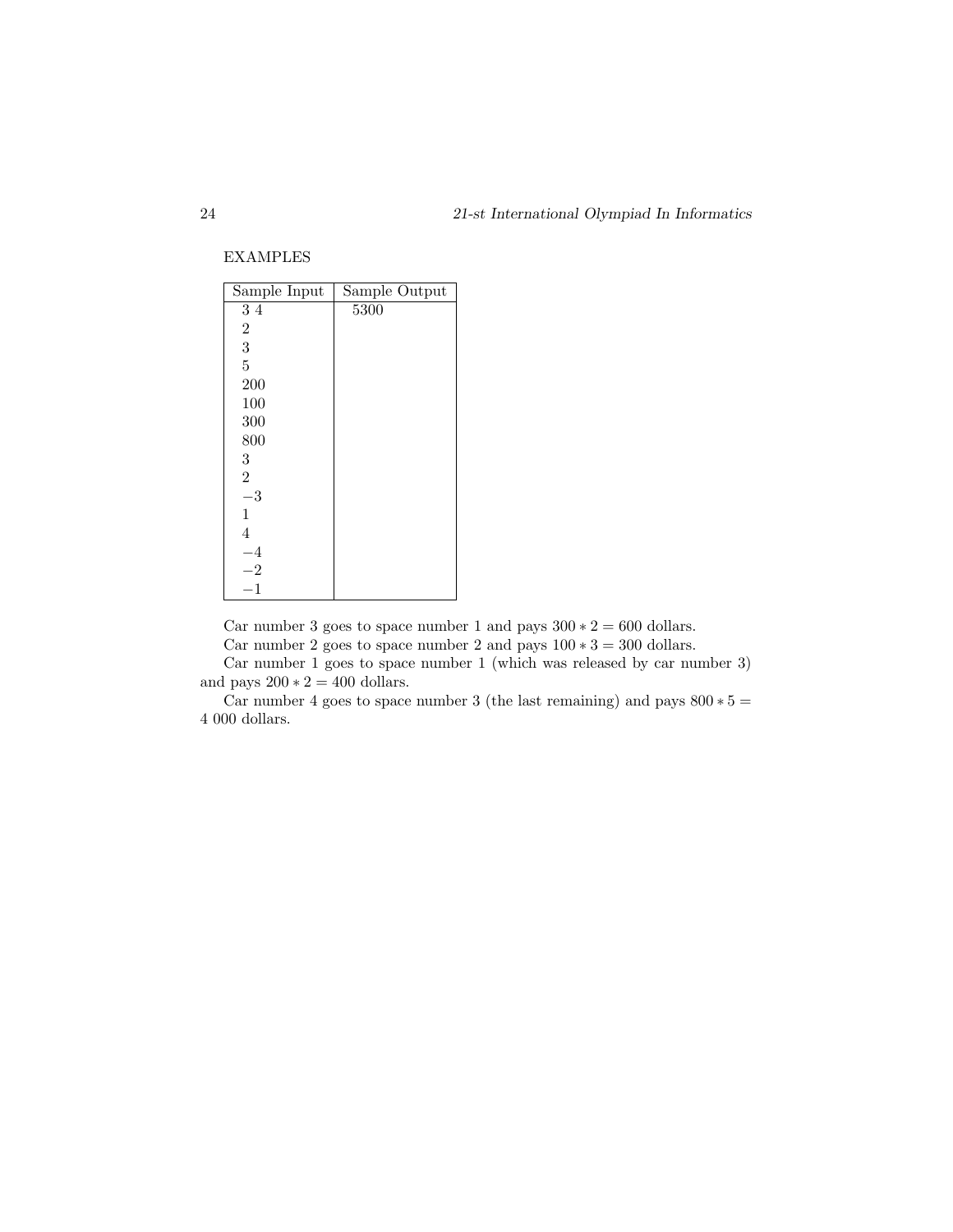2009 August 8 - 15, Plovdiv, Bulgaria 25

| Sample Input   | Sample Output |
|----------------|---------------|
| 24             | 16200         |
| 5              |               |
| $\overline{2}$ |               |
| 100            |               |
| 500            |               |
| 1000           |               |
| 2000           |               |
| 3              |               |
| $\mathbf{1}$   |               |
| $\overline{2}$ |               |
| $\overline{4}$ |               |
| $-1$           |               |
| $-3\,$         |               |
| $-2\,$         |               |
| $-4$           |               |

Car number 3 goes to space number 1 and pays  $1\,000 * 5 = 5\,000$  dollars.

Car number 1 goes to space number 2 and pays  $100 * 2 = 200$  dollars. Car number 2 arrives and has to wait at the entrance.

Car number 4 arrives and has to wait at the entrance behind car number 2.

When car number 1 releases its parking space, car number 2 parks there and pays  $500 * 2 = 1000$  dollars.

When car number 3 releases its parking space, car number 4 parks there and pays  $2\ 000 * 5 = 10\ 000\ dollars.$ 

#### Task 2.2 MECHO (proposed by Carl Hultquist)

Mecho the bear has found a little treasure the bees secret honeypot, which is full of honey! He was happily eating his newfound treasure until suddenly one bee saw him and sounded the bee alarm. He knows that at this very moment hordes of bees will emerge from their hives and start spreading around trying to catch him. He knows he has to leave the honeypot and go home quickly, but the honey is so sweet that Mecho doesnt want to leave too soon. Help Mecho determine the latest possible moment when he can leave.

Mechos forest is represented by a square grid of  $N$  by  $N$  unit cells, whose sides are parallel to the north-south and east-west directions. Each cell is occupied by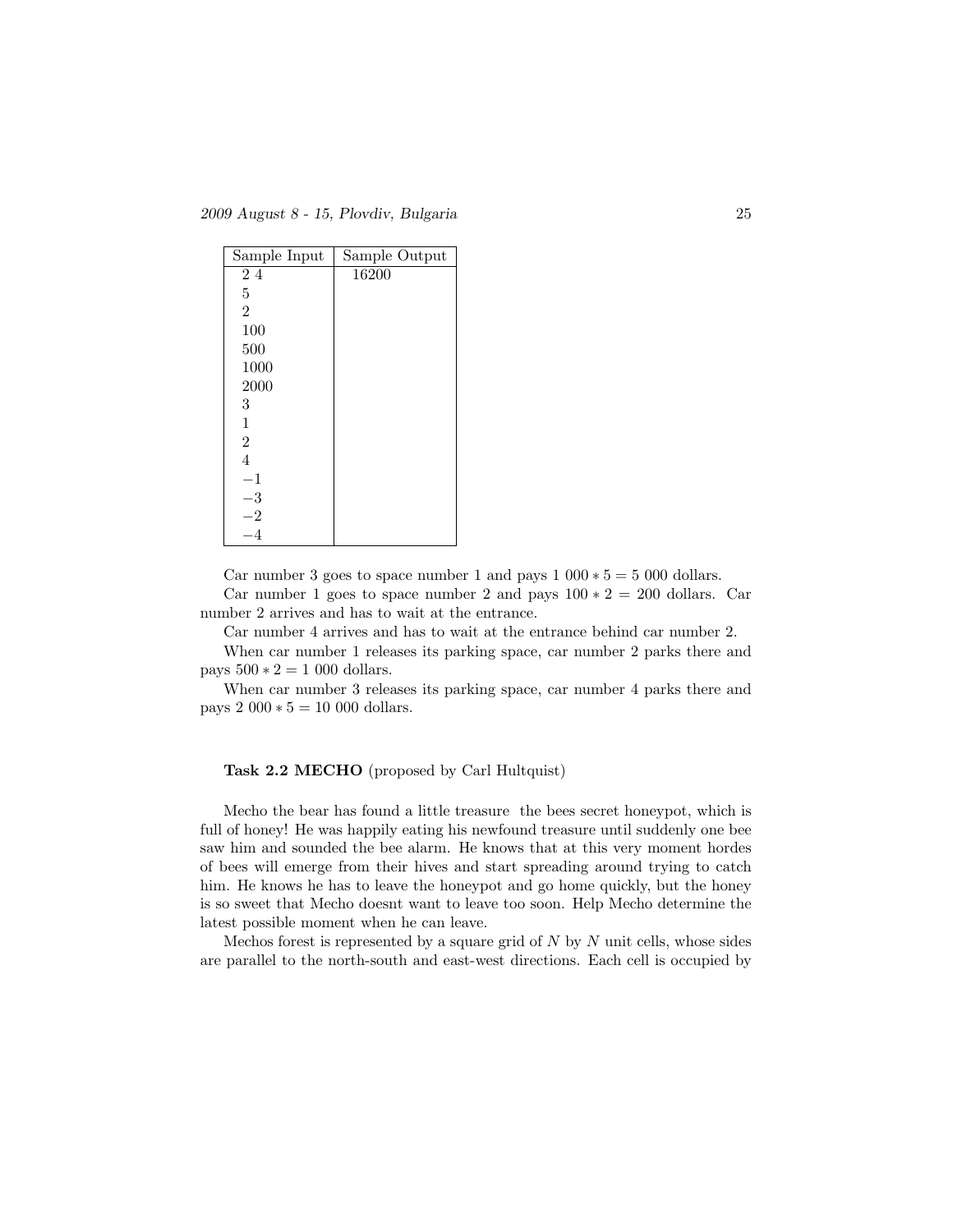a tree, by a patch of grass, by a hive or by Mechos home. Two cells are considered adjacent if one of them is immediately to the north, south, east or west of the other (but not on a diagonal). Mecho is a clumsy bear, so every time he makes a step, it has to be to an adjacent cell. Mecho can only walk on grass and cannot go through trees or hives, and he can make at most S steps per minute.

At the moment when the bee alarm is sounded, Mecho is in the grassy cell containing the honeypot, and the bees are in every cell containing a hive (there may be more than one hive in the forest). During each minute from this time onwards, the following events happen in the following order:

• If Mecho is still eating honey, he decides whether to keep eating or to leave. If he continues eating, he does not move for the whole minute.

• Otherwise, he leaves immediately and takes up to  $S$  steps through the forest as described above. Mecho cannot take any of the honey with him, so once he has moved he cannot eat honey again.

After Mecho is done eating or moving for the whole minute, the bees spread one unit further across the grid, moving only into the grassy cells. Specifically, the swarm of bees spreads into every grassy cell that is adjacent to any cell already containing bees. Furthermore, once a cell contains bees it will always contain bees (that is, the swarm does not move, but it grows).

In other words, the bees spread as follows: When the bee alarm is sounded, the bees only occupy the cells where the hives are located. At the end of the first minute, they occupy all grassy cells adjacent to hives (and still the hives themselves). At the end of the second minute, they additionally occupy all grassy cells adjacent to grassy cells adjacent to hives, and so on. Given enough time, the bees will end up simultaneously occupying all grassy cells in the forest that are within their reach.

Neither Mecho nor the bees can go outside the forest. Also, note that according to the rules above, Mecho will always eat honey for an integer number of minutes.

The bees catch Mecho if at any point in time Mecho finds himself in a cell occupied by bees.

#### TASK

Write a program that, given a map of the forest, determines the largest number of minutes that Mecho can continue eating honey at his initial location, while still being able to get to his home before any of the bees catch him.

### CONSTRAINTS

 $1 \leq N \leq 800$  – The size (side length) of the map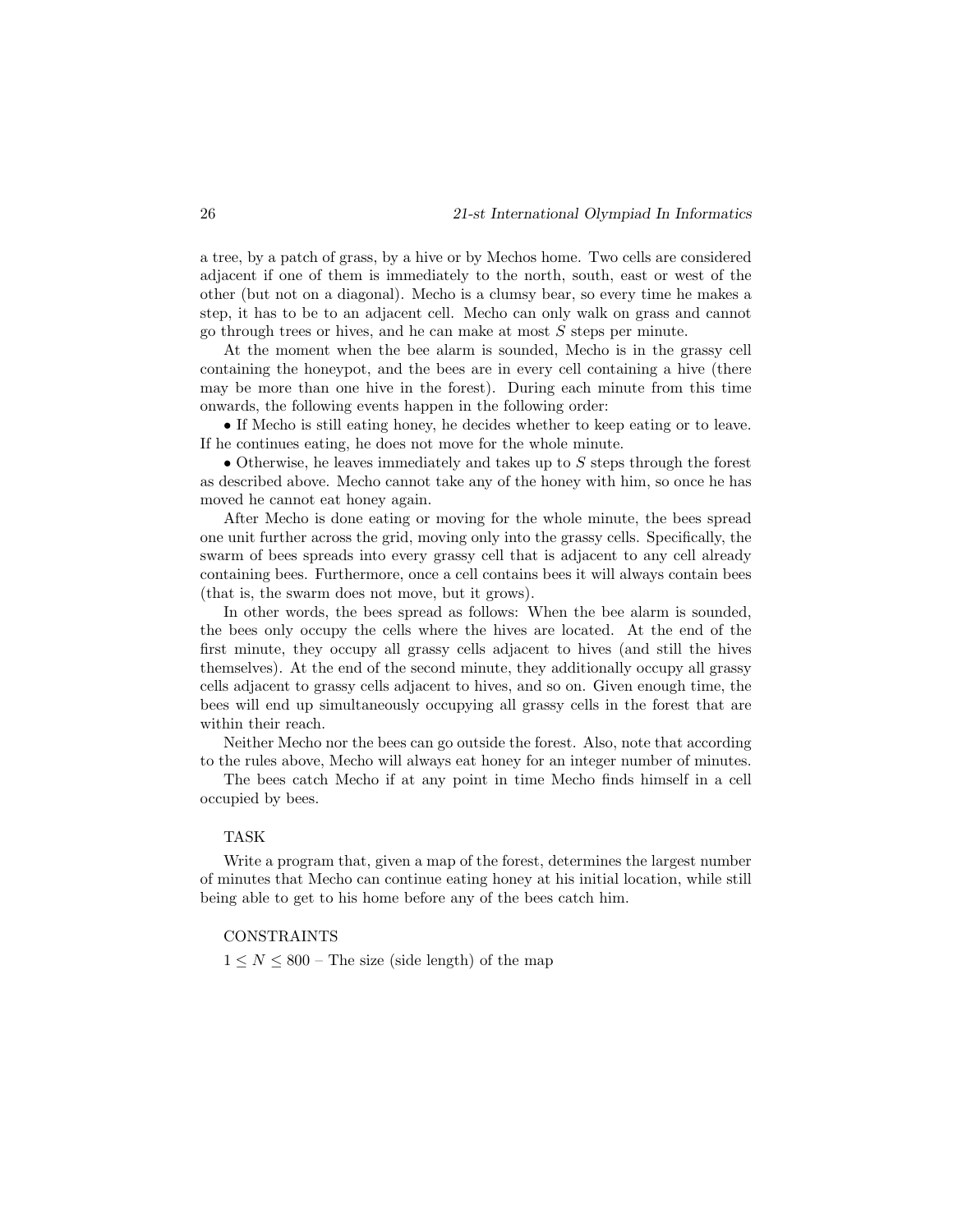$1 \leq S \leq 1000$  – The maximum number of steps Mecho can take in each minute

#### INPUT

Your program must read from standard input the following data:

• The first line contains the integers  $N$  and  $S$ , separated by a space.

• The next N lines represent the map of the forest. Each of these lines contains N characters with each character representing one unit cell of the grid. The possible characters and their associated meanings are as follows:

T denotes a tree

G denotes a grassy cell

M denotes the initial location of Mecho and the honeypot, which is also a grassy cell

D denotes the location of Mechos home, which Mecho can enter, but the bees cannot.

H denotes the location of a hive

NOTE: It is guaranteed that the map will contain exactly one letter  $M$ , exactly one letter  $D$  and at least one letter  $H$ . It is also guaranteed that there is a sequence of adjacent letters G that connects Mecho to his home, as well as a sequence of adjacent letters G that connects at least one hive to the honeypot (i.e., to Mechos initial location). These sequences might be as short as length zero, in case Mechos home or a hive is adjacent to Mechos initial location. Also, note that the bees cannot pass through or fly over Mechos home. To them, it is just like a tree.

#### OUTPUT

Your program must write to standard output a single line containing a single integer: the maximum possible number of minutes that Mecho can continue eating honey at his initial location, while still being able to get home safely.

If Mecho cannot possibly reach his home before the bees catch him, the number your program writes to standard output must be −1 instead.

#### GRADING

For a number of tests, worth a total of 40 points, N will not exceed 60.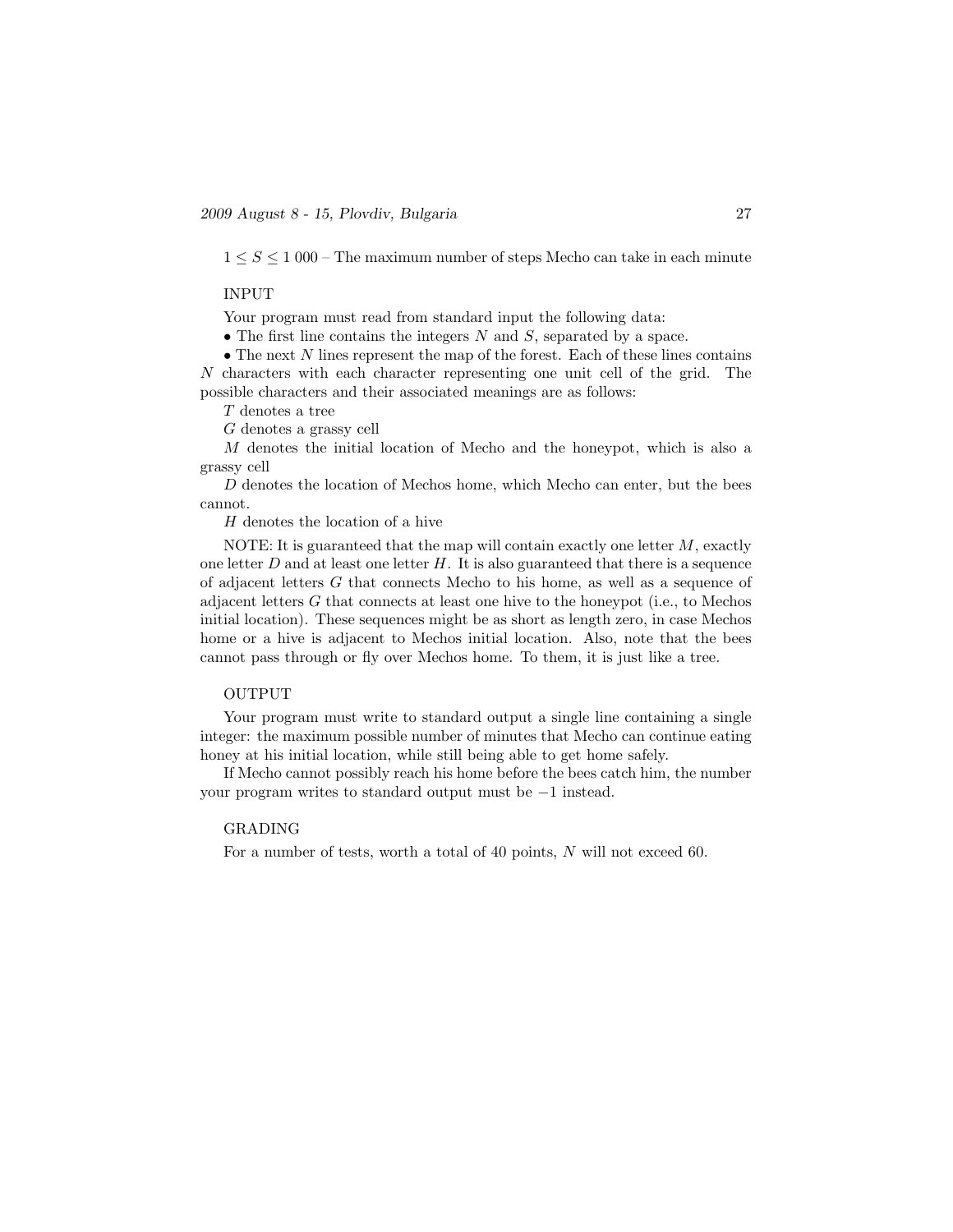EXAMPLES

| Sample Input | Sample Output |
|--------------|---------------|
| 73           |               |
| TTTTTTT      |               |
| TGGGGGT      |               |
| TGGGGGT      |               |
| MGGGGGD      |               |
| TGGGGGT      |               |
| TGGGGGT      |               |
| THHHHT       |               |

After eating honey for one minute, Mecho can take the shortest path directly to the right and he will be home in another two minutes, safe from the bees.

| Sample Input | Sample Output |
|--------------|---------------|
| 73           | 2             |
| TTTTTTT      |               |
| TGGGGGT      |               |
| TGGGGGT      |               |
| MGGGGGD      |               |
| TGGGGGT      |               |
| TGGGGGT      |               |
| TGHHGGT      |               |

After eating honey for two minutes, Mecho can take steps  $\rightarrow \uparrow \rightarrow$  during the third minute, then steps  $\rightarrow \rightarrow \rightarrow$  during the fourth minute and steps  $\downarrow \rightarrow$  during the fifth minute.

Task 2.3 REGIONS (proposed by Long Fan and Richard Peng)

The United Nations Regional Development Agency (UNRDA) has a very well defined organizational structure. It employs a total of  $N$  people, each of them coming from one of  $R$  geographically distinct regions of the world. The employees are numbered from 1 to  $N$  inclusive in order of seniority, with employee number 1, the Chair, being the most senior. The regions are numbered from 1 to  $R$  inclusive in no particular order. Every employee except for the Chair has a single supervisor. A supervisor is always more senior than the employees he or she supervises.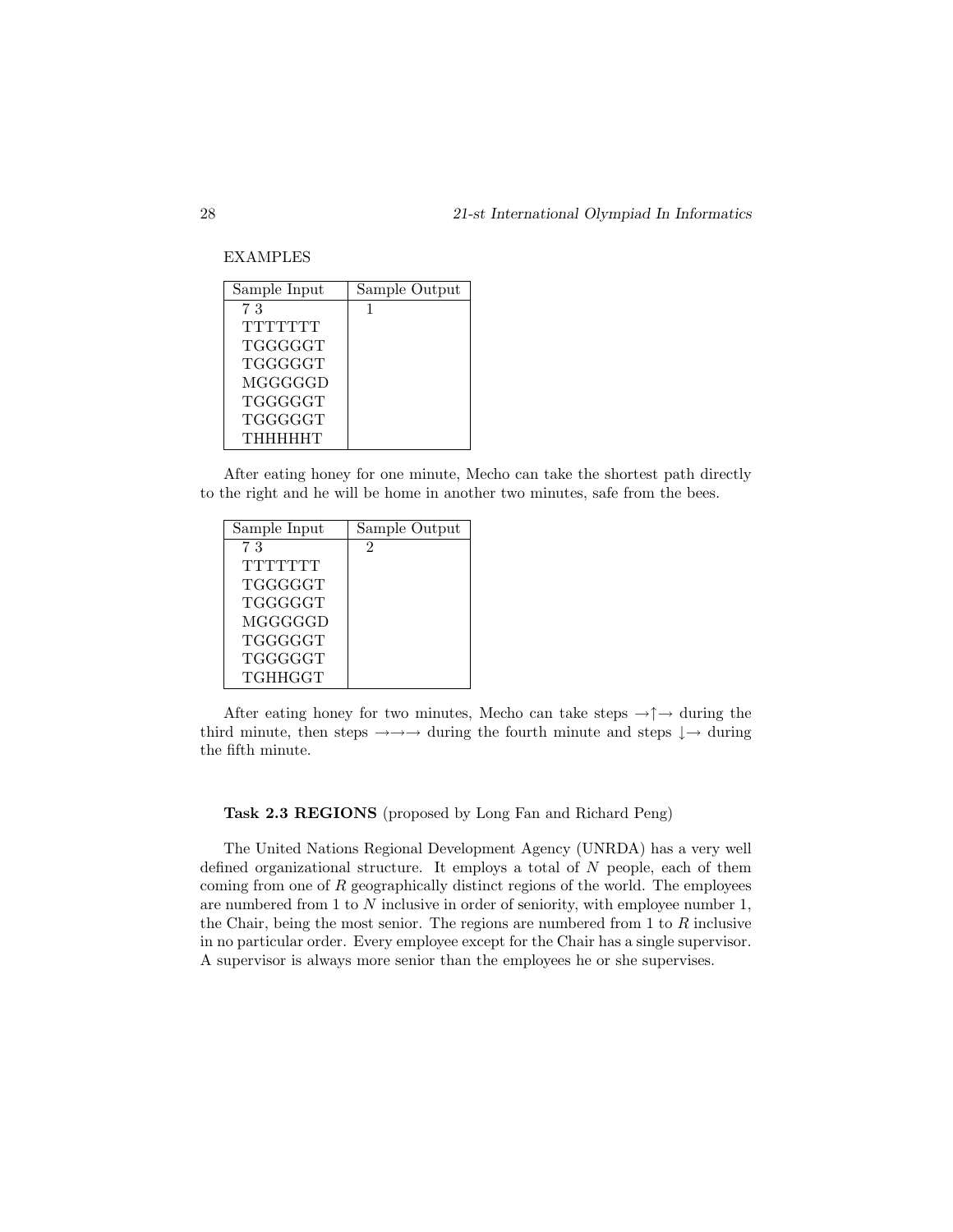We say that an employee A is a manager of employee B if and only if A is Bs supervisor or  $A$  is a manager of  $B$ s supervisor. Thus, for example, the Chair is a manager of every other employee. Also, clearly no two employees can be each others managers.

Unfortunately, the United Nations Bureau of Investigations (UNBI) recently received a number of complaints that the UNRDA has an imbalanced organizational structure that favors some regions of the world more than others. In order to investigate the accusations, the UNBI would like to build a computer system that would be given the supervision structure of the UNRDA and would then be able to answer queries of the form: given two different regions  $r_1$  and  $r_2$ , how many pairs of employees  $e_1$  and  $e_2$  exist in the agency, such that employee  $e_1$ comes from region  $r_1$ , employee  $e_2$  comes from region  $r_2$ , and  $e_1$  is a manager of  $e_2$ . Every query has two parameters: the regions  $r_1$  and  $r_2$ ; and its result is a single integer: the number of different pairs  $e_1$  and  $e_2$  that satisfy the above-mentioned conditions.

## TASK

Write a program that, given the home regions of all of the agencys employees, as well as data on who is supervised by whom, interactively answers queries as described above.

#### CONSTRAINTS

 $1 \leq N \leq 200\,000$  – The number of employees

 $1 \leq R \leq 25000$  – The number of regions

 $1 \le Q \le 200\,000$  – The number of queries your program will have to answer

 $1 \leq H_k \leq R$  – The home region of employee k (for  $1 \leq k \leq N$ )

 $1 \leq S_k < k$  – The supervisor of employee k (for  $2 \leq k \leq N$ )

 $1 \leq r_1, r_2 \leq R$  – The regions inquired about in a given query

#### INPUT

Your program must read from standard input the following data:

• The first line contains the integers  $N$ ,  $R$  and  $Q$ , in order, separated by single spaces.

 $\bullet$  The next N lines describe the N employees of the agency in order of seniority. The  $k^{th}$  of these N lines describes employee number k. The first of these lines (i.e., the one describing the Chair) contains a single integer: the home region  $H_1$ of the Chair. Each of the other  $N-1$  lines contains two integers separated by a single space: employee ks supervisor  $S_k$ , and employee ks home region  $H_k$ .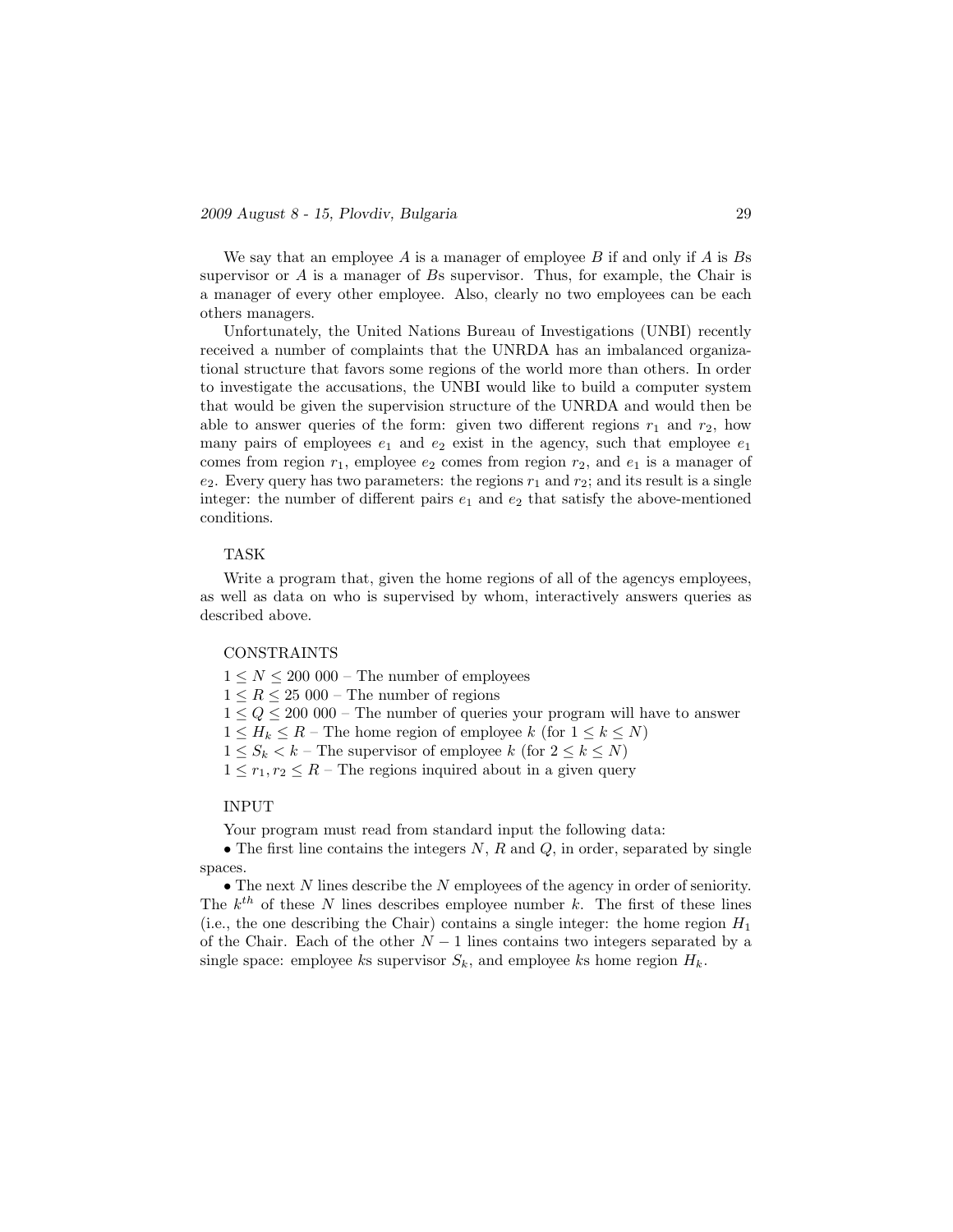## INTERACTION

After reading the input data, your program must start alternately reading queries from standard input and writing query results to standard output. The Q queries must be answered one at a time; your program must send the response to the query it has already received before it can receive the next query.

Each query is presented on a single line of standard input and consists of two different integers separated by a single space: the two regions  $r_1$  and  $r_2$ .

The response to each query must be a single line on standard output containing a single integer: the number of pairs of UNRDA employees  $e_1$  and  $e_2$ , such that  $e_1$ s home region is  $r_1$ ,  $e_2$ s home region is  $r_2$  and  $e_1$  is a manager of  $e_2$ .

NOTE: The test data will be such that the correct answer to any query given on standard input will always be less than 1 000 000 000.

IMPORTANT NOTE: In order to interact properly with the grader, your program needs to flush standard output after every query response. It also needs to avoid accidentally blocking when reading standard input, as might happen for instance when using  $scan'$ . Please see the technical info sheet for instructions on how to do this properly.

#### GRADING

For a number of tests, worth a total of 30 points, R will not exceed 500.

For a number of tests, worth a total of 55 points, no region will have more than 500 employees.

The tests where both of the above conditions hold are worth 15 points.

The tests where at least one of the two conditions holds are worth 70 points.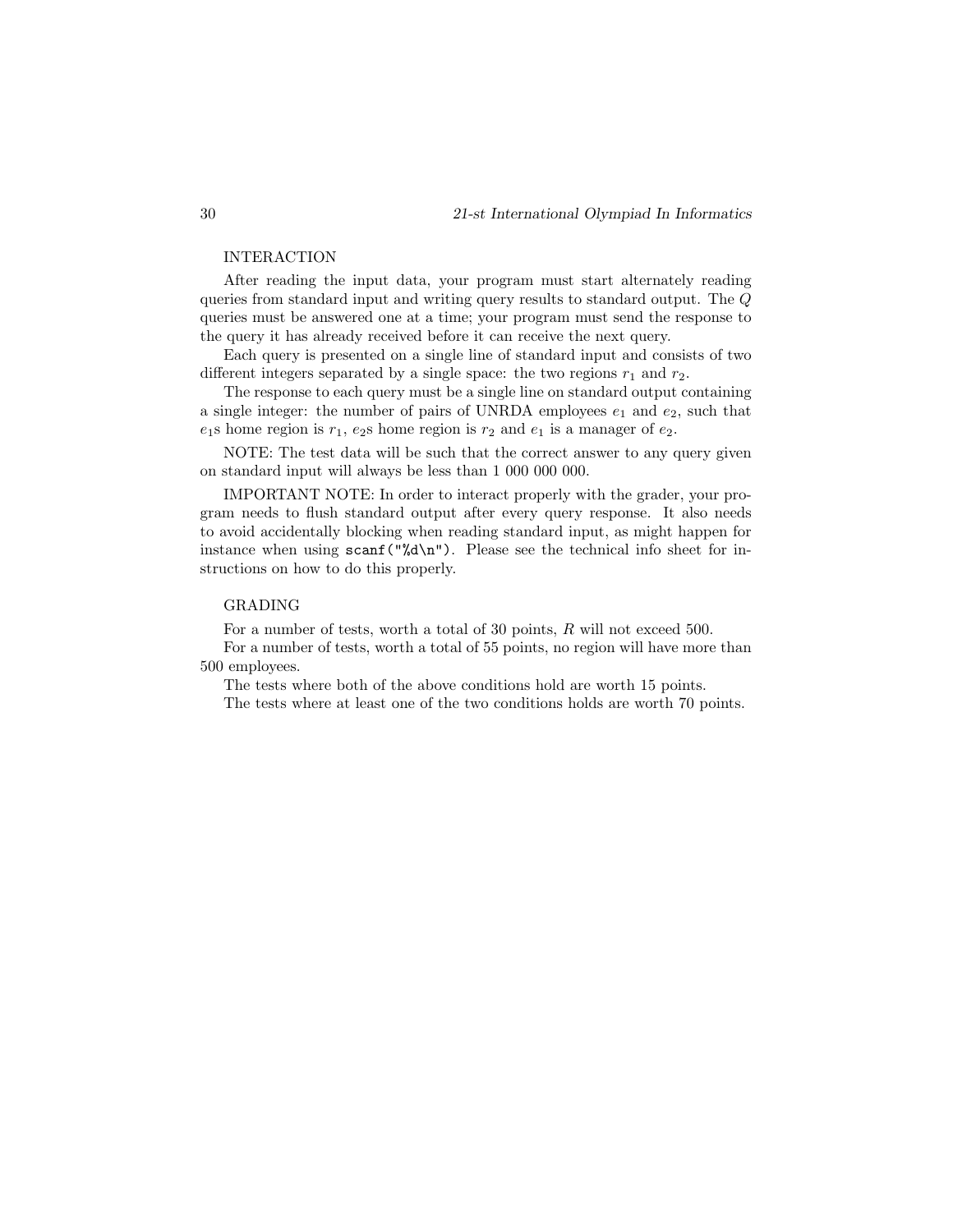#### EXAMPLE

| Sample Input   |                | Sample Output         |
|----------------|----------------|-----------------------|
| 634            |                |                       |
| 1              |                |                       |
| 12             |                |                       |
| 13             |                |                       |
| 23             |                |                       |
| 23             |                |                       |
| 5 <sub>1</sub> |                |                       |
| 12             |                |                       |
|                | $\mathbf{1}$   | flush standard output |
| 13             |                |                       |
|                | 3              | flush standard output |
| 23             |                |                       |
|                | $\overline{2}$ | flush standard output |
| 31             |                |                       |
|                | 1              | flush standard output |

#### TESTING

If you would like to test your solution through the contest systems test interface, the input file you provide should include both the input data and all queries, as illustrated in the sample input above.

## Task 2.4 SALESMAN (proposed by Velin Tzanov)

The traveling salesman has decided that optimally scheduling his trips on land is an intractable computational problem, so he is moving his business to the linear world of the Danube River. He has a very fast boat that can get him from anywhere to anywhere along the river in no time, but unfortunately the boat has terrible fuel consumption. It costs the salesman U dollars for every meter traveled upstream (towards the source of the river) and D dollars for every meter traveled downstream (away from the source of the river).

There are N trade fairs that the salesman would like to visit along the river. Each trade fair is held for one day only. For each trade fair  $X$ , the traveling salesman knows its date  $T_X$ , measured in the number of days since he purchased his boat. He also knows the fairs location  $L_X$ , measured as the distance in meters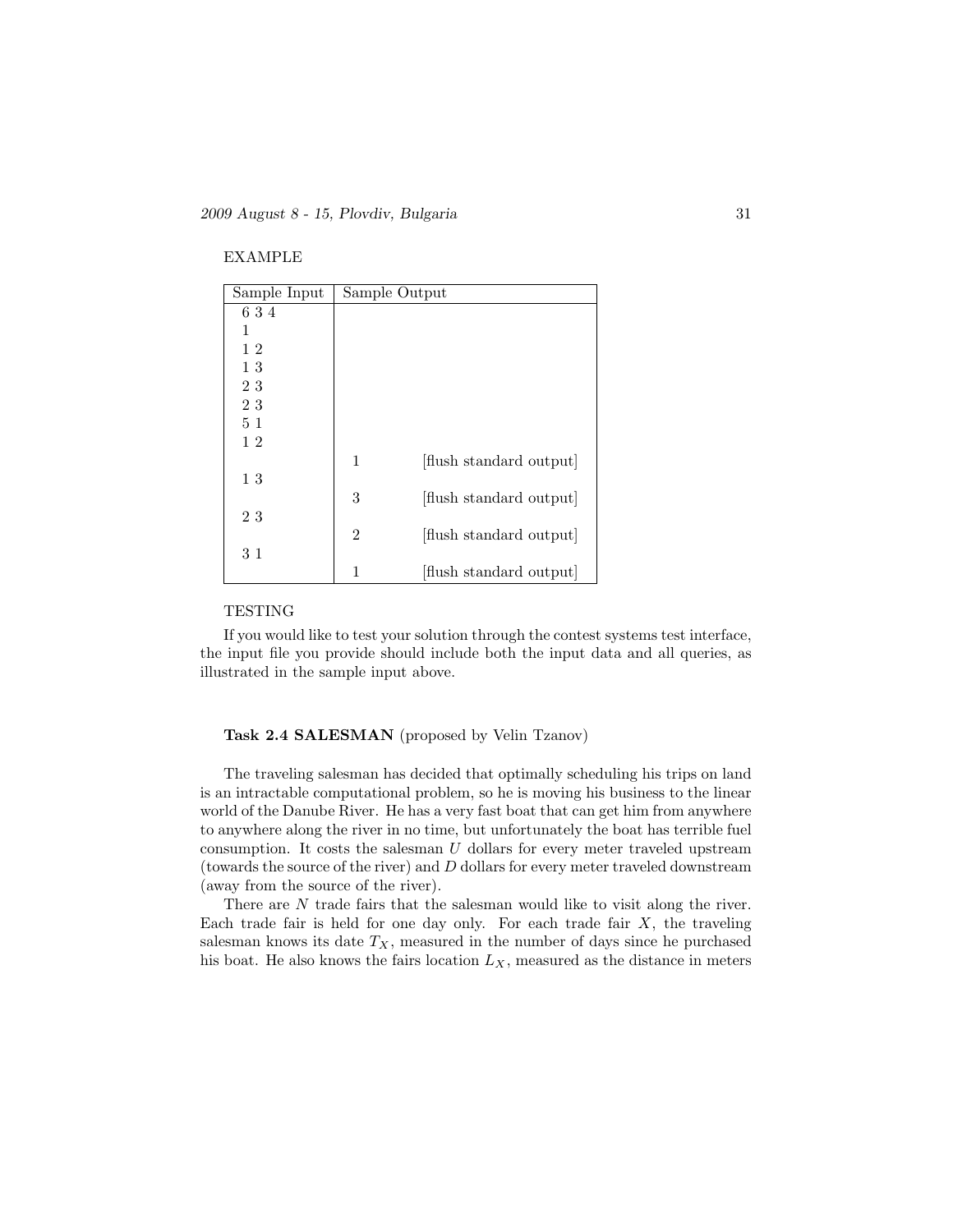from the source of the river downstream to the fair, as well as the number of dollars  $M_X$  that the salesman is going to gain if he attends this trade fair. He has to start and end his journey at his waterfront home on the river, which is at location  $S$ , measured also in meters downstream from the source of the river.

Help the traveling salesman choose which trade fairs to attend (if any) and in what order, so that he may maximize his profit at the end of his travels. The traveling salesmans total profit is defined as the sum of the dollars he gained at the fairs he attended, minus the total sum of dollars he spent traveling up and down the river.

Keep in mind that if trade fair  $A$  is held earlier than trade fair  $B$ , the salesman can visit them only in this order (i.e., he cannot visit B and then visit  $A$ ). However, if two fairs are held on the same date, the salesman can visit them both in any order. There is no limit to how many fairs the salesman can visit in a day, but naturally he can't visit the same fair twice and reap the gains twice. He can pass through fairs he has already visited without gaining anything.

#### TASK

Write a program that, given the date, location and profitability of all fairs, as well as the location of the traveling salesmans home and his costs of traveling, determines the maximum possible profit he can make by the end of his journey.

#### CONSTRAINTS

- $1 \leq D \leq U \leq 10$  The cost of traveling one meter upstream (U) or downstream (D)
- $1 \le S \le 500001$  The location of the salesmans home
- $1 \leq T_k \leq 500\,000$  The day on which fair k is held
- $1 \leq L_k \leq 500\,001$  The location of fair k
- $1 \leq M_k \leq 4$  000 The number of dollars the salesman would earn if he attends fair k

#### INPUT

Your program must read from standard input the following data:

• The first line contains the integers  $N, U, D$  and  $S$ , in this order, separated by single spaces.

• The next N lines describe the N fairs in no particular order. The  $k^{th}$  of these N lines describes the  $k^{th}$  fair and contains three integers separated by single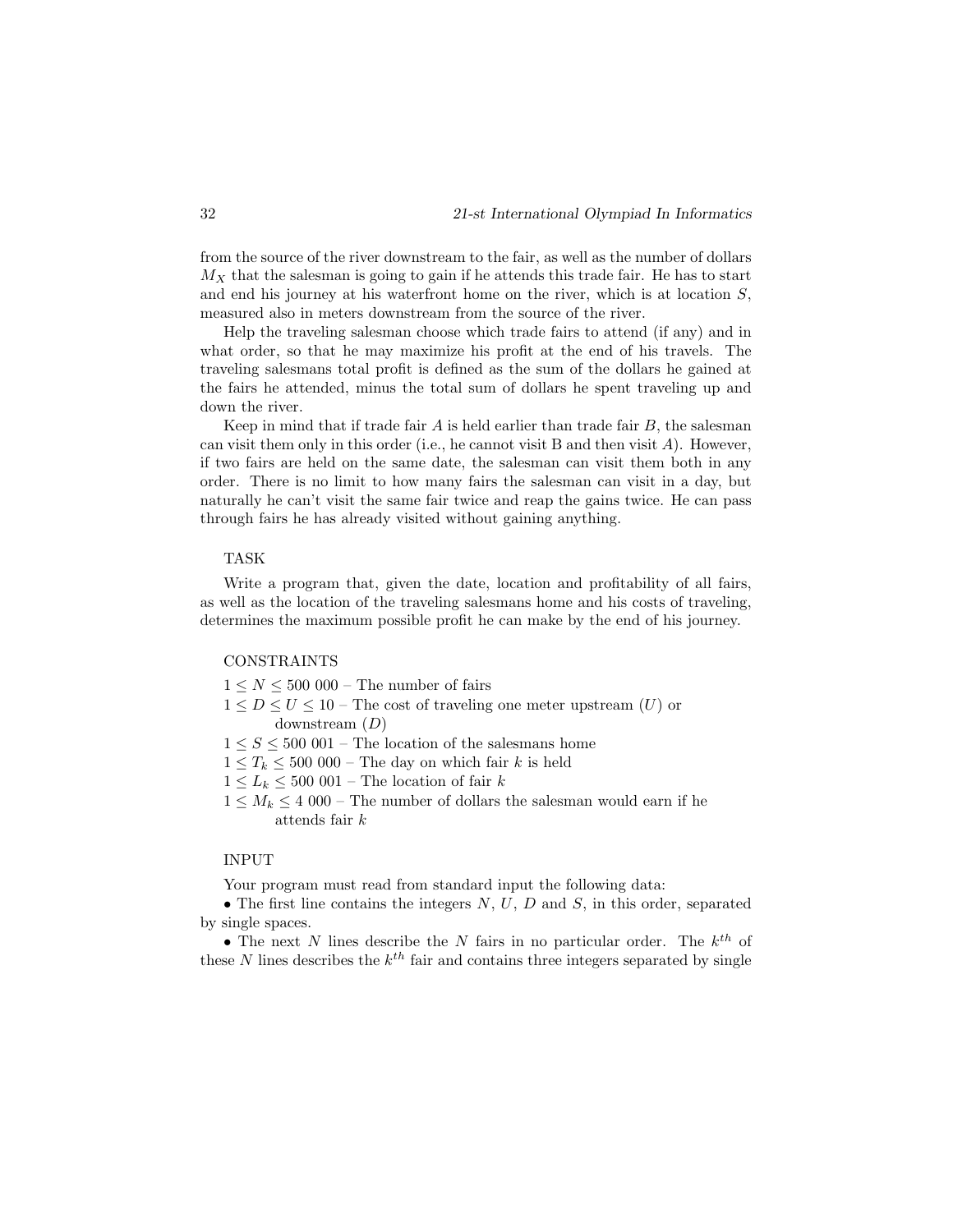spaces: the day of the fair  $T_k$ , its location  $L_k$ , and its profitability for the salesman  $M_k$ .

NOTE: All locations given in the input will be different. That is to say, no two fairs will happen at the same location and no fair will happen at the salesmans home.

#### OUTPUT

Your program must write to standard output a single line containing a single integer: the maximum profit the salesman can possibly make by the end of his journey.

#### GRADING

For a number of tests, worth a total of 60 points, no two fairs will be held on the same day. For a number of tests, worth a total of 40 points, none of the numbers in the input will exceed 5 000.

The tests where both of the above conditions hold are worth 15 points.

The tests where at least one of the two conditions holds are worth 85 points.

#### EXAMPLE

| Sample Input | Sample Output |
|--------------|---------------|
| 4 5 3 100    | 50            |
| 2 80 100     |               |
| 20 125 130   |               |
| 10 75 150    |               |
| 5 120 110    |               |

An optimal schedule would visit fairs 1 and 3 (the ones at locations 80 and 75). The sequence of events and their associated profits and costs would be as follows:

• The salesman travels 20 meters upstream at a cost of 100 dollars. Profit so far:  $-100$ 

• He attends fair number 1 and earns 100. Profit so far: 0

• He travels 5 meters upstream at a cost of 25. Profit so far: -25

• He attends fair number 3 where he earns 150. Profit so far: 125

• He travels 25 meters downstream to return home at a cost of 75. Profit at the end: 50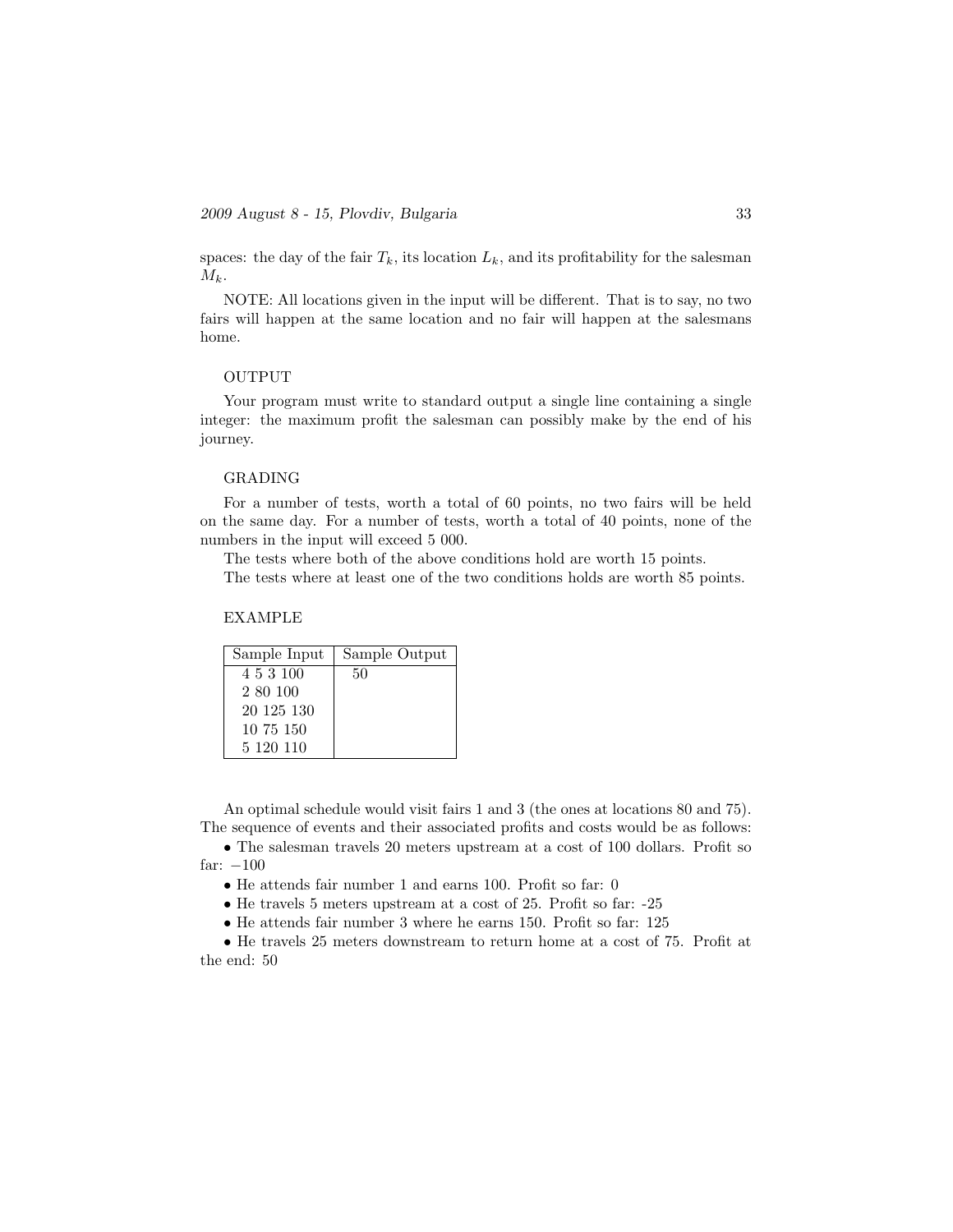#### TECHNICAL INFO SHEET (day 2)

These pages contain helpful information on how to avoid slow input/output performance with  $C++$  streams (cin / cout), how to use 64-bit data types (variables) and how to properly communicate with the grader on interactive tasks. They also include reference for what options are given to the compilers and what stack limitations are in place.

#### Slow Input / Output with  $C++$  Streams

When solving tasks with very large amounts of input / output data, you may notice that C++ programs using the cin and cout streams are much slower than equivalent programs that use the scanf and printf functions for input and output processing. Thus, if you are using the cin / cout streams we strongly recommend that you switch to using scanf / printf instead. However, if you still want to use cin / cout, we recommend adding the following line at the beginning of your program:

#### ios::sync\_with\_stdio(false);

and also making sure that you never use endl, but use  $\n\times$  instead.

Please note, however, that including  $ios::sync\_with\_stdio(false)$  breaks the synchrony between cin / cout and scanf / printf, so if you are using this, you should never mix usage of cin and scanf, nor mix cout and printf.

#### 64-bit Data Types

For some tasks you may need to deal with numbers too large to fit in 32 bits. In these cases, you would have to use a 64-bit integer data type, such as long long in  $C/C++$  or int64 in Pascal. Here is some sample code that illustrates the usage of these data types:

```
C/C++
```

```
int main(void) {
   long long varname;
   scanf("%lld", &varname);
   // Do something with the varname variable
   printf("%lld\n", varname);
   return 0;
}
```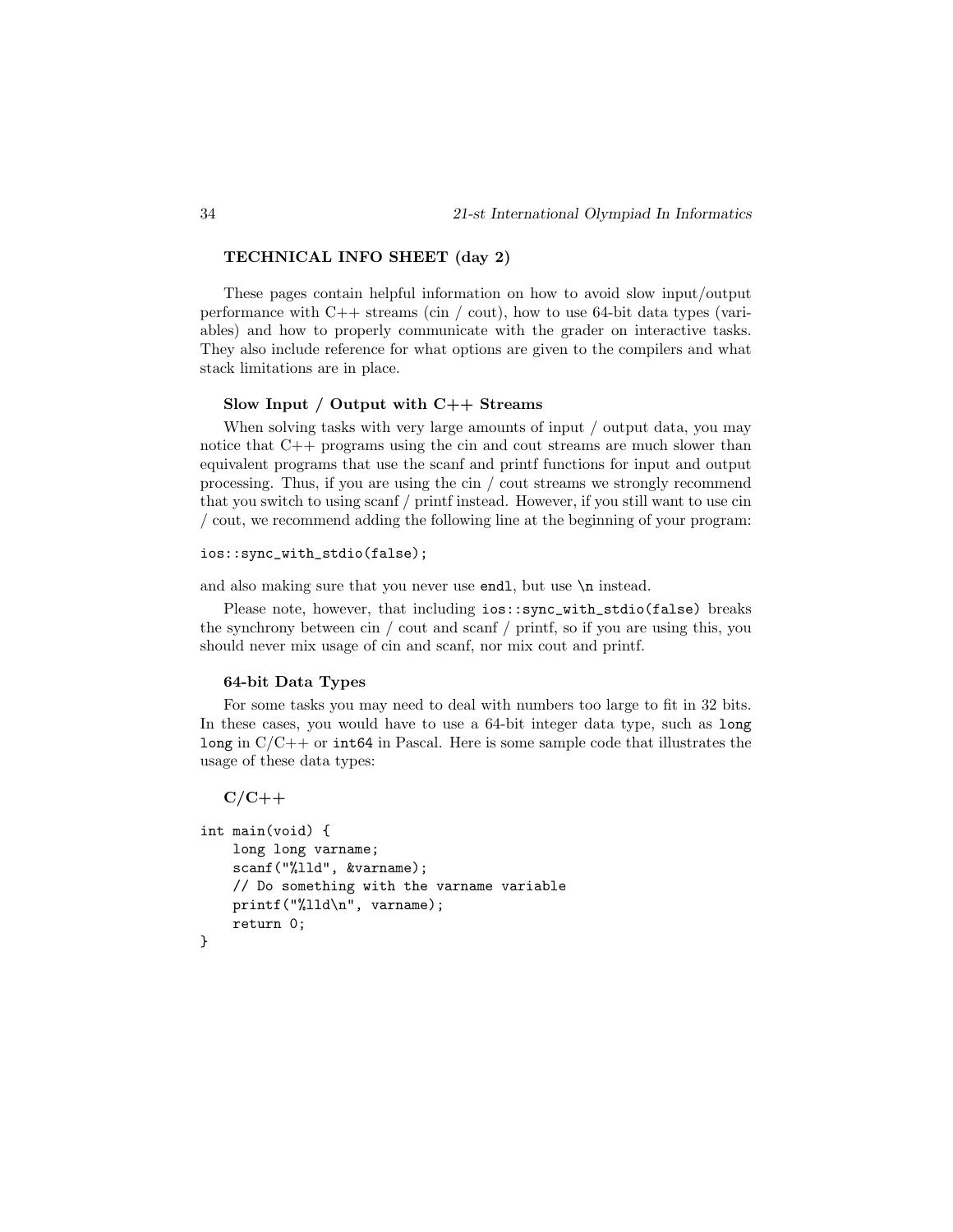2009 August 8 - 15, Plovdiv, Bulgaria 35

#### Pascal

```
var
    varname: Int64;
begin
    read(varname);
    { Do something with the varname variable }
    writeln(varname);
end.
```
#### Communication with Grader on Interactive Tasks

Whenever you solve an interactive task, you always need to flush the buffer of your output after every new line printed on the output. Here is some code to illustrate how to do this under C, C++ and Pascal:

## C or  $C++$  with scanf / printf

fflush(stdout);

In addition, when using scanf, you must avoid reading input in a way that blocks the execution of your program while waiting for white space on standard input. Such blocking might happen if you use scanf with a first argument that ends with a space or a new line. In particular, you can safely use %d as a scanf argument, but you should NOT use  $\%d$  (with a trailing space) or  $\%d\n\infty$  (with a trailing new line).

```
C++ with cin / cout
cout << flush;
```
#### Pascal

flush(output);

#### Compiler Options

The following commands will be used to compile solutions of batch and interactive tasks (say the task name is abc):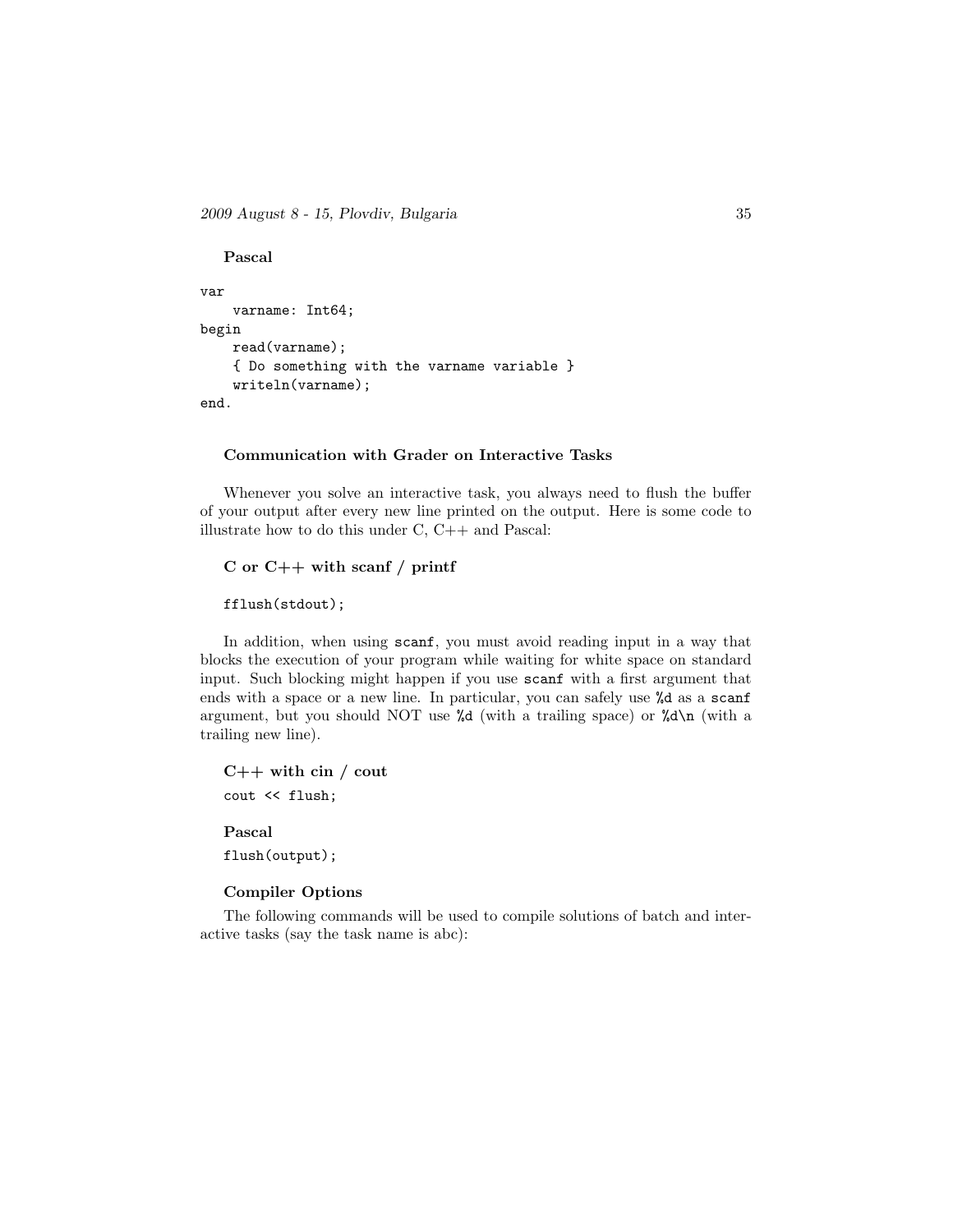```
C
gcc -o abc abc.c -std=gnu99 -O2 -s -static -lm -x c
C++g++ -o abc abc.cpp -O2 -s -static -lm -x c++
Pascal
```
fpc -O2 -XS -Sg abc.pas

## Stack Limitations

Whenever your program is executed through the contest system, the stack size will only be limited by the memory limit for the corresponding task.

#### Task Overview Sheet (Day 2)

|                              | Garage   | Mecho    | Regions                   | Salesman     |
|------------------------------|----------|----------|---------------------------|--------------|
| Type                         | Batch    | Batch    | Reactive                  | <b>Batch</b> |
| Detailed Feedback            | Full     | Partial  | None                      | Partial      |
| Time Limit (per test case)   | 1 second | 1 second | 8 seconds                 | 3 seconds    |
| Memory Limit (per test case) | 32 MB    | 64 MB    | $128 \text{ }\mathrm{MB}$ | 128 MB       |
| Points                       | 100      | 100      | 100                       | 100          |

NOTE:  $C++$  programmers should be aware that using  $C++$  streams (cin / cout) may lead to I/O bottlenecks and substantially slower performance. Please see the technical info sheet for ways to avoid this.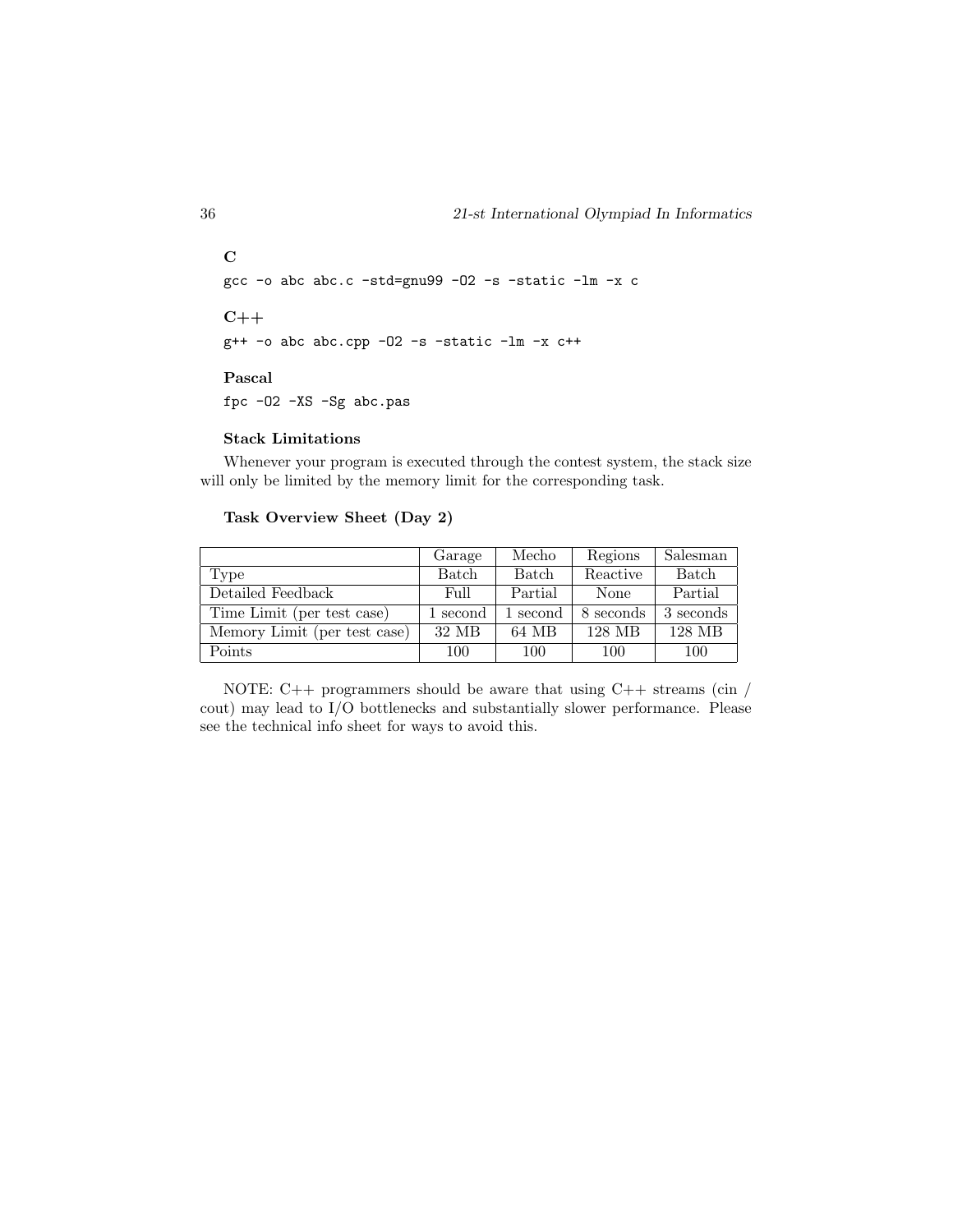# SOLUTIONS

## 0.1 Area

The area of a rectangle with sides  $A_k$  and  $B_k$  is  $A_k \times B_k$ , so we simply need to add these products up for each of the rectangles.

As noted in the problem statement, this problem was intended purely to get contestants to try out the 64-bit integer types in their chosen languages. The only thing one must keep in mind is that multiplying two 32-bit values will yield a 32-bit result, even if assigned to a 64-bit variable. The safest thing to do is to use 64-bit variables throughout.

## 0.2 Hill

First we make an observation: starting at any point in the grid, we can "walk uphill" until reaching a cell with no adjacent higher cells, which is a hill. Furthermore, if we start from a cell with height  $h$  inside a region bounded entirely by cells with height less than  $h$  (or by the boundaries of the entire grid), then this walk cannot leave this region, and hence we know that a hill must exist inside this region.

We start the algorithm knowing that somewhere in the entire grid we have a hill. The algorithm then repeatedly finds smaller and smaller rectangles known to contain hills. At each step of the algorithm, we will have a rectangle with the following properties:

- 1. The highest cell seen so far falls inside this rectangle<sup>1</sup>.
- 2. The rectangle is bounded by cells strictly lower than this highest cell, or by the boundaries of the original grid.

Although we do not actually perform an uphill walk, the property noted above guarantees that this rectangle will contain a hill. If the rectangle is  $1 \times 1$ , then it

<sup>&</sup>lt;sup>1</sup>At the start of the algorithm, we have not seen any cells, but this turns out not to be very important.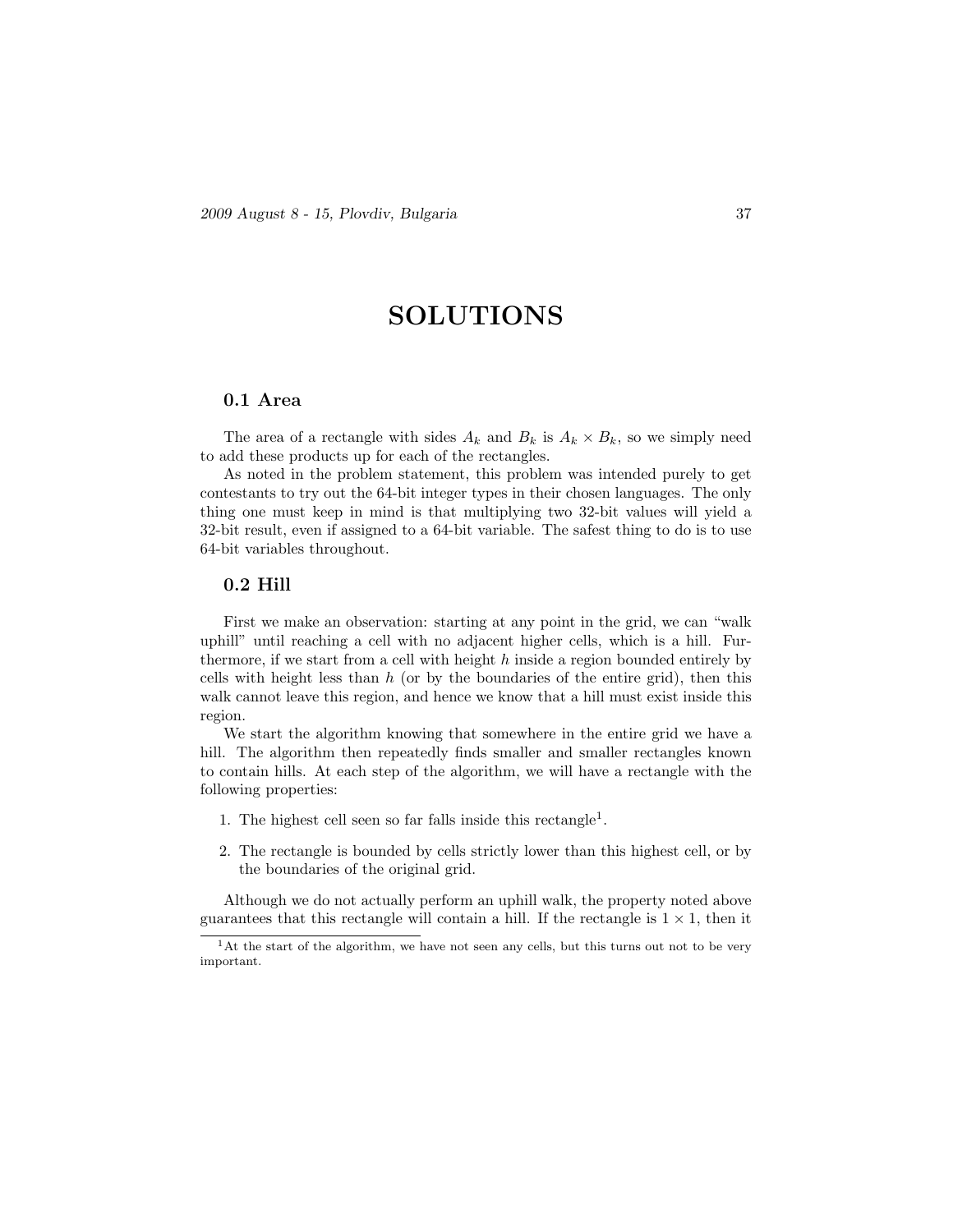consists of just a cell which is a hill, and the problem is finished. Otherwise, we can produce a smaller rectangle as follows.

First, use the laser scanner on every cell in a line that cuts the rectangle in half (either horizontally or vertically, whichever will use the fewest scans). Let H be the highest cell that has been seen so far (including the cells that have just been scanned). Now if  $H$  does not lie on the cut, then it falls into one half of the rectangle. This half then satisfies the properties above, and we have successfully reduced the size of the rectangle. If  $H$  lies on the cut, then some additional work is required. Scan the cells immediately adjacent to  $H$  that have not yet been scanned, and let H' be the new highest cell seen. If  $H' = H$  then H is a hill (since we have scanned all its neighbours), and we can immediately terminate. Otherwise,  $H'$  does not lie on the cut, and we can proceed to select one half of the rectangle as before.

By repeatedly finding smaller rectangles known to contain a hill, we must eventually find a  $1 \times 1$  rectangle and the problem is solved. An upper bound on the number of scans required is

$$
1002 + 502 + 502 + 252 + 252 + \dots + 5 + 5 + 3 = 3023
$$

Slightly tighter or looser bounds can be obtained depending on exact details of the implementation, but this is not important as full points are awarded as long as the number of scans is at most 3050.

#### 0.3 Museum

To solve this problem, we start by observing that if we have three vases with heights  $A, B$  and  $C$ , such that either  $A$  is odd and  $C$  even, or  $A$  even and  $C$  odd, then no matter what  $B$  is these three vases will not violate the condition of the exhibition organisers. This is because  $A + C$  must therefore be odd, and so is not divisible by two, meaning that it is impossible for  $B$  to be the average of  $A$  and  $C$ .

We therefore start by arranging the vases such that we place all the even vases first, and all the odd vases second. This gives an arrangement that looks like this:

$$
E_1 \quad E_2 \quad \ldots \quad E_p \quad O_1 \quad O_2 \quad \ldots \quad O_q
$$

where  $E_1, E_2, \ldots, E_p$  are the even heights in some order, and  $O_1, O_2, \ldots, O_q$  are the odd heights in some order.

Now consider any heights  $A, B, C$  which violate the organisers' requirements. By the observations above, either  $A$  and  $C$  are both even (in which case  $B$  is even,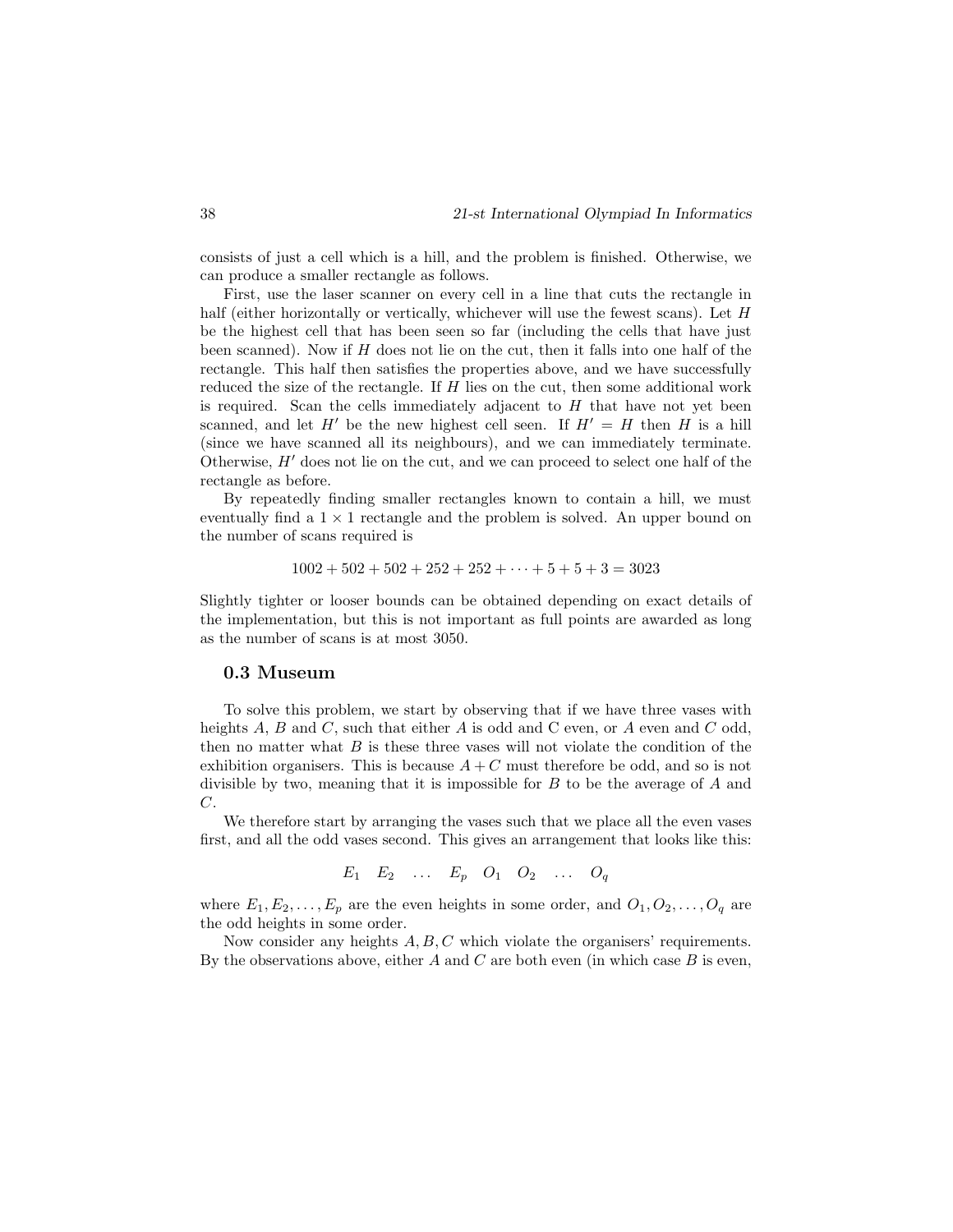since it appears between  $A$  and  $C$  and all the even values are grouped together), or  $A$  and  $C$  are both odd (in which case  $B$  is also odd). In other words, we can consider the problems of ordering the even numbers and the odd numbers separately.

Now suppose that  $a_1, a_2, \ldots, a_p$  is a permutation of the heights  $1, 2, \ldots, p$  which satisfies the organisers' requirements (this is a smaller instance of the problem, so it can be solved by divide-and-conquer). Then simply assigning  $E_i = 2a_i$  will satisfy the requirements on the even values. Similarly, given a permutation  $b_1, b_2, \ldots, b_q$  of the heights  $1, 2, \ldots, q$  which satisfies the requirements, we can assign  $O_i = 2b_i - 1$ .

Examining the properties of the resulting sequence gives another approach to generating the same solution. We can write all the heights in binary form, and then sort them according to the reverse of their binary form. This sorts first on the least significant bit (i.e., on whether they are odd or even), then the next least significant bit and so on. To prove that this solution is valid, note that if  $B$  is the average of A and C, then at the least significant bit that A and B first differ,  $A$ and  $C$  must have the same value for that bit, placing  $A$  and  $C$  in a separate group from B when sorting on that bit.

#### 1.1 Archery

The proofs below are very verbose and long-winded, but the ideas behind the algorithms are not all that complicated. The steps can be summarized as:

- 1. A trivial solution (trying all possibilities and simulating the tournament for each one) gives an  $O(N^2R)$  algorithm.
- 2. One can observe that after no more than  $2N$  rounds, the tournament becomes cyclical with all positions repeating every  $N$  rounds. This allows the trivial algorithm to be sped up to  $O(N^3)$ .
- 3. One can optimize the simulation of the tournament (once we have chosen an initial position) from  $O(N^2)$  to  $O(N)$ . This is the most complicated part of the solution. The key here is that we are only interested in our own position at the end, not in everyone else's.
- 4. Once you have a subroutine that tells you where you will end up given where you start, you can use it with a modified binary search, improving the  $O(N^2)$ algorithm to  $O(N \log N)$ ; or alternatively, improving the  $O(N^3)$  algorithm to  $O(N^2 \log N)$ .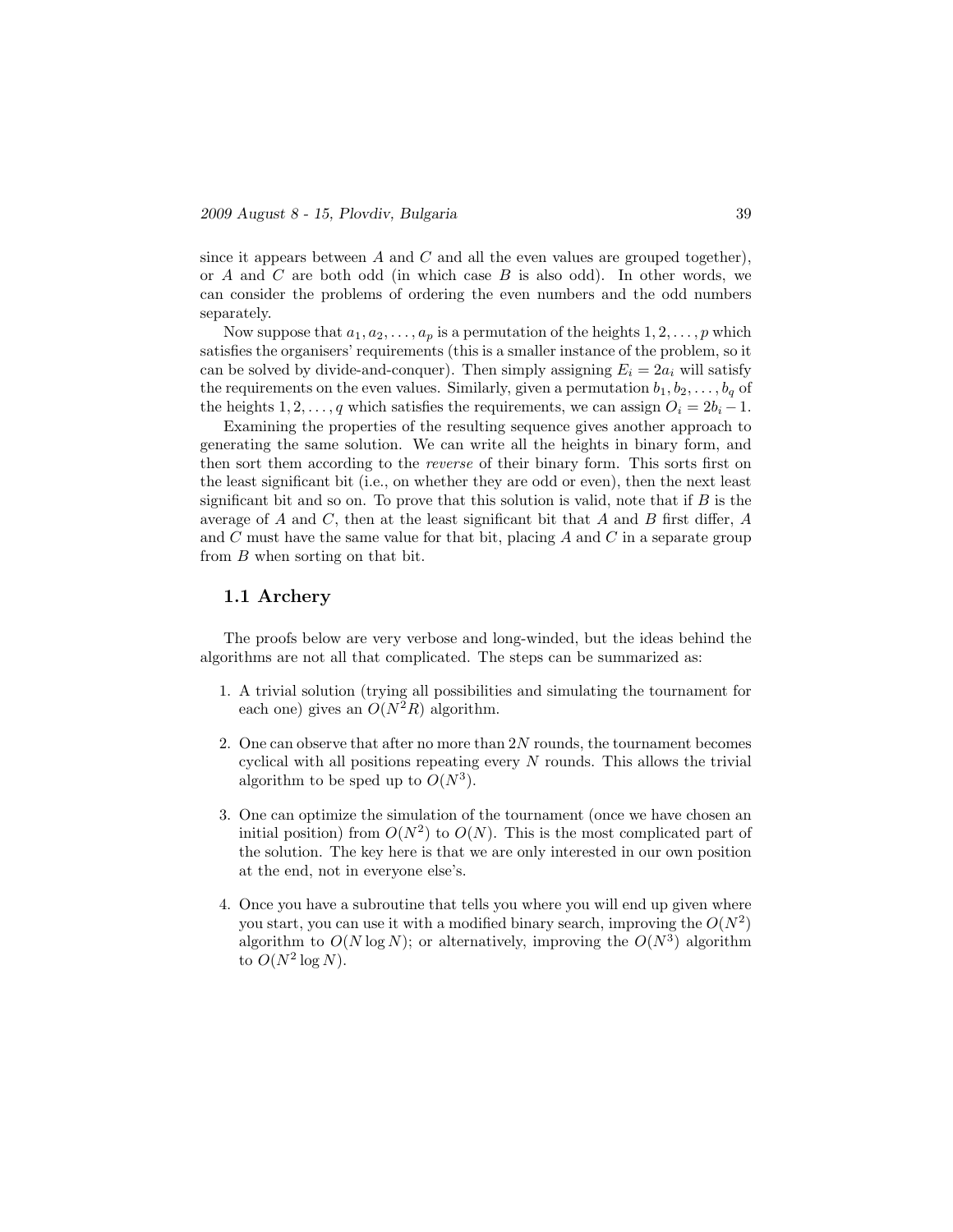5. The last two algorithms above also have slower versions  $(O(N^2 \log N)$  and  $O(N \log N \log N)$  if you try to solve the problem by also keeping track of other archers' positions, not just your own.

## Optimising to  $O(N^3)$

A trivial solution is to try all possible starting positions and simulate the tournament for each round, giving complexity of  $O(N^2R)$ . We now show how this can be reduced to  $O(N^3)$ .

Consider the archers numbered from  $N + 2$  to 2N. Let's call them the weak archers.

**Theorem 1.** After enough rounds (no more than  $2N$ ) the weak archers will occupy the targets numbered 2 to  $N$ , one such archer on each target, and will stay there until the end of the tournament.

*Proof.* After  $N-1$  rounds, archer number 1 will be on target 1 and will stay there until the end. From this point on, if we consider the set of  $N$  archers consisting of archer number 1 plus the  $N-1$  weak archers (let us call this the weak+1 set), and if we imagine the targets arranged in a circle  $(1 \text{ to } N \text{ and then again } 1)$ , we have the following scenario:

- When an archer from the weak+1 set competes with an archer outside of weak+1, then the weak+1 archer will stay on the target and the other archer will move.
- When two archers belonging to the weak+1 set compete against each other, one of them will stay and the other will move to the target on his left.

Lemma 1. Within N rounds after archer number 1 has arrived on target 1, every target will have at least one weak+1 member on it.

Proof. Suppose the above is not true. We know that once a target is occupied by a weak+1 member, then it will always be occupied by at least one (because weak+1 members never move out of their target unless there is another weak+1 archer to replace them there). Thus if Lemma 1 is false, there must exist a target that is never occupied by a weak+1 member (within the N rounds). Let's call this target A. If A is never occupied by a weak+1 archer, then the target to the left of A (let us call it B) would have at most one such archer within one round and would remain this way. Then within two rounds the target to the left of B would have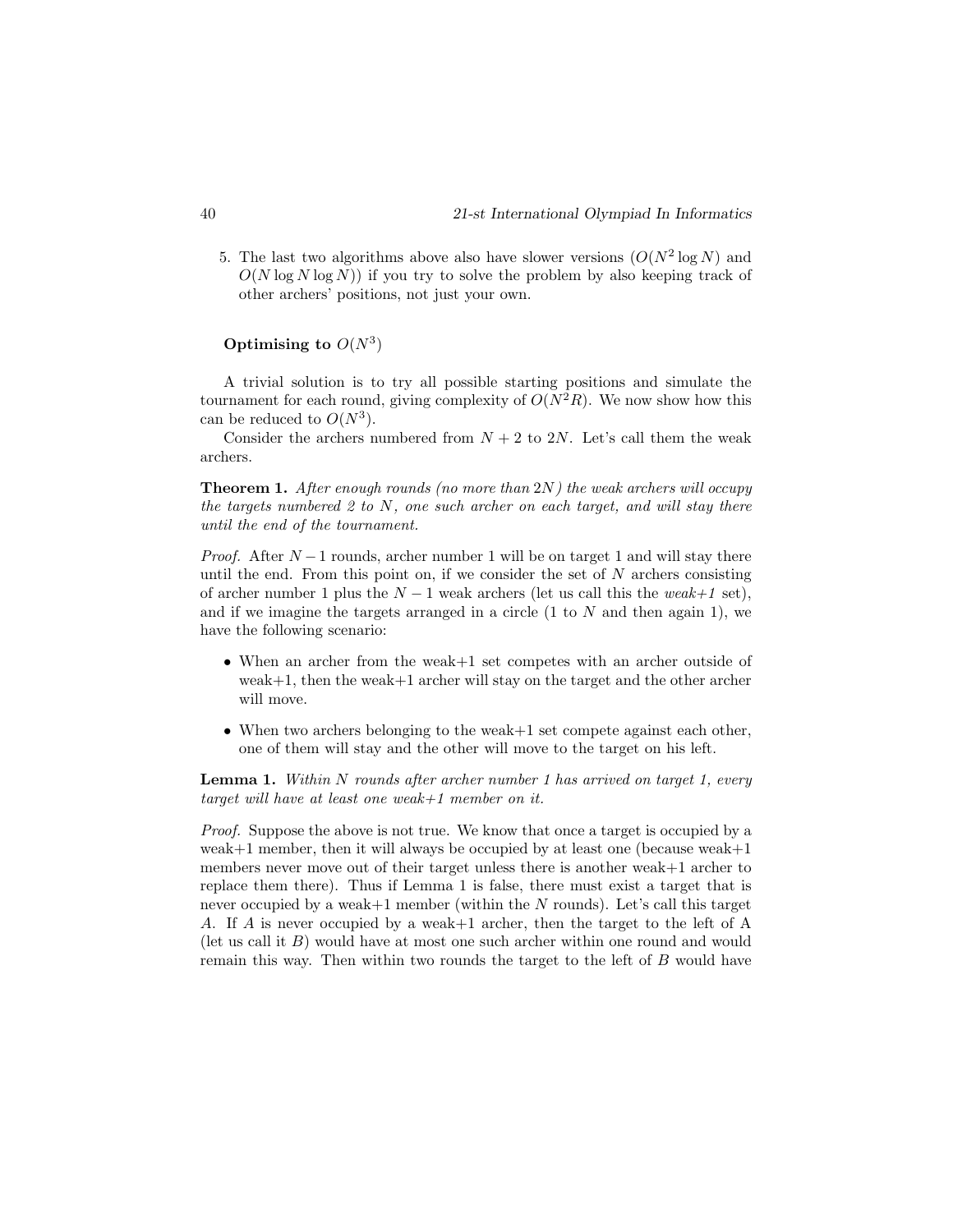at most one weak+1 archer, and within three rounds the next target to the left would have at most one such archer. Continuing around the circle, within  $N-1$ rounds the target to the right of A would have at most one weak+1 archer. Thus within  $N-1$  rounds all targets except A would have at most one weak+1 archer. But since there are  $N$  such archers and  $N$  targets, this means that  $A$  must have at least one weak+1 archer. Since this contradicts our supposition that A remains free of weak+1 archer for N rounds, this proves Lemma 1.  $\Box$ 

Now that we know every target has at least one weak+1 archer within  $2N$ rounds from the start of the competition, and since we know that once a target has such an archer it never ceases to have at least one, we have proved Theorem 1.  $\Box$ 

Now consider all archers that don't belong to weak+1. If we have one weak+1 archer on every target, this also means we also have one non-weak+1 archer on every target. Since under this scenario the weak+1 archers always stay where they are, this means the archers numbered 2 to  $N+1$  will cyclically rotate around the  $N$  targets, periodically repeating their positions after every  $N$  rounds.

This means that if we replace R by  $R' = 2N + (R \mod N)$  we would get an identical answer, since the outcome of the tournament after  $R$  rounds would be identical to the outcome after R' rounds (remember that  $R \geq 2N$ ).

The above means that we can easily improve our  $O(N^2R)$  algorithm to  $O(N^3)$ .

## Optimising to  $O(N^2)$

Currently, when we choose a starting position and we simulate what happens after R' rounds, we do  $O(N^2)$  calculations per starting position. We can reduce the complexity of this part to  $O(N)$  in the following way.

Observe that there are three types of archers: ones that are better than us, which we'll call the *black archers*; ones that are worse than us, which we'll call the white archers; and ourself (a single archer) which we'll denote as the gray archer. In order to solve our problem, we need not make any distinctions between archers of the same colour, as it is irrelevant to the final outcome. If two archers of the same colour compete against each other, it does not matter to us which one prevails (i.e., it is not going to impact the gray archer's final position). And we know that whenever two archers of different colours compete against each other, the archer of the darker colour wins.

Now there are three different cases which we'll handle separately.

Case 1 There are no black archers. This means we are the best archer and in this case it is trivial to show that the optimal target to start on is target  $N$ .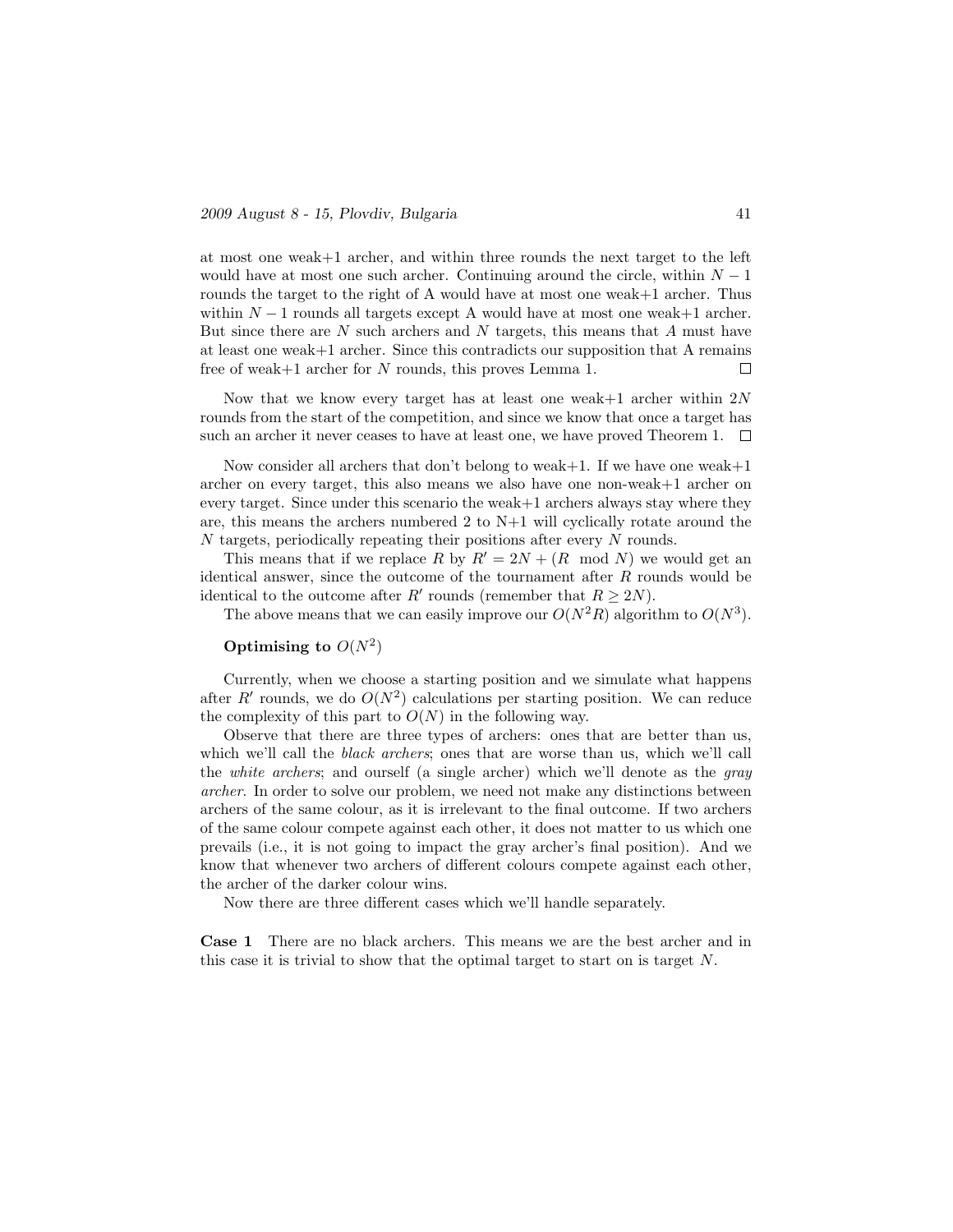Case 2 There is at least one black archer, but no more than N. This means that our rank is between 2 and  $N+1$ , which means we are part of the group of archers that eventually ends up circling the targets periodically. In this case, it is notable that we do not need to simulate the full tournament, but only what happens on target 1. If we know who competes on target 1 every round, then just observing when between rounds  $2N$  and  $3N$  the gray archer gets to compete against archer number 1 will tell us where the gray archer will finish the tournament (which is all that we are interested in). We will track what happens on target number 1 using the following algorithm:

We assign each archer  $i$  a number  $P_i$ , which informally speaking indicates the earliest possible round where  $i$  might potentially compete on target 1. Initially each archer's P number equals his original target number. Then we simulate each round of the tournament with the following procedure:

- 1. We determine who is competing on target 1. The first archer there is clearly the winner on target 1 from the previous round (or initially the leftmost archer). We determine his opponent in the following way. We take all archers with  $P$  number less than or equal to the number of the current round. The best archer among them will now be competing on target 1 (the proof of why this is correct is further below).
- 2. We compare these two archers and assign the loser a  $P$  value equal to the number of the current (just passed) round plus  $N$ . This is the earliest round when we might potentially see this archer back on target 1.

Now let us prove that the above is correct. We will denote with  $A_j$  the archer who is competing on target 1 on round  $j$ , but who was competing on target 2 on round  $j-1$ . Every archer i has a value  $P_i$  that if he were to win every single contest since getting that  $P_i$  value, he would end up being  $A_{P_i}$ . Now let's look at the archer selected by our algorithm to be  $A_i$  (for some round j). We will denote him by W. Let  $S = j - P_W$ . If S is zero, this means that W didn't have the opportunity to become  $A_{i-1}$  even if he were to win all his contests. Hence, in this cycle W never met  $A_{j-1}$  (or any of the earlier A's). Since W never met these archers and since he is better than everybody else who is in the running for  $A_i$ , this means that he never lost in this cycle (until he got to target 1 at least), which means he truly is  $A_i$  (i.e., our algorithm is correct in this case).

If  $S$  is greater than zero, this means that  $W$  had the opportunity to become  $A_{j-1}$ , but lost it. This means he competed directly with  $A_{j-1}$  because the latter was the only candidate for  $A_{j-1}$  that was better than  $W^2$ . Now if W competed

<sup>&</sup>lt;sup>2</sup>This is true because by our algorithm every candidate for  $A_{j-1}$  automatically becomes a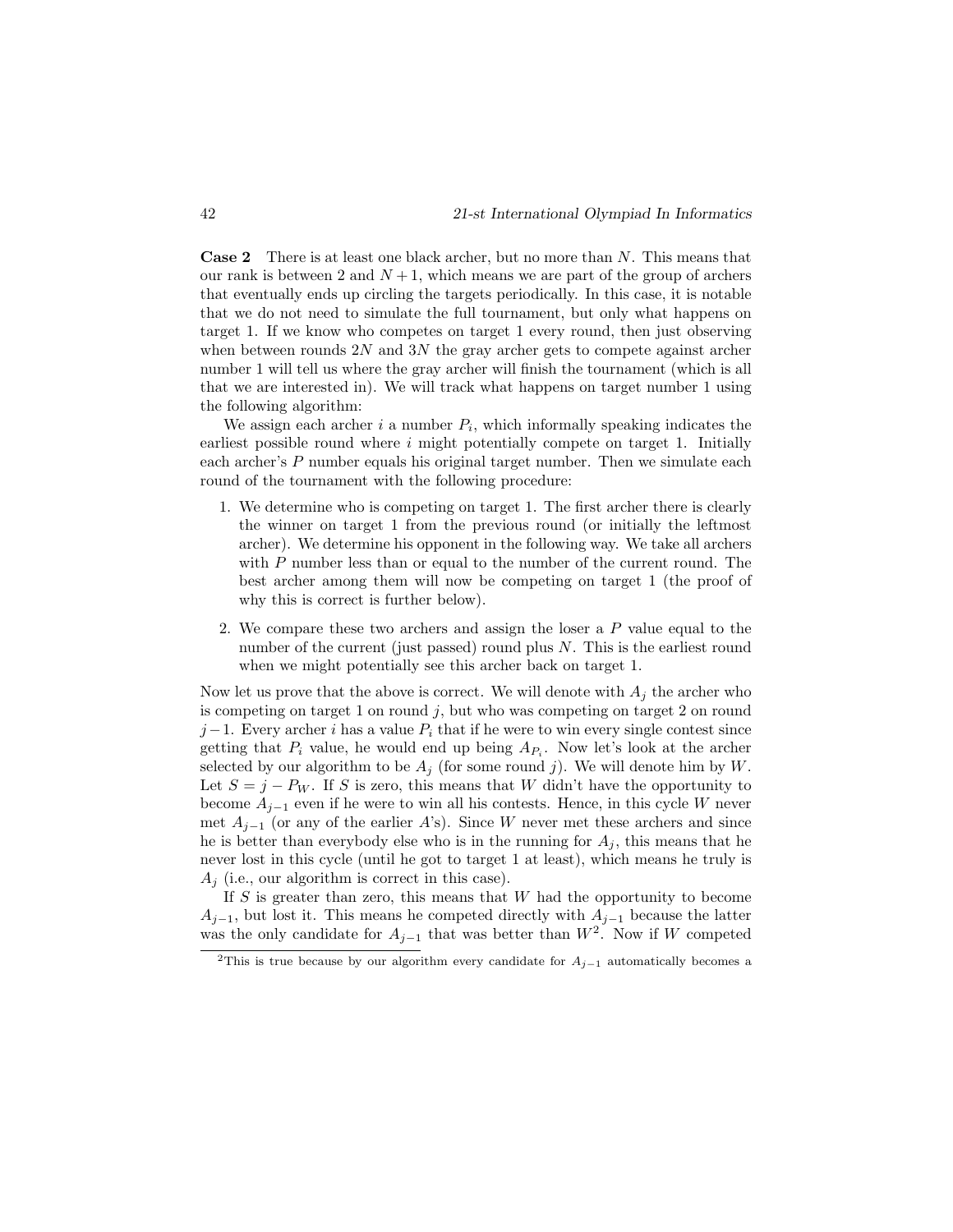with  $A_{i-1}$  and if he is better than every other  $A_i$  candidate, this means that after their meeting W was always "on the heels" of  $A_{j-1}$ : either on the same target, or on the one immediately to the right. This means that when  $A_{j-1}$  reached target 1 (which is in round  $j - 1$ ), W was on target 2. Since by definition he was better than the other archer on target 2, this means he was indeed the one to reach target 1 on round  $j$ .

Now that our algorithm for keeping track of target 1 is proved correct, we can analyze its time complexity. Since we make no distinction between same-coloured archers, we can represent any set of archers by just three numbers: the number of white, gray and black archers in that set. This allows us to execute every step of the algorithm (i.e., every round of simulation) in constant time, because all we have to do is determine the colour of the best archer in a set of candidates and then add to that set only one or two new archers (those whose  $P$  value equals the number of the next round). Since we only need to simulate up to round 3N, and we are not interested in P values above  $3N$ , we can implement our simulation algorithm in  $O(N)$  time and space.

Case 3 There are more than N black archers. This means our number is more than  $N+1$ , which means that we are one of the archers that eventually ends up standing on the same target indefinitely. We only need to determine which target that is.

We already showed that once archer 1 arrives on target 1, all that the weak+1 archers do is push each other around the targets until they settle on a different target each. Since our number is greater than  $N + 1$ , this means that all white and gray archers belong to the weak set. Thus all we need to do is simulate how the white and gray archers push each other around. We start at target 1 where we know no white/gray archer would be allowed to stay. Then we attempt to count how many white/gray archers end up getting "pushed" around the circle after every target. Initially the white/gray archers pushed from 1 to  $N$  would be those that were initially at target 1 (note that our count is still a lower bound; later on we may find out there were even more white/gray archers pushed from target 1). Then we move to target  $N$ . We add any white/gray archers that start there to the ones we transferred from target 1 and we leave one of the combined set there (we always leave a white one, if we have one; if not, we leave the gray; if the set is empty, then we obviously do not leave anyone and let the black archers have this

candidate for  $A_j$ , except for the actual  $A_{j-1}$  — so if W was an  $A_{j-1}$  candidate, but did not succeed and is now the best among the  $A_j$  candidates, he must have been second to  $A_{j-1}$  among the  $A_{j-1}$  candidates.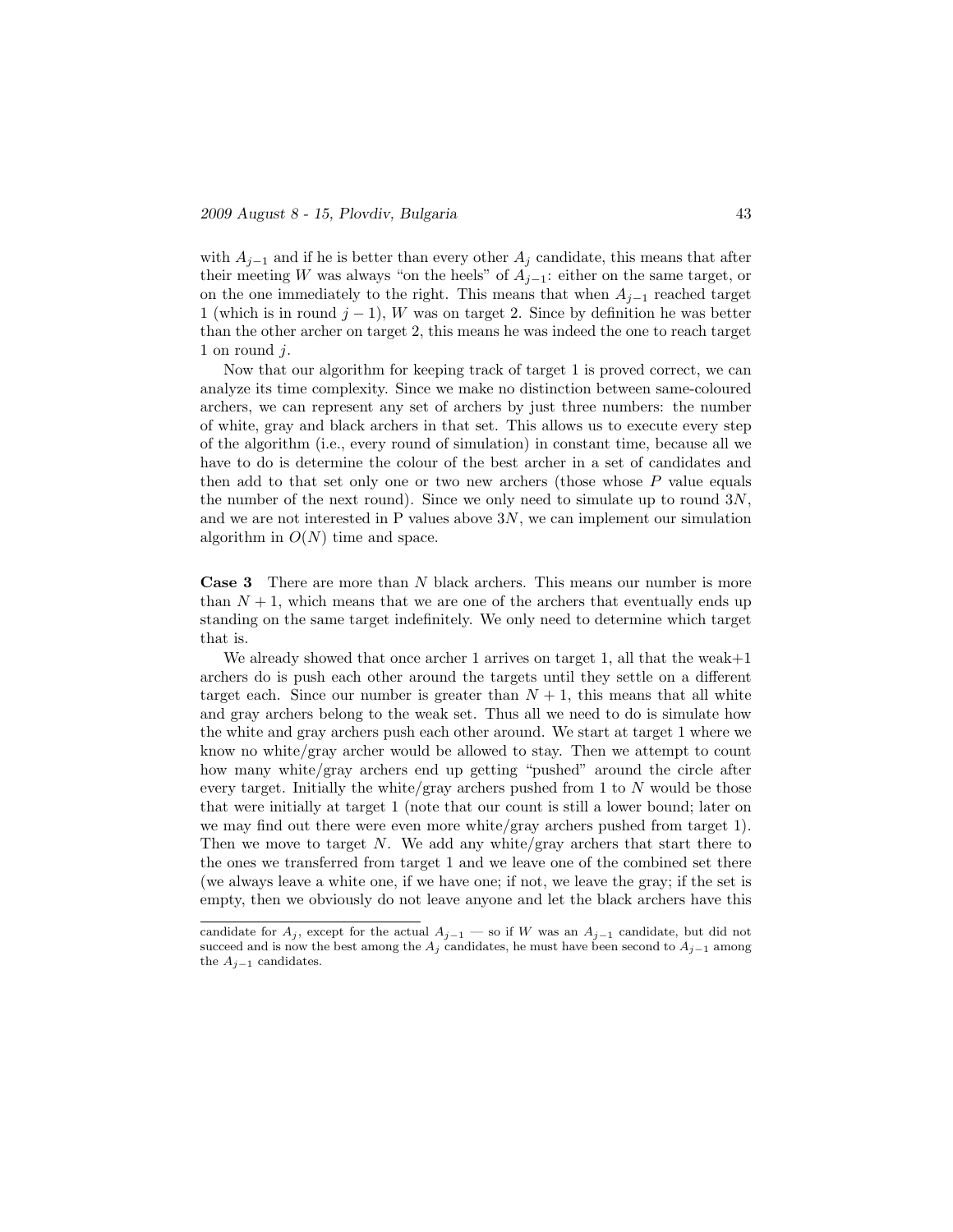spot). We keep going around the circle from N to  $N-1$ , to  $N-2$ , etc. On every target we "pick up" any white/gray archers and we leave one of those we have picked up either earlier or now. Eventually we get to target 1 and if we happen to have any white/gray archers pushed to target 1, we just transfer them to target N and keep going with the same procedure. The second time we return to target 1 we certainly will not have any more white/gray archers to push around, because by Theorem 1 we know that in  $2N$  rounds every white or gray archer would have settled on a target. This algorithm clearly runs in linear time and space for the same reasons as the algorithm in Case 2 above. It is also correct because we only move around white/gray archers when necessary (i.e., when they would end up on the same target with another white/gray archer or on target 1) and we make sure that in the end every white/gray archer would have settled somewhere where he can remain undisturbed until the end of the tournament.

The optimization of the tournament simulation from  $O(N^2)$  to  $O(N)$  described above improves our solution to the whole problem from  $O(N^3)$  to  $O(N^2)$ .

#### Optimising to  $O(N \log N)$

The last optimization that we use to bring the complexity of our algorithm down to  $O(N \log N)$  is based on the well-known technique of binary search. The efficient tournament simulation algorithms described above can easily be modified to also tell us how many times the gray archer moves from target 1 to target N (denoted by T). Combining this information with the final position of the gray archer (denoted  $X$ ) allows us to view the final position on a linear (as opposed to circular) scale. If we describe the outcome of a simulation as being the number  $X - N \times T$  we can think of every transfer of the gray archer from one target to another as decrementing the outcome by one. Then if we look at the simulation algorithms described above, we can observe that if the starting position is higher, then the final outcome can never be lower. For example if you choose to start with a larger P value this can never get you further ahead (on the linear scale, not the circular) than if you had chosen a smaller initial P value.

Given this monotonic relationship between the starting position and the final outcome of a tournament, can find the optimal starting position as follows:

- 1. Measure the outcome of starting on target 1.
- 2. Measure the outcome of starting on target N.
- 3. For each multiple of  $N$  in this range, use standard binary search to find the smallest possible ending position strictly greater than this multiple (and hence the closest to target 1 for a particular number of wrap-arounds).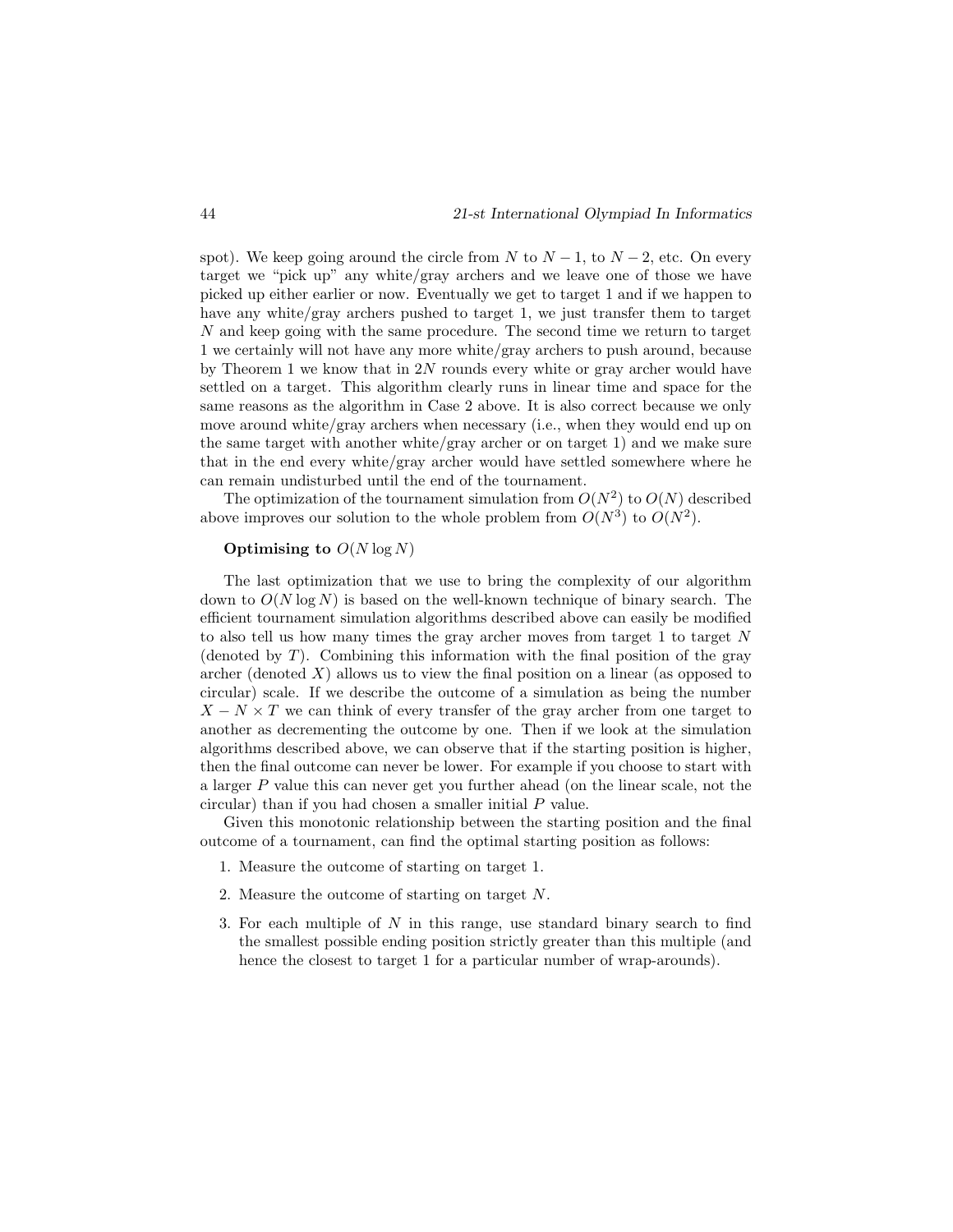2009 August 8 - 15, Plovdiv, Bulgaria 45

4. Of the starting positions found above, pick the best.

Since there are only  $O(N)$  rounds being considered, the range to search is  $O(N)$ and hence only  $O(1)$  binary searches are required. Each such binary search requires  $O(\log N)$  starting positions to be tested, giving a time complexity of  $O(N \log N)$ .

#### Additional notes

Finally, we should note that the efficient simulation algorithms described above (which ignore distinctions between same-coloured archers and work in  $O(N)$  time per simulation) can be implemented in a way that does distinguish between the different black or white archers, using binary heaps or other similar data structures. This would give a final algorithm of complexity  $O(N^2 \log N)$  or  $O(N \log N \log N)$ , depending on whether one also uses the binary search. One can also achieve a time complexity of  $O(N^2 \log N)$  or  $O(RN \log N)$  by applying the binary search technique without optimizing the simulation.

It is also possible to solve the problem in linear time, but this is very difficult and left as an exercise to the reader. An  $O(N \log N)$  solution is sufficient to receive a full score.

## 1.2 Hiring

Each worker k is described by two numbers: his minimum salary  $S_k$  and his qualification  $Q_k$ .

Imagine that we already picked a set  $K$  of workers we want to hire. How do we compute the total amount of money we need to pay them?

According to the problem statement, the salaries must be proportional to the qualification levels. Hence, there must be some unit salary  $u$  such that each employee  $k \in K$  will be paid  $u \cdot Q_k$  dollars. However, each employee's salary must be at least as large as his minimum salary. Therefore,  $u$  must be large enough to guarantee that for each  $k \in K$  we have  $u \cdot Q_k \geq S_k$ .

For more clarity, we can rewrite the last condition as follows: For each  $k \in K$ we must have  $u \geq S_k/Q_k$ . Let us label  $S_k/Q_k$  as  $U_k$  — the minimum unit cost at which worker  $k$  can be employed. We also want to pay as little as possible, hence we want to pick the smallest  $u$  that satisfies all the conditions. Therefore we get:

$$
u = \max_{k \in K} U_k.
$$

Note that this means that the unit salary is determined by a single employee in  $K$  — the one with the largest value of  $U_k$ .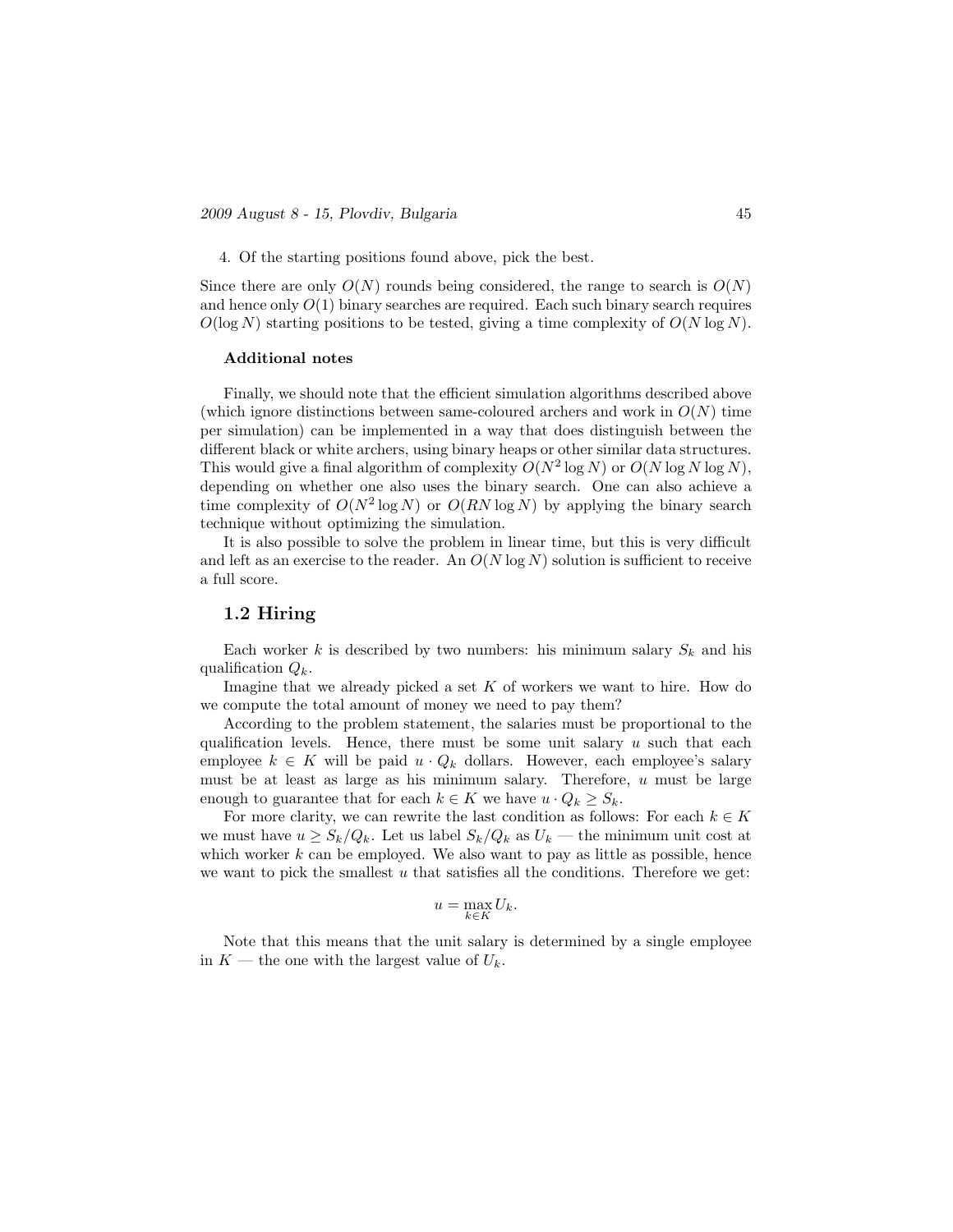We just showed that for any set of workers  $K$  (therefore also for the optimal set) the unit salary u is equal to the value  $U_k$  of one of the workers in K. This means that there are only  $O(N)$  possible values of u.

Now imagine that we start constructing the optimal set of workers  $K$  by picking the unit salary  $u$ . Once we pick  $u$ , we know that we may hire only those workers k for which  $U_k \leq u$ . But how do we determine which of them to hire?

This is easy: if we hire a worker with qualification  $Q_k$ , we will have to pay him  $u \cdot Q_k$  dollars. In order to maximize the number of workers we can afford (and minimize the cost at which we do so), we clearly want to hire the least-qualified workers.

Hence, we can compute the best solution for a given unit cost  $u$  by finding all the workers that we may hire, ordering them by qualification, and then greedily picking them one by one (starting from the least qualified) while we can still afford to pay them.

This gives us an  $O(N^2 \log N)$  solution. The solution can easily be improved to  $O(N^2)$ , as we can sort the workers according to their qualification once in the beginning, and then each possible unit cost u can be tried in  $O(N)$ .

Finally, we'll show how to improve the above algorithm to  $O(N \log N)$ . We'll start by ordering all workers according to the value  $U_k$  in ascending order, and we label the workers  $k_1, k_2, \ldots, k_N$  in this order.

In order to find the optimum set of workers, we'll do exactly the same as in the previous algorithm, only in a more efficient way.

Let  $Z(m)$  be the following question: "What is the optimal subset of  $\{k_1, \ldots, k_m\}$ , given that the unit salary is  $U_{k_m} = S_{k_m}/Q_{k_m}$ ?"

From the discussion above it follows that the optimal solution has to be the answer to a question  $Z(m)$  for some m. Hence all we need to do is to answer these N questions.

The inefficient part of the previous solution lies in the fact that for each  $m$  we were doing the computation all over again. We can now note that we do not have to do this — we may compute the answer to  $Z(m+1)$  from the answer to  $Z(m)$ , for each m.

Assume that we already know the optimal answer to  $Z(m)$  for some m. We will store the workers we picked in a priority queue Q ordered according to their qualification, with more qualified workers having higher priority.

Now we want to add the worker  $k_{m+1}$ . His qualification level may make him a better candidate than some of the workers we have already processed. We add him into the priority queue  $Q$ .  $Q$  now contains all workers we need to consider when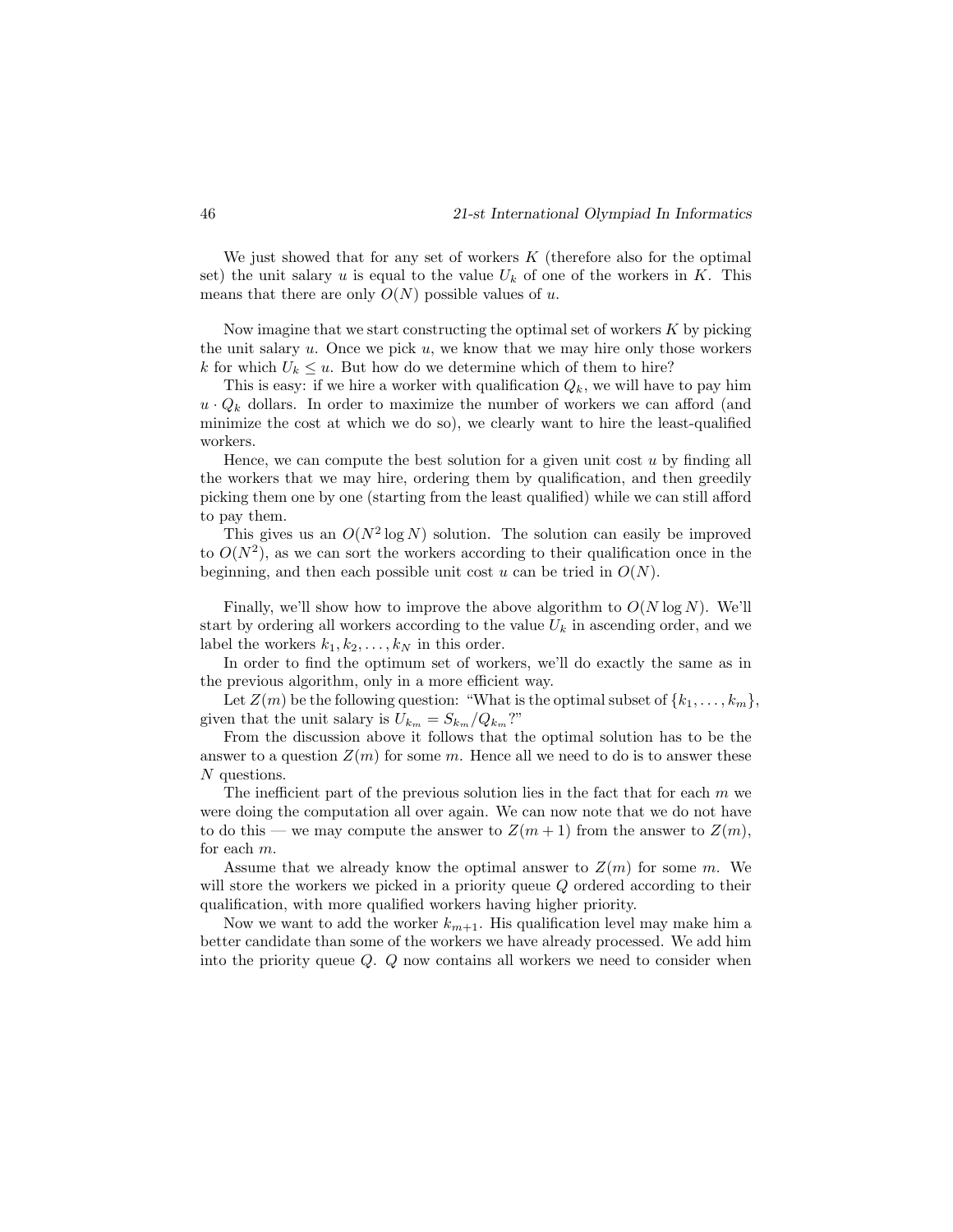looking for the current optimal solution, because if a worker had a qualification too large to be in the optimal solution for  $m$ , we will never want to use him again. This holds because the unit cost never decreases and the pool of workers only grows, so the cost of employing a worker together with all available less-qualified workers will only go up.

However, Q may still differ from the optimal answer to  $Z(k + 1)$ , because the cost of paying all the workers in  $Q$  might exceed the budget  $W$ . There are two reasons for this: first, when adding the worker  $k_{m+1}$  the current unit salary u may have increased. And second, even if it stayed the same, we added another worker, and this alone could make the total salary of the chosen workers greater than W.

Hence, we now may need to adjust the set of chosen workers by repeatedly throwing away the most qualified one, until we can afford to pay them all. And this is where the priority queue comes in handy.

To summarize, the 100-point solution we just derived looks as follows: first, order the workers according to the unit salary they enforce. Then, process the workers in the order computed in step 1. Keep the currently optimal set of workers in a priority queue  $Q$ , and keep an additional variable  $T$  equal to the sum of qualifications of all workers in  $Q$ . For each worker k, we first add him into  $Q$  (and update  $T$  accordingly), and then we throw away the largest elements of  $Q$  while we cannot afford to pay them all — that is, while  $T \cdot S_{k_m}/Q_{k_m}$  exceeds the amount of money we have.

Once we are finished, we know the numeric parameters of the optimal solution – the optimal number of workers, the minimum cost to hire that many workers, and the number  $f$  of the worker for which we found it. To actually construct the solution, it is easiest to start the process once again from the beginning, and stop after processing f workers.

The first step (sorting) can be done in  $O(N \log N)$ .

In the second step (finding the optimal number of workers and the cost of hiring them), for each worker we insert his qualification into Q once, and we remove it from  $Q$  at most once. Hence there are at most  $2N$  operations with the priority queue, and each of those can be done in  $O(\log N)$  (e.g., if the priority queue is implemented as a binary heap).

The third step (constructing one optimal set of workers) takes at most as long as the second step.

Therefore the total time complexity of this solution is  $O(N \log N)$ .

Alternative solution Instead of iterating  $m$  upwards, it is also possible to iterate it downwards. Suppose that P is the optimal subset of  $\{k_1, \ldots, k_m\}$  with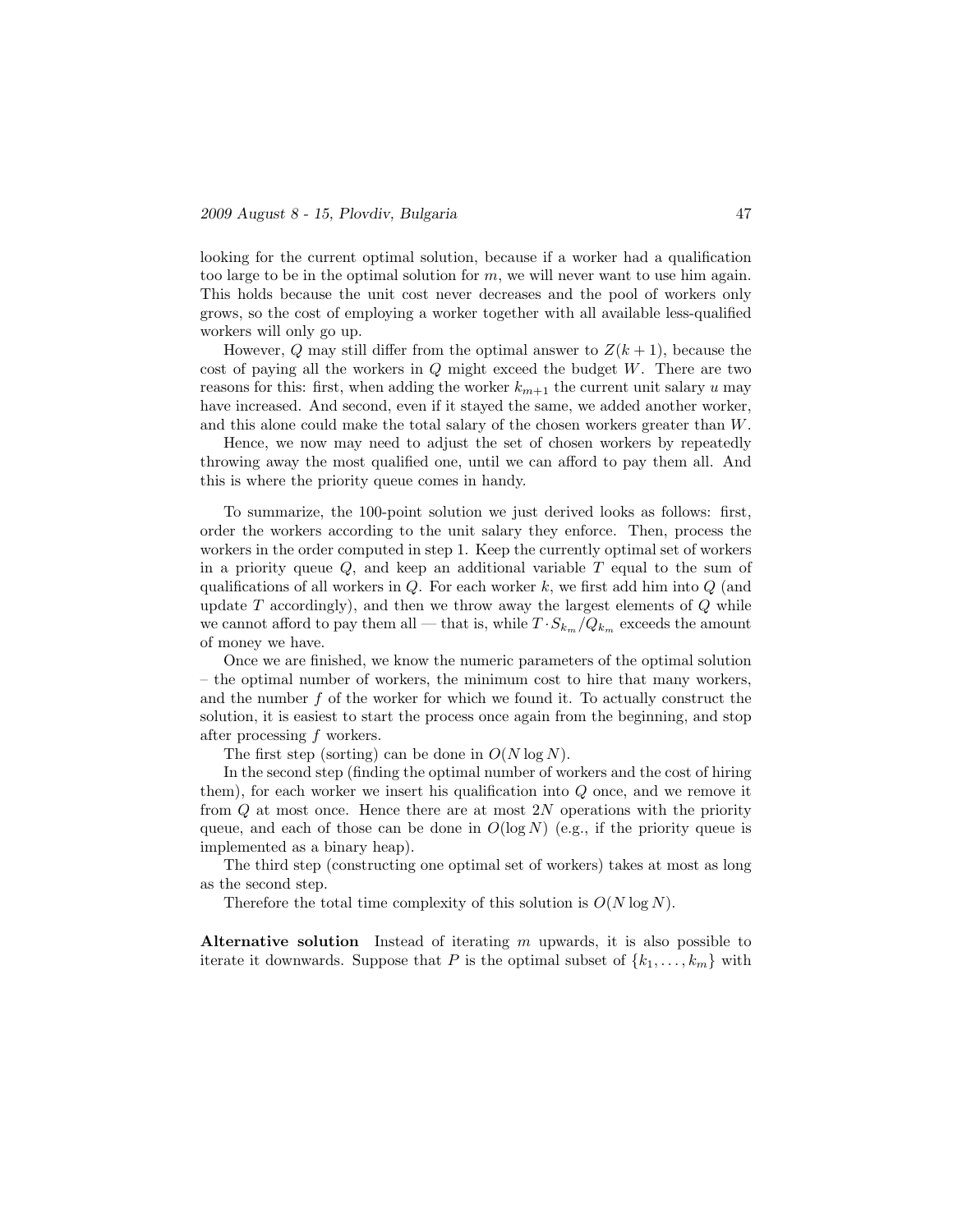$u = U_{k_m}$ , and we wish to modify P to find the optimal subset of  $\{k_1, \ldots, k_{m-1}\}$ with  $u = U_{k_{m-1}}$ . Firstly, we must remove  $k_m$  from Q if it is currently present. By potentially having reduced  $u$  and/or removed a worker, we may have freed up more money to hire workers. But which workers should we hire?

Clearly we cannot hire any workers that we are already employing. Also, the only reason we ever remove a worker k from P is because u fell below  $U_k$ , and since u only decreases that worker can never be hired again. Hence, we can maintain a simple queue of workers, ordered by qualification, and just hire the next available worker until there is not enough money to do so. It is also necessary to remove workers from this queue when  $u$  decreases, but this can be achieved by flagging workers as unemployable and skipping over them.

Each worker can be added to the optimal set at most once, and removed from the optimal set at most once. Each of these steps requires only constant time, so the core of this algorithm requires  $O(N)$  time. However, the initial sorting still requires  $O(N \log N)$  time.

## 1.3 POI

This problem is intended as a straight-forward implementation exercise. After the data is loaded from the file, a first pass over it can be used to count the number of people not solving each task (and hence the number of points assigned to each task). A second pass then suffices to determine, for each contestant, the number of tasks solved and the score.

It is not necessary to completely determine the final ranking: Philip's rank is simply the number of contestants that appear before him in the ranking, plus one. This can be determined by comparing each contestant to Philip. A contestant C will appear ahead of Philip in the ranking if and only if

- C has a higher score than Philip; or
- C has the same score as Philip, but has solved more tasks; or
- C has the same score as Philip and has solved the same number of tasks, but has a lower ID.

## 1.4 Raisins

At any moment during the cutting, we have a set of independent sub-problems — blocks of chocolate. If we find the optimal solution for each of the blocks,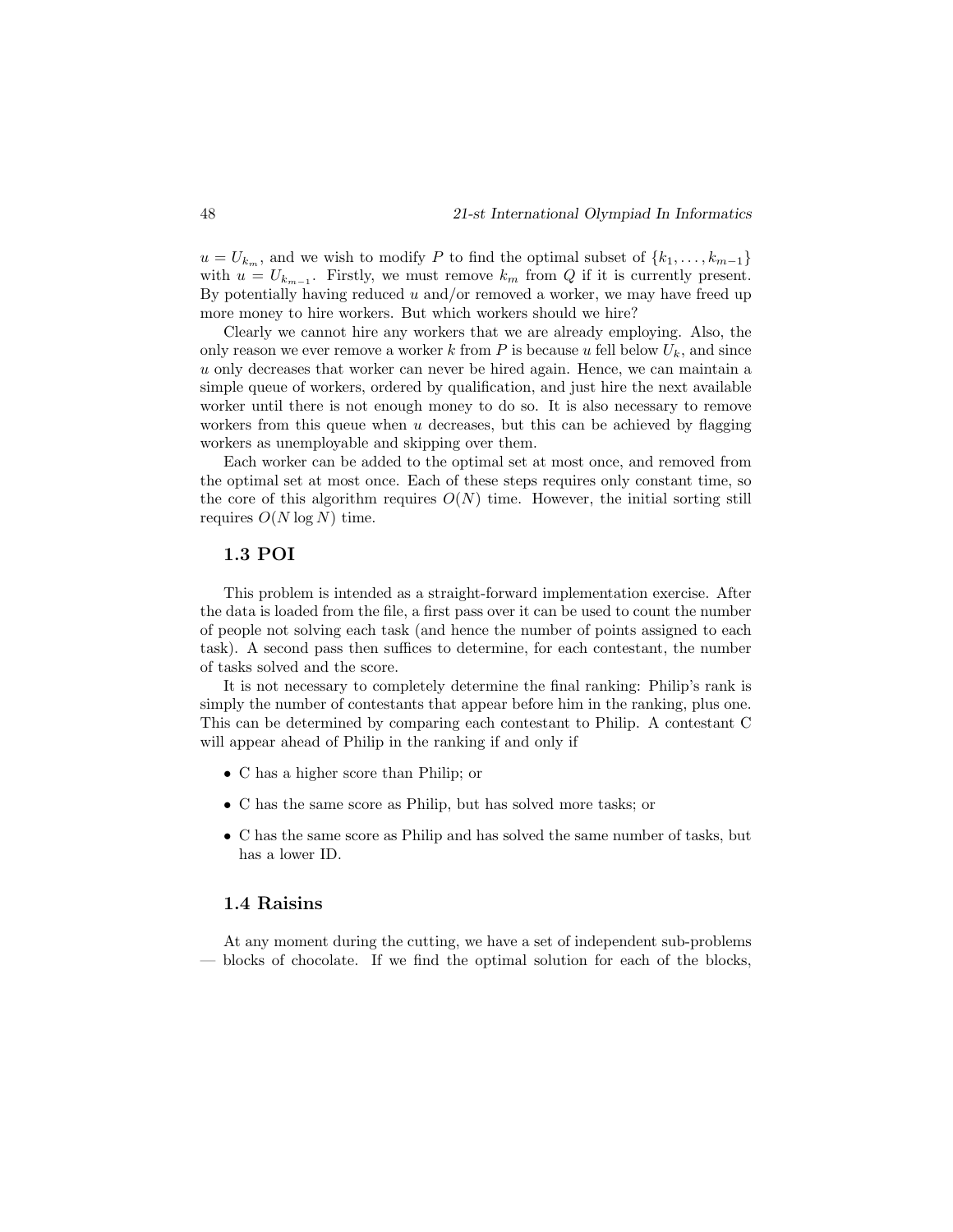together we get the optimal solution for the whole chocolate. This clearly hints at a dynamic programming solution.

Each sub-problem we may encounter corresponds to a rectangular part of the chocolate, and it can be described by four coordinates: specifically, two  $x$  and two y coordinates — the coordinates of its upper left and lower right corner. Hence we have  $O(N^4)$  sub-problems to solve.

Now to solve a given sub-problem, we have to try all possible cuts. There are  $O(N)$  possible cuts to try — at most  $N-1$  horizontal and  $N-1$  vertical ones. Each possible cut gives us two new, smaller sub-problems we solve recursively. Obviously, the recursion stops as soon as we reach a  $1 \times 1$  block.

Assume that someone has given us a function  $S(x_1, y_1, x_2, y_2)$  that returns the number of raisins in the rectangle given by coordinates  $(x_1, y_1)$  and  $(x_2, y_2)$  in constant time.

Using this function we can solve the entire problem in  $O(N^5)$ . We will use recursion with memoization. Given any of the  $O(N^4)$  sub-problems, first check the memoization table to see whether we have computed it already. If yes, simply return the previously computed value. Otherwise, proceed as follows: The cost of the first cut is  $S(x_1, y_1, x_2, y_2)$ , which we have supposed can be computed in  $O(1)$ time. For each possible placement of the first cut, recursively determine the cost of the remaining cuts in each sub-problem, and pick the optimal choice, storing the answer in the memoization table.

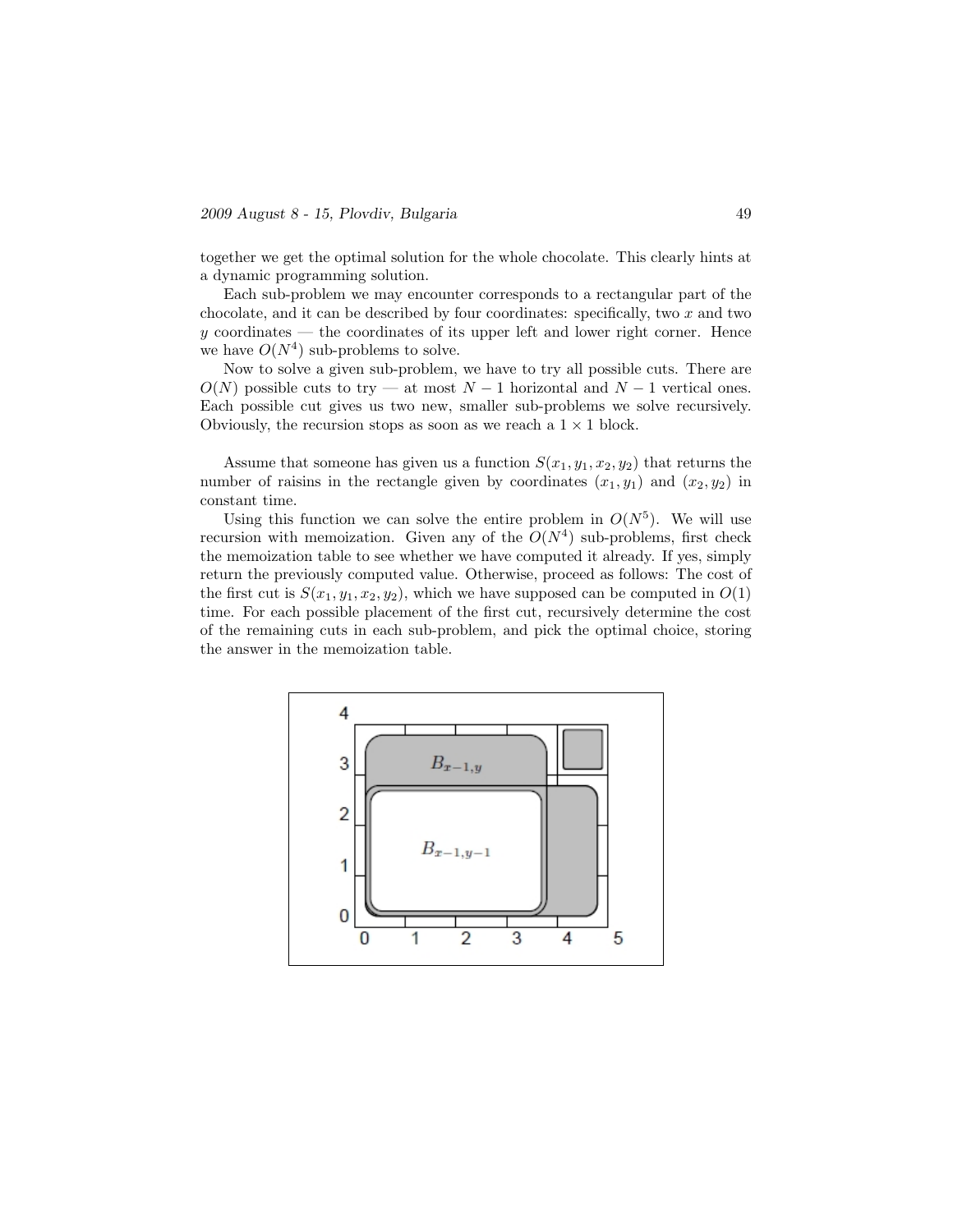We are only missing one piece of the puzzle: the function  $S$ . All possible values can easily be precomputed in  $O(N^4)$  and stored in an array.

Alternatively, we can use two-dimensional prefix sums: let A be the input array, and let  $B_{x,y} = \sum_{i \leq x} \sum_{j \leq y} A_{i,j}$ . The values B are called two-dimensional prefix sums. They can be computed using the formula

$$
\forall x, y > 0: \ B_{x,y} = B_{x-1,y} + B_{x,y-1} - B_{x-1,y-1} + A_{x-1,y-1}.
$$

Having the two-dimensional prefix sums, we can compute the sum in any rectangle, using a similar formula. The sum in the rectangle with corners  $(x_1, y_1)$  and  $(x_2, y_2)$  is

 $S(x_1, y_1, x_2, y_2) = B_{x_2, y_2} - B_{x_1, y_2} - B_{x_2, y_1} + B_{x_1, y_1}.$ 

#### 2.1 Garage

The problem is essentially a straight-forward simulation, but the data structures required are not completely trivial. A simple implementation that does not require any kind of data structure beyond a fixed-size array will keep track of:

- for each car, its state (absent, in the queue, or parked), its parking space (if parked), and its arrival time (if in the queue);
- for each parking space, whether there is a car parked there.

Now one can process the input events one at a time. When a car arrives, loop over all parking spaces to find the first empty one. If one is found, park the car there. Otherwise, the car will have to go into the queue — so record its arrival time.

When a car leaves the garage, it will be replaced by the car at the front of the queue (if any). Loop over all cars to find the car that arrived earliest and is still in the queue. If one is found, park it in the parking space that has just been freed up, and mark it as no longer in the queue.

This solution runs in  $O(M^2 + MN)$  time. This can be improved: keeping the queue in a separate array reduces this to  $O(MN)$ , and also keeping the available parking spaces in a binary heap reduces it to  $O(M \log N)$ . However, these optimisations are not necessary to receive a full score.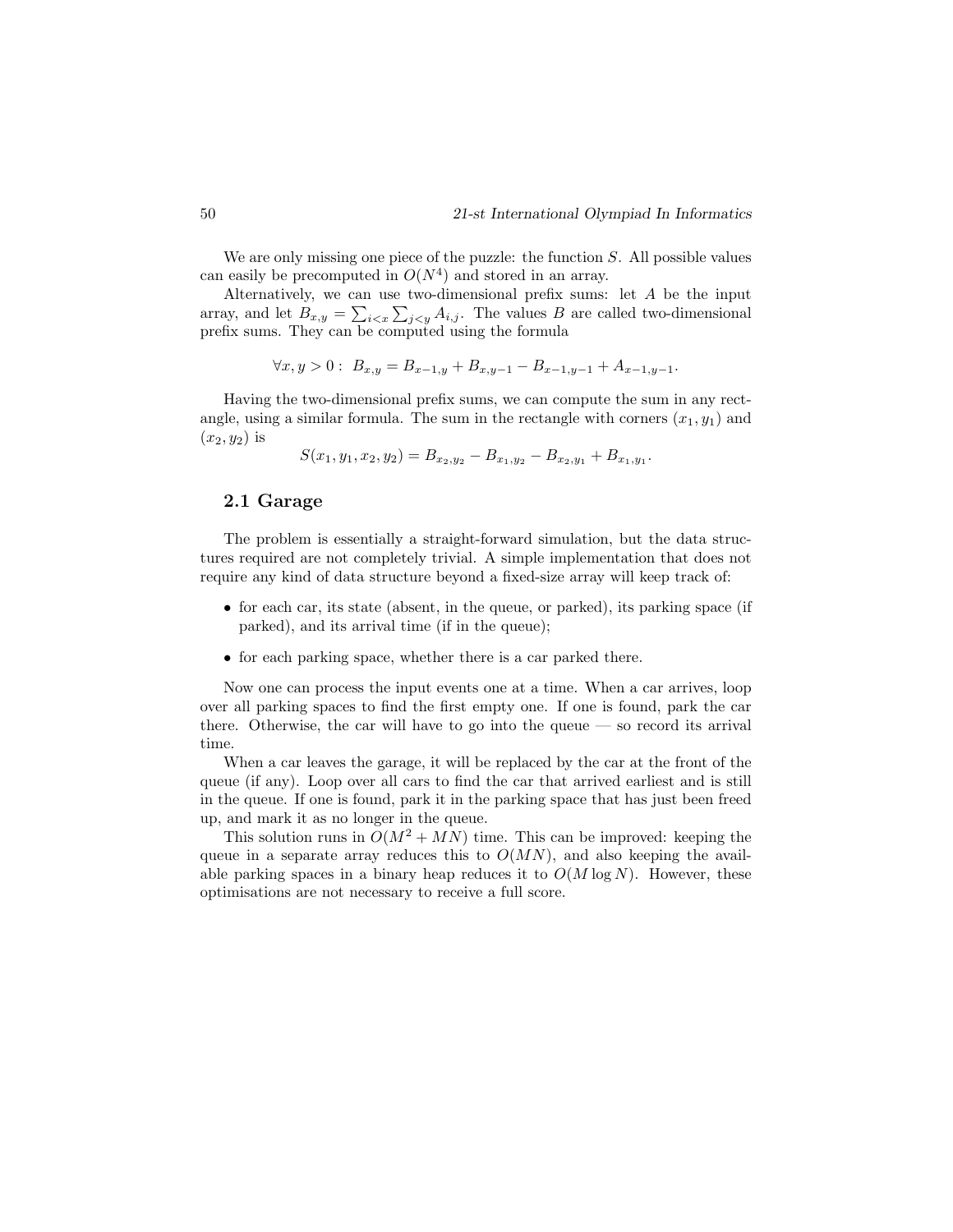## 2.2 Mecho

#### Solution 1

Firstly, working with fractional amounts of time is tricky, so we will measure time in units of  $\frac{1}{S}$  seconds — let's call them *ticks*. Bees take S ticks to move from one cell to the next, while Mecho takes one tick.

Let us try to solve an easier problem first. Suppose we know when Mecho leaves the honey: can he get home safely? If we can solve this problem, then we can use it inside a binary search to find the last moment at which he can leave.

Mecho's moves will depend on the bees, but the bees' moves are fixed, so let us deal with the bees first. A standard breadth-first search will tell us when the bees reach each grassy cell (this just means simulating the spread of the bees over time).

Next, we can perform a similar breadth-first search for Mecho to answer the question "How soon (if at all) can Mecho reach each cell?" This can be implemented almost exactly as for the bees, except that one must exclude any steps that would have Mecho move to a cell where he would immediately be caught.

These breadth-first searches can each be implemented in  $O(N^2)$  time. The problem statement guarantees that Mecho will eventually be caught if he stays with the honey, it takes  $O(N^2)$  seconds for the bees to cover all the cells they can reach, and we are only interested in integer numbers of seconds in the binary search. Thus, the range of values explored by the binary search is  $O(N^2)$  and hence the time complexity of this solution is  $O(N^2 \log N)$ .

#### Solution 2

Instead of using a binary search, we can use a more complicated method to directly determine the optimal time to leave any cell. The bees are processed as in the first solution. However, instead of working from the honey towards Mecho's home, we start from his home. Since he is safe in his home, there is no limit on how late he can arrive there.

Now suppose we know that for some cell  $Y$ , Mecho must leave no later than  $t$ ticks (from the time the alarm went off) and still make it home safely. If X is a neighbouring cell of  $Y$ , what is the latest time Mecho can leave cell  $X$  to safely make it home via Y? Clearly  $t-1$  is an upper bound, otherwise he will reach Y too late. However, he must also leave Y before the bees get there. The latest he can stay will be just the minimum of the two constraints.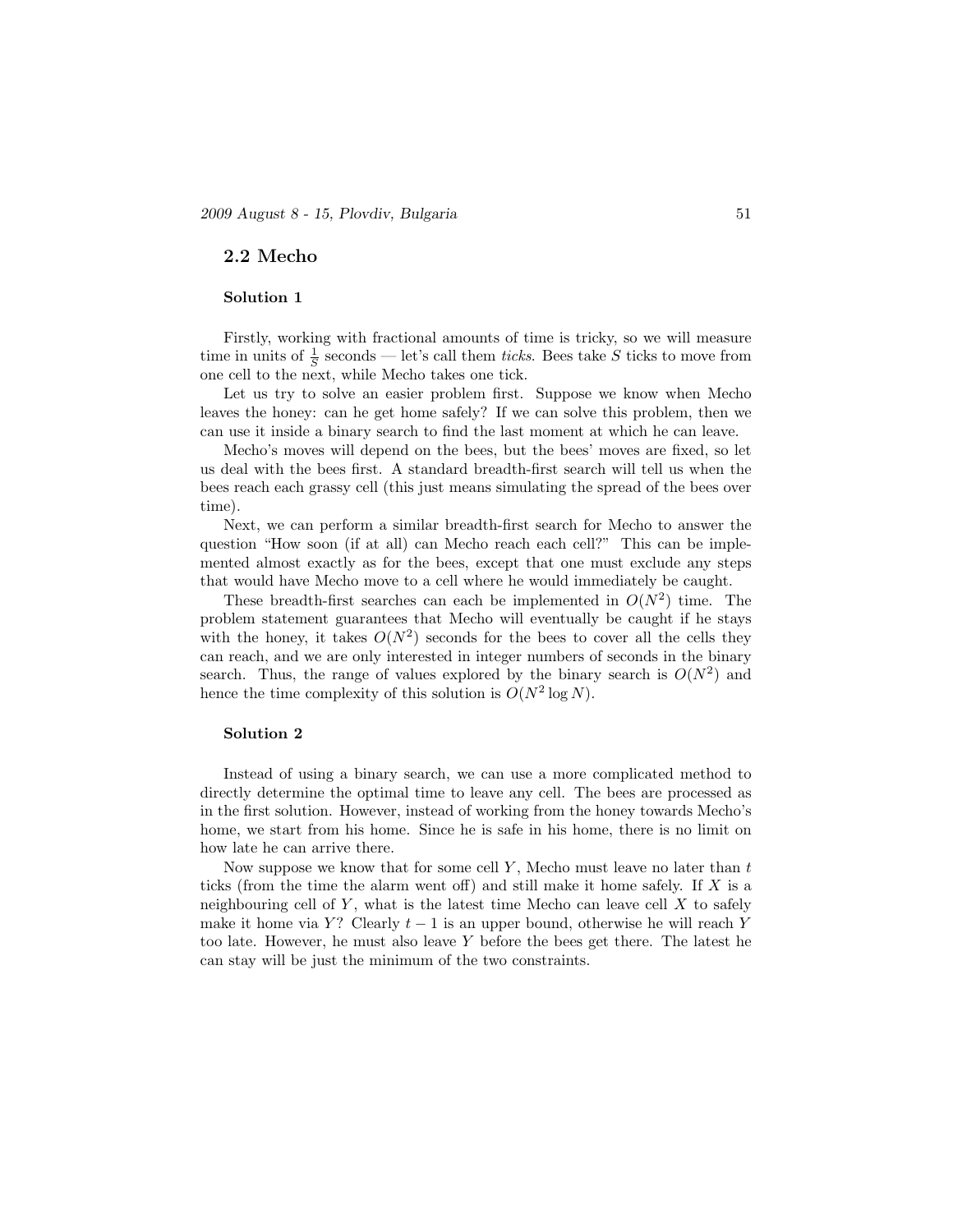One can now do a priority-first search: simulate backwards in time, keeping track of the latest time to leave each cell (keeping in mind that X has other neighbours, and it might be better to leave via those than via  $Y$ ).

The time complexity of this solution depends on the priority queue used to order cells by leaving time. A binary heap gives an  $O(N^2 \log N)$  implementation, and this is sufficient for a full score. However, it can be shown that the number of different priorities that are in the priority queue at any one time is  $O(1)$ , which makes an  $O(N^2)$  solution possible.

## 2.3 Regions

Although the employees are already assigned numbers in the input, the numbers can be reassigned in a way that makes them more useful. The supervisor relationships clearly organise the employees into a tree. Assign the new employee numbers in a pre-order walk of the tree<sup>3</sup>. Figure shows an example of such a numbering.

A useful property of this numbering is that all the employees in a sub-tree have sequential numbers. For a given employee  $e$ , let  $[e]$  be the range of employee numbers managed by e. Notice that for a region, we can construct an ordered array of all the interval end-points for that region, and a list of all employees in that region. This can be done during the assignment of numbers in linear time.

Now let us consider how to answer queries  $(r_1, r_2)$ . Let the sizes of the regions be  $S_1$  and  $S_2$  respectively. Given this data structure, a natural solution is to consider every pair of employees  $(e_1, e_2)$  from these regions and check whether  $e_2$ lies in the interval  $[e_1]$ . However, this will take  $O(S_1S_2)$  time per query, which we can improve upon.

The interval end-points for region  $r_1$  divide the integers into contiguous blocks. All employees in the same block have the same managers from  $r_1$ , and we can precompute the number of such managers for each such block. This gives us a faster way to answer queries. Rather than comparing every employee in  $r_2$  with every block for  $r_1$ , we can observe that both are ordered by employee ID. Thus, one can maintain an index into each list, and in each step advance whichever index is lagging behind the other. Since each index traverses a list once, this takes  $O(S_1 + S_2)$  time.

 $3A$  pre-order walk of a tree first processes the root of that tree, then recursively processes each sub-tree in turn.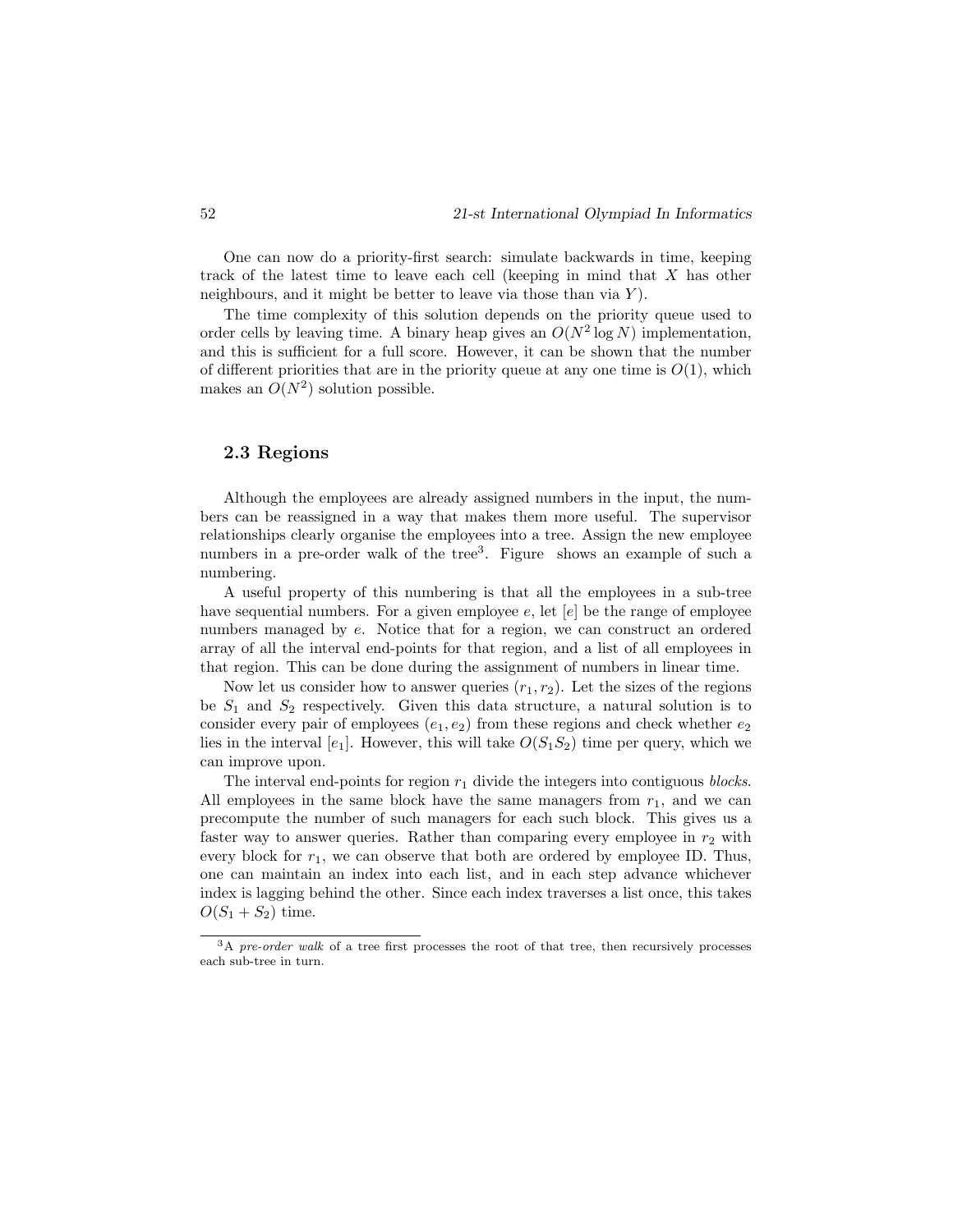

An example of numbering employees by a pre-order walk. The bottom numbers indicate the range of employee numbers in each sub-tree.

Using just this query mechanism can still take  $O(NQ)$  time, because all the queries might involve large regions. However, it is sufficient to earn the points for the tests where no region has more than 500 employees.

### Precomputing queries

In the query algorithm above, it is also possible to replace the list of employees in  $r<sub>2</sub>$  with the entire list of employees, and thus compute the answer to all queries for a particular  $r_1$ . This still requires only a single pass over the blocks for  $r_1$ , so it takes  $O(N)$  time to produce all the answers for a particular  $r_1$ . Similarly, one can iterate over all interval end-points while fixing  $r_2$ , giving all answers for a particular  $r_2$ .

This allows all possible queries to be pre-computed in  $O(RN)$  time and  $O(R^2)$ memory. This is sufficient to earn the points for the tests where  $R \leq 500$ .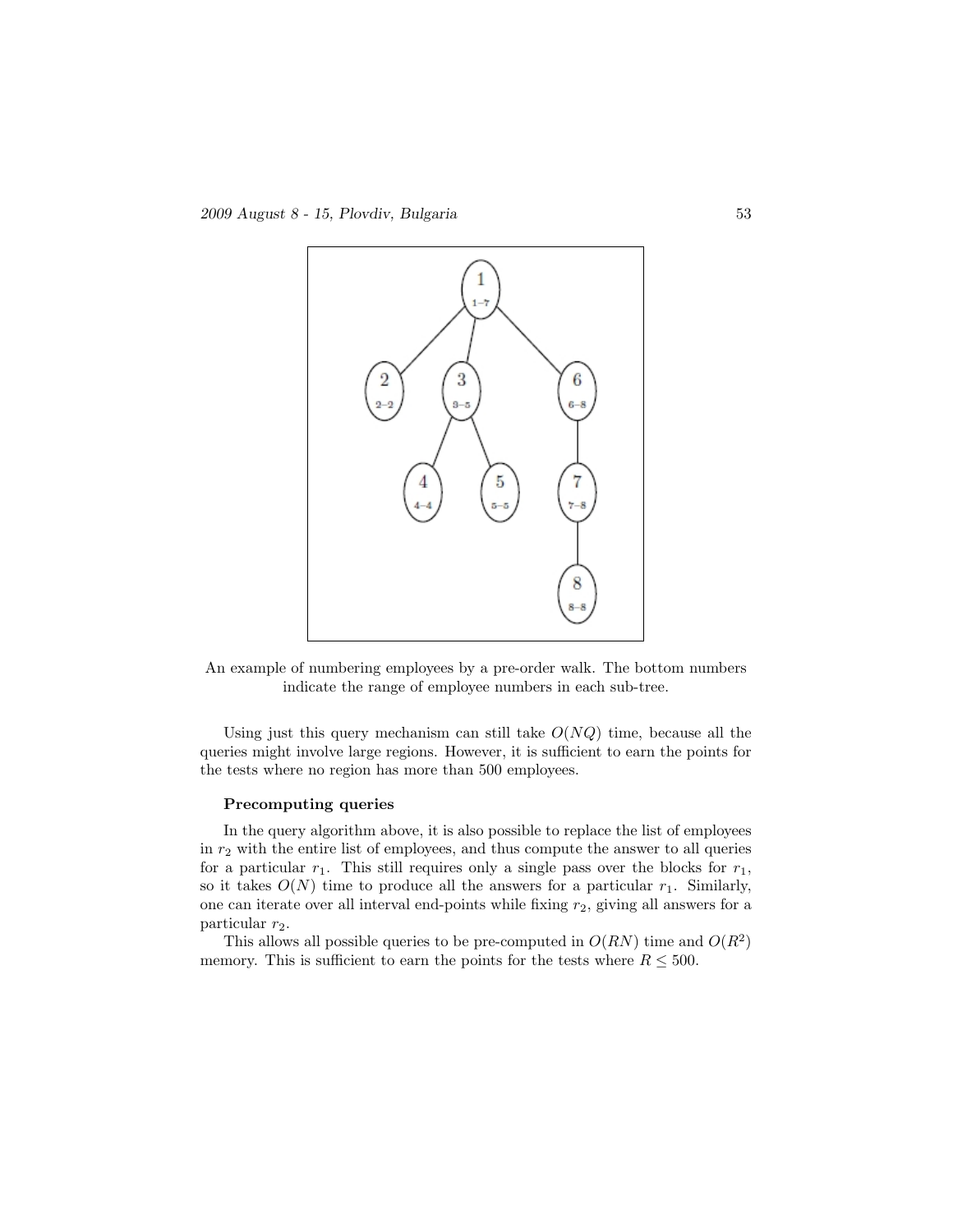This algorithm is too slow and uses too much memory to solve all the tests. However, it is not necessary to precompute all answers, just the most expensive ones. We will precompute the answers involving regions with size at least c. There are obviously at most  $N/c$  such regions, so this will take  $O(N^2/c)$  time and  $O(RN/c)$  memory. The remaining queries involve only small regions, so they can be answered in  $O(Qc)$  time. Choosing  $c = \sqrt{N}$  gives  $O(N\sqrt{N} + Q\sqrt{N})$  time and  $O(R\sqrt{N})$  memory, which is sufficient for a full score.

#### Caching queries

As an alternative to precomputation, one can cache the results of all queries, and take the answer from the cache if the same query is made again. Let  $Q'$  be the number of unique queries. The cost of maintaining the query cache depends on the data structure used; a balanced binary tree gives  $O(Q \log N)$  overhead for this.

Combining the cache with the  $O(S_1 + S_2)$  algorithm is sufficient to achieve the points for tests that have either no more than 500 employees per region (because this is the case even without the cache), as well as the cases with no more than 500 regions (since the total cost of all distinct queries together is  $O(RN)$ ).

To achieve a full score with a cache rather than precomputation, one must use a better method for answering queries. Suppose we have a block in  $r_1$ , and wish to find all matching employees from  $r_2$ . While we have previously relied on a linear walk over the employees from  $r_2$ , we can instead use a binary search to find the start and end of the range in  $O(\log S_2)$  time. This allows the entire query to be answered in  $O(S_1 \log S_2)$  time. A similar transformation (binary searching the blocks for each employee in  $r_2$ ) gives  $O(S_2 \log S_1)$  time for each query.

Now when answering each query, choose the best out of the  $O(S_1 \log S_2)$ ,  $O(S_2 \log S_1)$  and  $O(S_1 + S_2)$  query mechanisms. To establish an upper bound on run-time, we will make assumptions about which method is chosen to answer particular types of queries.

Again, divide the problem into large regions with at least c employees and the rest. For queries involving one of the large regions, use the  $O(A \log B)$  algorithm (where A and B are respectively the smaller and larger of  $S_1$  and  $S_2$ ). The caching of queries ensures that this contributes no more than  $O(N^2 \log N/c)$  time. For the remaining queries, use an  $O(S_1 + S_2)$  algorithm. The smaller regions have at most c employees, so this contributes  $O(Qc)$  time.

The optimal value of c occurs when the two parts account for equal time. Solving for this optimal c gives a bound of  $O(N\sqrt{Q' \log N})$  for answering non-duplicate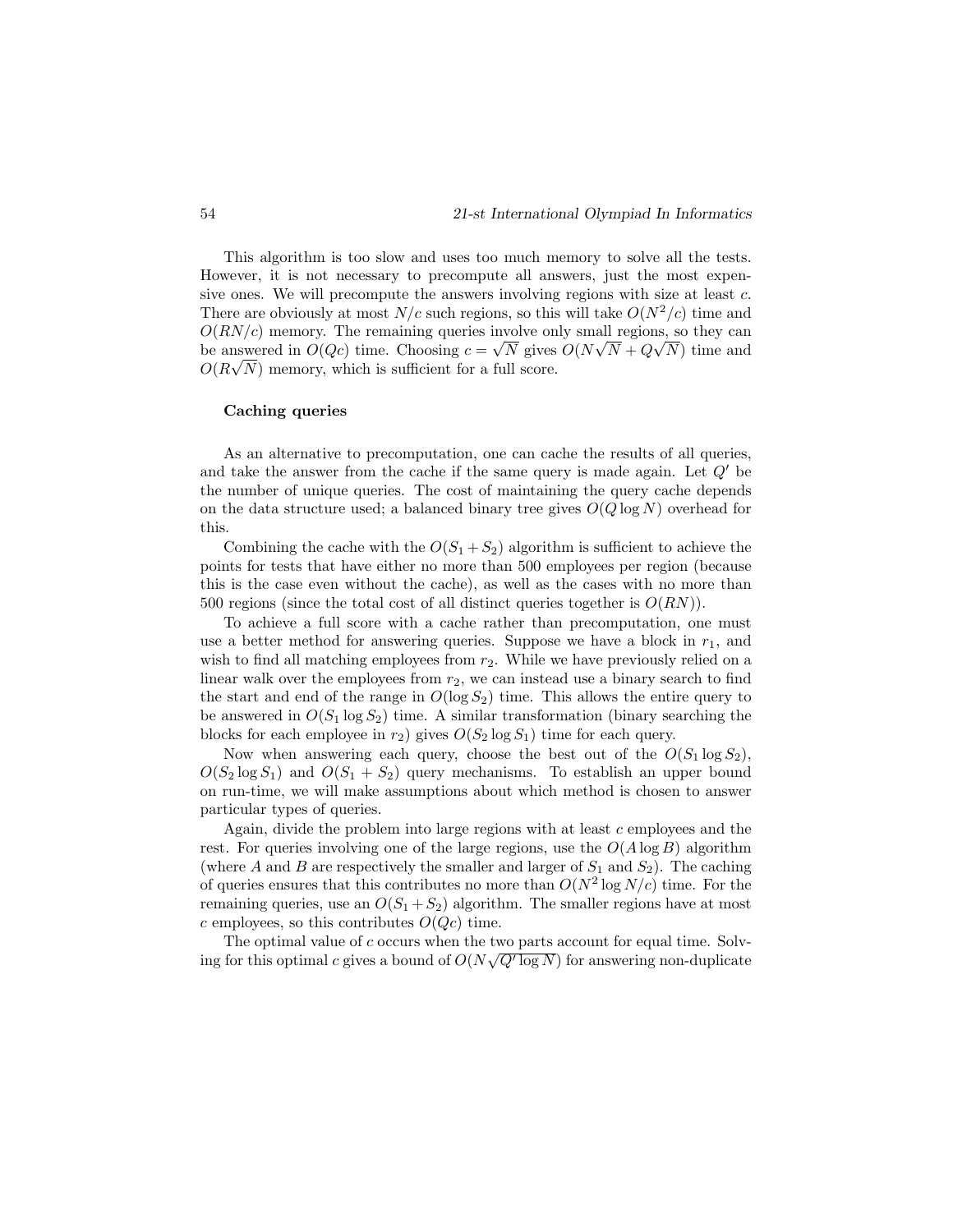queries; combined with the cost for the query cache, this gives an algorithm with time complexity  $O(N\sqrt{Q' \log N} + Q \log N)$  and memory complexity  $O(N + Q')$ .

The time bound is marginally worse than for the first solution, but in practical terms this solution runs at about the same speed and uses significantly less memory.

## 2.4 Salesman

We'll start by considering only the case where no two fairs occur on the same day. Later we'll show how to modify our algorithm to incorporate fairs that occur on the same day.

#### The first polynomial solution

First we'll describe a fairly standard dynamic programming algorithm. We order the fairs according to the day when they take place. For each fair  $i$  we will compute the best profit  $P_i$  we can achieve immediately after visiting this fair.

To avoid special cases, we'll add dummy fairs 0 and  $N+1$  which both take place at the salesman's home, fair 0 being the first and fair  $N+1$  the last of all fairs. We can immediately tell that  $P_0 = 0$  and that  $P_{N+1}$  is the answer we are supposed to compute.

The values  $P_1$  to  $P_{N+1}$  can all be computed in order, using the same observation: we have to arrive from some fair, and we may pick which one it is.

Let  $cost(x, y)$  be the cost of travelling from point x to point y on the river. If  $x \leq y$ , we have  $cost(x, y) = (y - x)D$ , otherwise we have  $cost(x, y) = (x - y)U$ . We can then write:

$$
\forall i \in \{1, \ldots, N+1\} : \qquad P_x = \max_{0 \leq j < i} (P_j - cost(L_j, L_i)) + M_i
$$

(Explanation: To compute  $P_i$  we pick the number j of the fair we visited immediately before fair  $i$ . Immediately after fair  $j$  the best profit we could have was  $P_j$ . We then have to travel to the location of the current fair, which costs us  $cost(L_j, L_i)$ , and finally we visit fair i for a profit  $M_i$ . To obtain the largest possible  $P_i$  we take the maximum over all possible choices of j.)

The time complexity of this algorithm is  $O(N^2)$ , which is sufficient to solve the cases where all the input values are at most 5,000.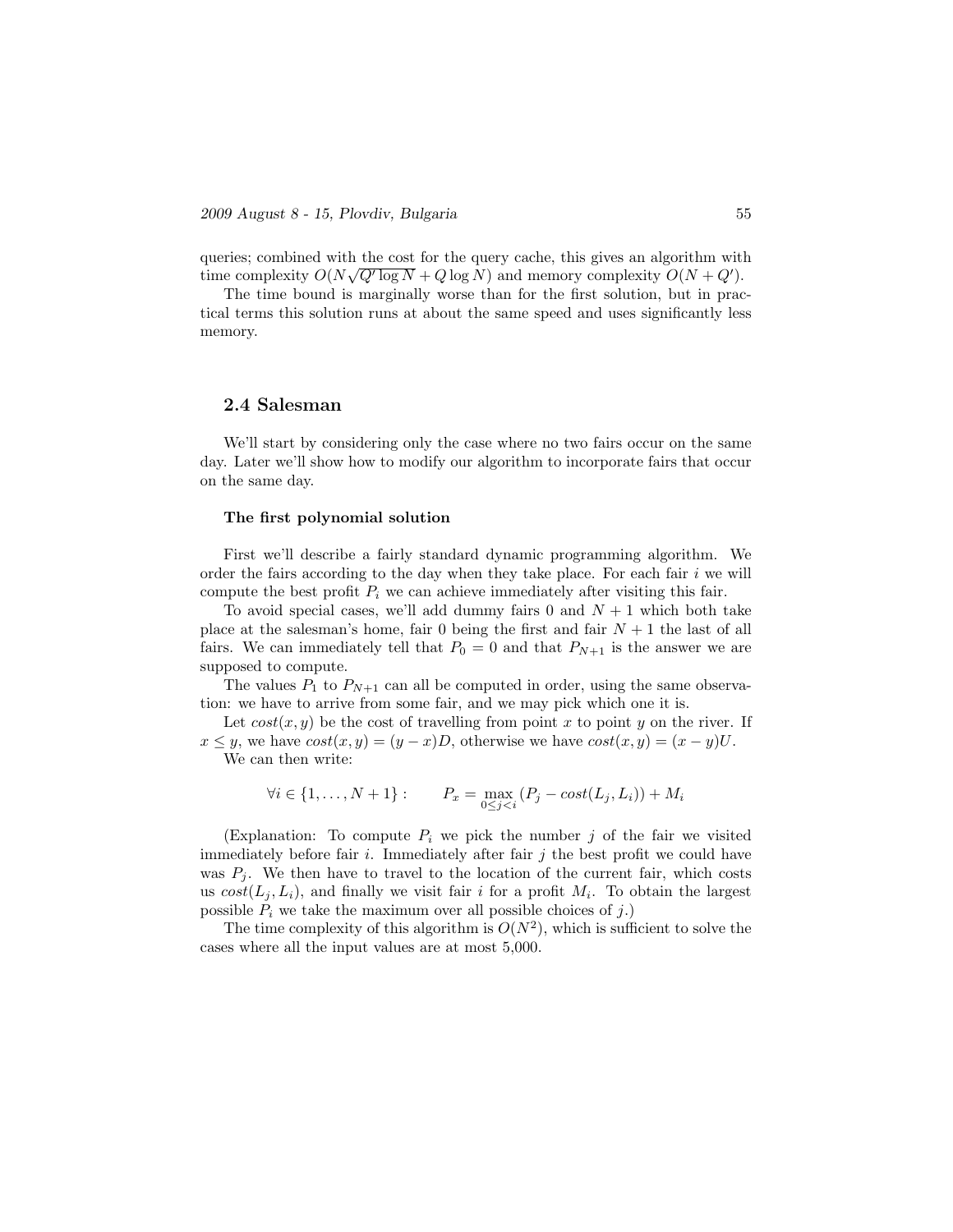#### An improved solution

We will now improve the previous algorithm. Note that the profit  $M_i$  from visiting fair  $i$  is the same for all choices of  $j$ . Thus, the optimal choice of  $j$ depends on the profits  $P_0, \ldots, P_{i-1}$ , the locations  $L_0, \ldots, L_{i-1}$ , and the location  $L_i$  of the current fair.

We can divide the fairs 0 to  $i - 1$  into two groups: those upstream of  $L_i$ , and those downstream. We can now divide our problem "find the optimal  $j$ " into two subparts: "find the optimal choice for the previous fair upstream" and "find the optimal choice for the previous fair downstream".

Consider locating the optimal previous fair upstream of  $L_i$ . If we were to change the value  $L_i$  (in such a way that it does not change which other fairs are upstream of fair i), can it influence our choice? No, it can not. If we, for example, increase  $L_i$  by  $\Delta$ , this means that for each of the upstream fairs the cost of travelling to fair i increases by the same amount:  $D\Delta$ . Hence the optimal choice would remain the same.

We will now show a relatively simple data structure that will allow us to locate the optimal previous fair upstream of fair i in  $O(\log N)$  time.

The data structure is commonly known as an interval tree. We can assign the fairs new labels according to their unique positions on the river. More precisely, let  $l_f$  be the number of fairs that are upstream of fair f (including those that occur after fair  $f$ ).

Our interval tree is a complete binary tree with  $k$  levels, where  $k$  is the smallest integer such that  $2^{k-1} \geq N+2$ . Note that  $k = O(\log N)$ .

Leaves in this binary tree correspond to the fairs, and the order in which fairs are assigned to leaves is given by the values  $l_i$ . That is, the leftmost leaf is the fair closest to the river source, the second leaf is the second-closest fair, and so on.

Now note that each node in our tree corresponds to an interval of fairs — hence the name "interval tree". In each node of the interval tree we will store the answer to the following question: "Let  $S$  be the set of fairs that correspond to leaves in this subtree and were already processed. Supposing that I'm downstream from each of them, which one is the optimal choice?"

Given this information, we can easily determine the optimal choice for the next fair i in  $O(\log N)$ . And it is also easy to update the information in the tree after fair i was processed; this too can be done in  $O(\log N)$ .

In our solution we will, of course, have two interval trees: one for the direction upstream and one for the direction downstream. For each fair  $i$ , we first make two queries to determine the best predecessor upstream and downstream, then we pick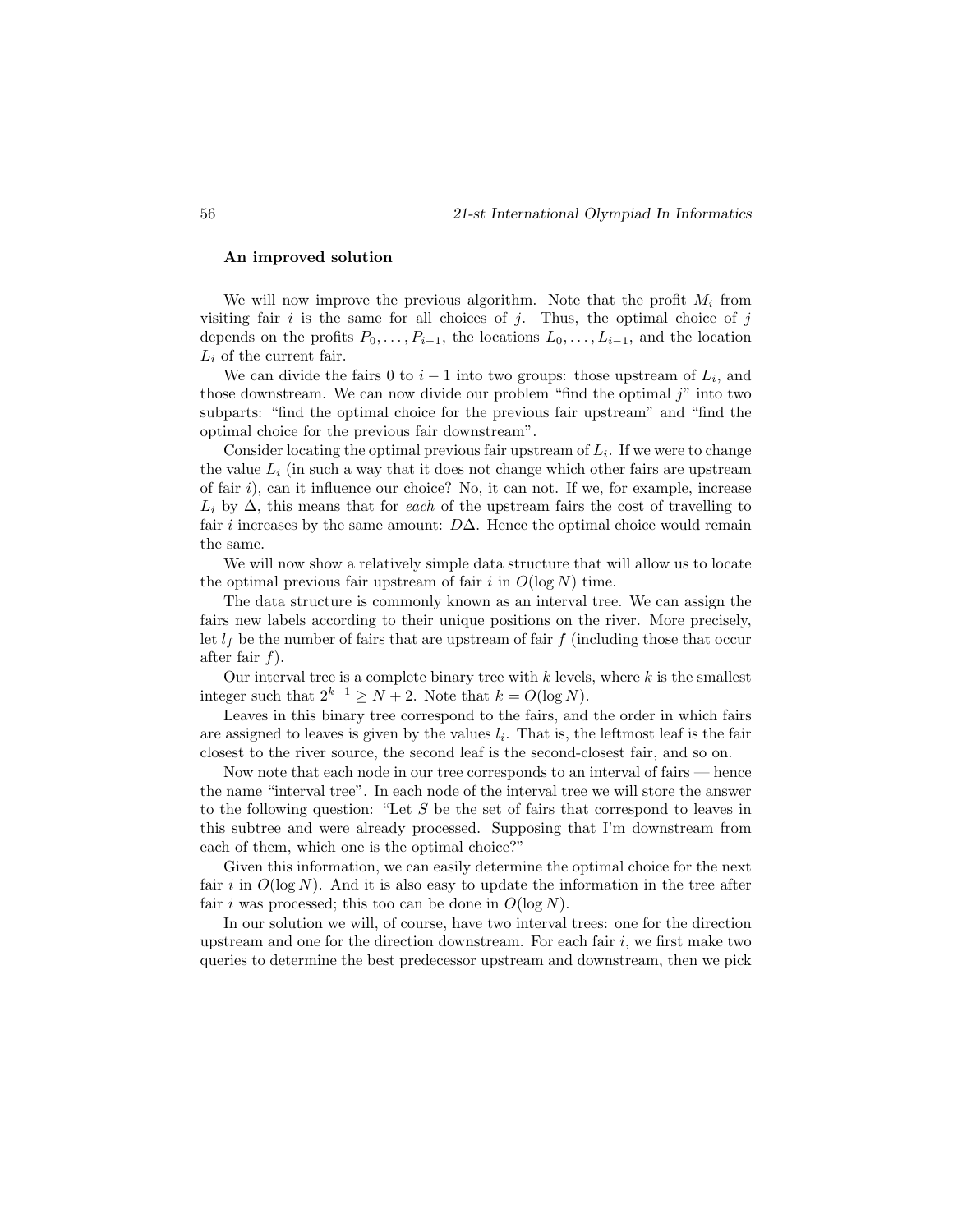the better of those two choices, compute  $P_i$ , and finally we update both interval trees.

Hence we process each fair in  $O(\log N)$ , leading to the total time complexity  $O(N \log N)$ .

#### Another equally good solution

In this section we will show another solution with the same complexity, which uses an "ordered set" data structure only, and can easily be implemented in C++ using the set class.

As before, we will process the fairs one by one, ordered by the day on which they occur. Imagine a situation after we have processed some fairs. Let a and  $b$  be two fairs that we have already processed. We say that  $a$  is *covered by b* if  $P_a \leq P_b - cost(L_b, L_a).$ 

In human words,  $\alpha$  is covered by  $\delta$  if the strategy "visit fair  $\delta$  last and then move to the location of fair  $a$ " is at least as good as the strategy "visit fair  $a$  last".

Once a fair  $a$  is covered by some other fair  $b$ , this fair will never be an optimal predecessor for any later fair. Fair b will always (regardless of the location of the later fair) be at least as good a choice as a.

On the other hand, if a fair is currently not covered by any other fair, there are some locations on the river for which b would be the optimal predecessor  $$ at least the location  $L_b$  and its immediate surroundings. We will call such fairs active.

In our solution we will maintain the set of currently active fairs, ordered by their position on the river. We will use an "ordered set" data structure, most commonly implemented as a balanced binary tree.

It can easily be shown that for each active fair  $f$  there is an interval of the river where  $f$  is the optimal choice. These intervals are obviously disjoint (except possibly for their endpoints), and together they cover the entire river. And as the interval for  $f$  contains  $f$ , the intervals are in the same order as their corresponding active fairs.

Hence whenever we are going to process a new fair  $i$ , we only have to locate the closest active fairs upstream and downstream of  $i$  — one of these two must be the optimal choice.

After we process the fair  $i$  and compute  $P_i$ , we have to update the set of active fairs. Clearly,  $i$  is now active, as we computed  $P_i$  by taking the best way of getting to  $L_i$ , and then added a positive profit  $M_i$ . We add it into the set of active fairs. But we are not done yet  $-i$  might now cover some of the previously active fairs.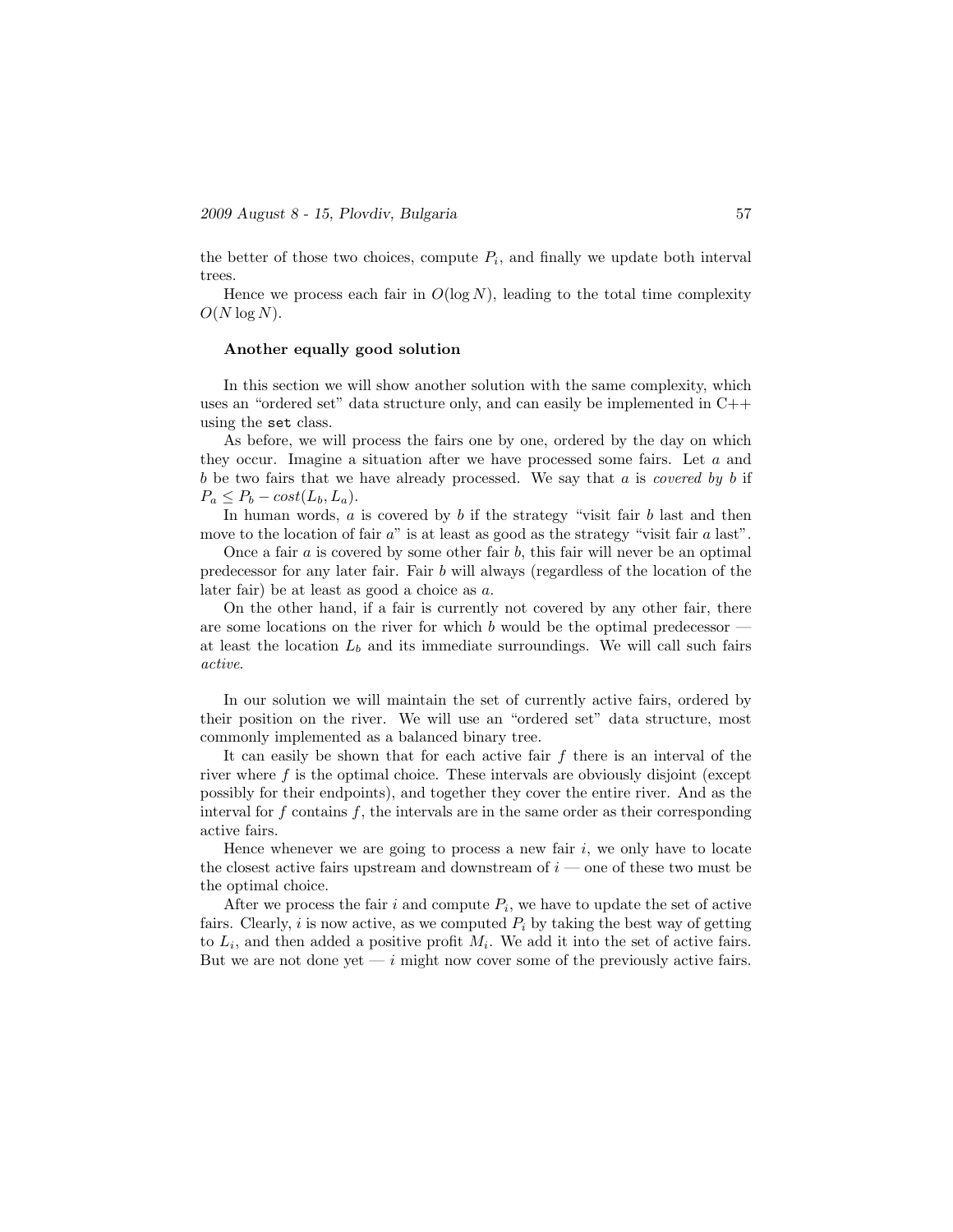But these are easy to find: if neither of the immediate neigbours of  $i$  (in the set of active fairs) is covered by  $i$ , we are obviously done. If some of them are covered by i, erase them from the set and repeat the check again.

In this solution, each fair is inserted into the set of active fairs once, and is erased from the set at most once. In addition, when processing each fair we make one query to find the closest two active fairs. Each of these operations takes  $O(\log N)$ , hence the total time complexity is  $O(N \log N)$ .

#### Multiple fairs on the same day

First of all, note that we cannot process fairs that are on the same day one by one — because we must allow the salesman to visit them in a different order than the one we picked.

There may be many ways in which to visit the fairs on a given day. However, we don't need to consider all of them, just some subset that surely contains the optimal solution.

Suppose that we already picked some order in which to visit the fairs on a given day. Let  $u$  and  $d$  be the fairs furthest upstream and downstream we visit. We can then, obviously, visit all fairs between  $u$  and  $v$  as well, as we'll surely be travelling through their locations. And clearly to visit all of these fairs, it's enough to travel first to  $u$  and then from  $u$  to  $v$ , or vice versa. We will only consider such paths.

We will process each day in two phases. In the first phase, we process each fair i separately, as if it were the only fair that day, and we determine a preliminary value  $P_i$  — the best profit we can have after coming to fair i from some fair on a previous day.

In the second phase we will take travelling upstream or downstream into account. We will consider each direction separately. When processing a direction, we'll process the fairs in order, and for each of them we'll determine whether it is more profitable to start at this fair (i.e., use the value computed in the previous step) or to start sooner (i.e., use the optimal value computed for the previous fair in this step, subtract the cost of travel from that fair to this one, and add the profit from this fair).

For each fair  $i$ , the actual value  $P_i$  is then equal to the larger of the two values we get for travelling upstream and downstream.

Finally, we need to update the set of active fairs. When using an interval tree data structure as in Section , this is accomplished simply by adding each fair to the upstream and downstream interval trees. When using an ordered set as in Section , one must take a little more care, as not all of the fairs that we have just processed will be active. This is easily catered for by modifying our update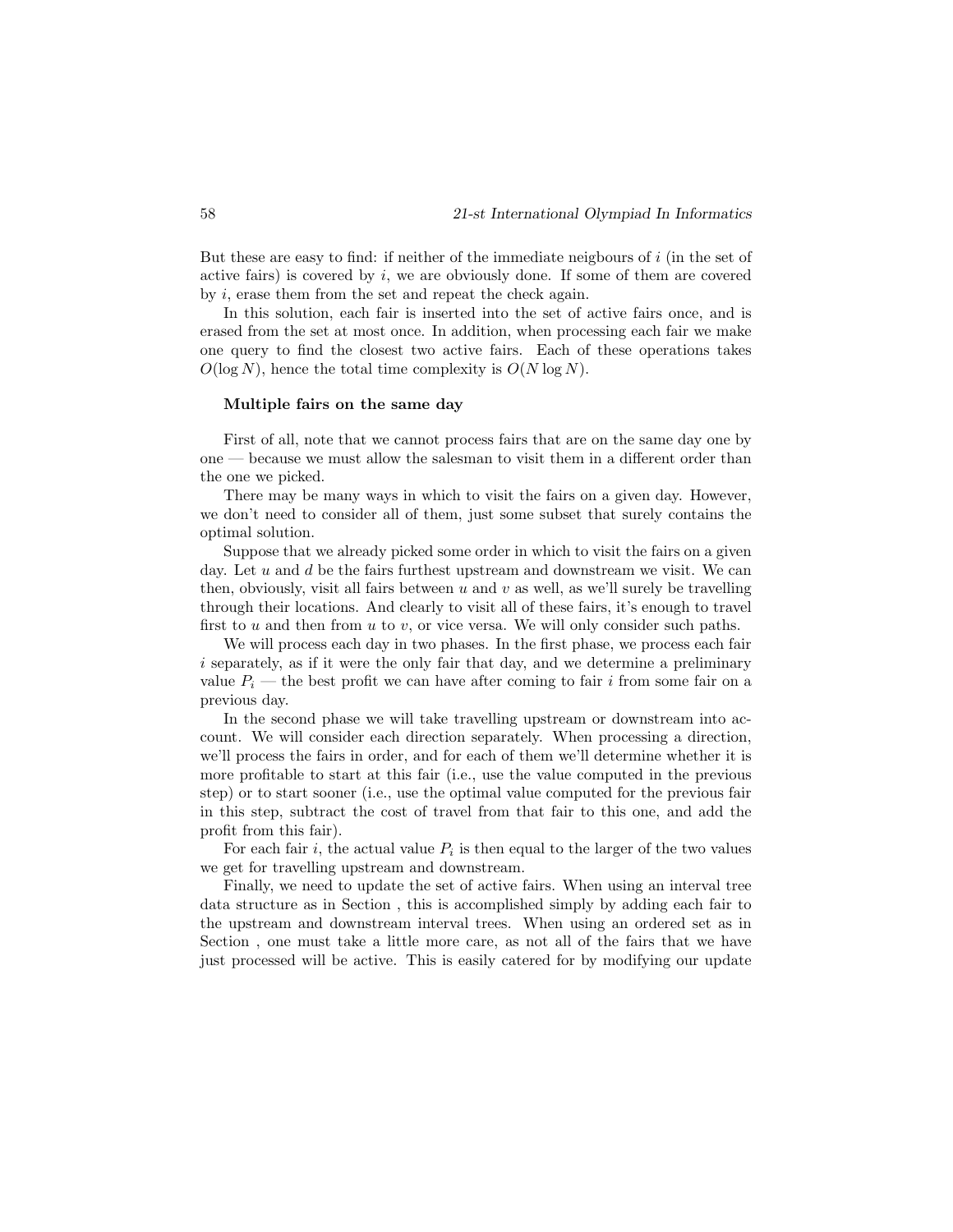process — before inserting a new active fair, we check that the fair is actually active by examining its potential neighbours in the data structure. If either of the neighbouring fairs covers the one being added, then it is not active, and so should not be added to the active fairs set. With this modification, we can update the entire data structure by sequentially attempting to add each fair (in any order).

Clearly, the additional time needed to process the second phase on any day is linear in the number of fairs that day, assuming we already have them sorted according to their location (which is easily accomplished by adding this as a tiebreaker to the comparison function used to sort all fairs in the beginning). Furthermore, the update steps for the interval tree and ordered set both take  $O(\log N)$ time. Therefore this extra step does not change the total time complexity of our algorithm: it is still  $O(N \log N)$ .